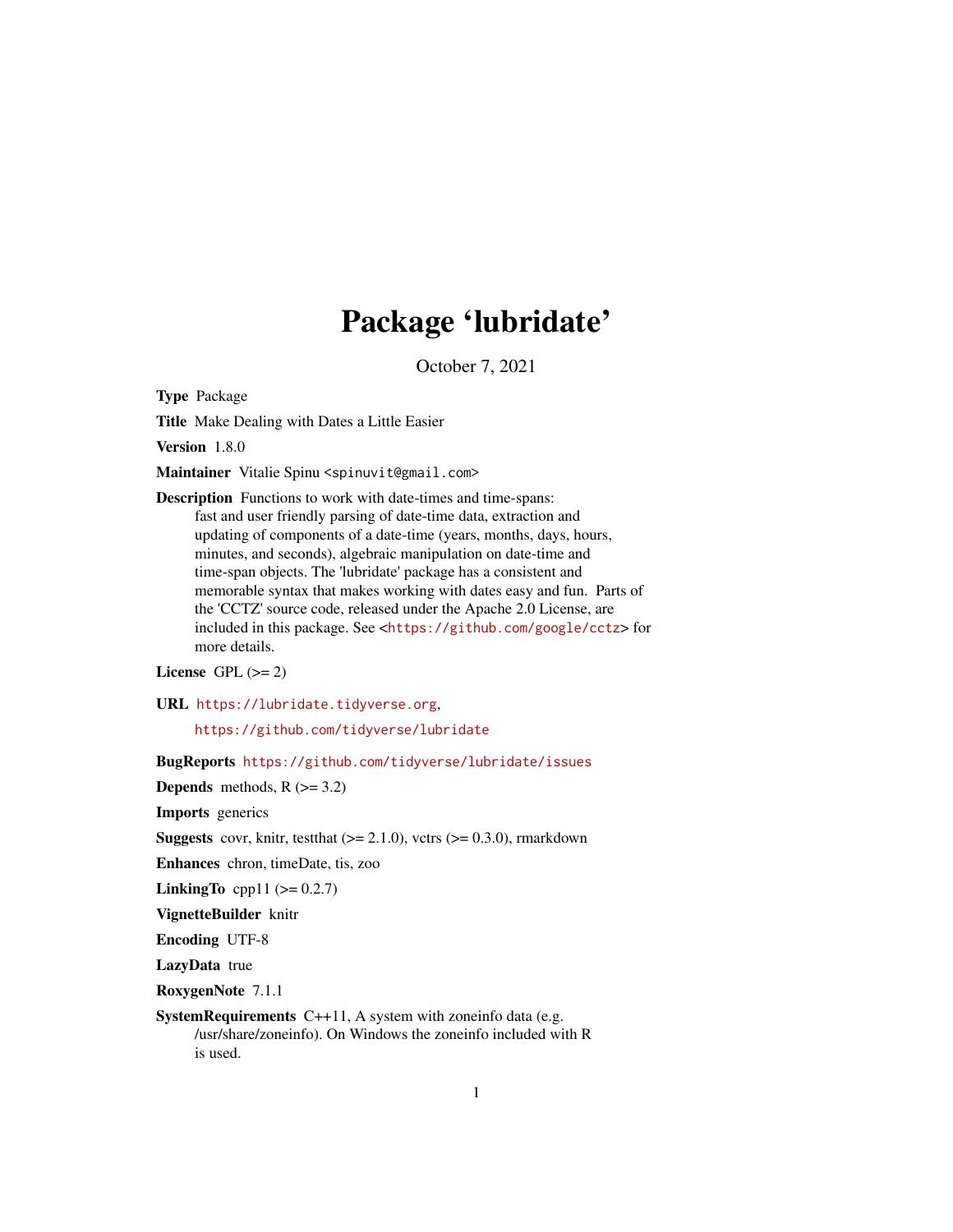Collate 'Dates.r' 'POSIXt.r' 'util.r' 'parse.r' 'timespans.r' 'intervals.r' 'difftimes.r' 'durations.r' 'periods.r' 'accessors-date.R' 'accessors-day.r' 'accessors-dst.r' 'accessors-hour.r' 'accessors-minute.r' 'accessors-month.r' 'accessors-quarter.r' 'accessors-second.r' 'accessors-tz.r' 'accessors-week.r' 'accessors-year.r' 'am-pm.r' 'time-zones.r' 'numeric.r' 'coercion.r' 'constants.r' 'cpp11-wrappers.R' 'cpp11.R' 'cyclic\_encoding.r' 'data.r' 'decimal-dates.r' 'deprecated.r' 'format\_ISO8601.r' 'guess.r' 'hidden.r' 'instants.r' 'leap-years.r' 'ops-addition.r' 'ops-compare.r' 'ops-division.r' 'ops-integer-division.r' 'ops-m+.r' 'ops-modulo.r' 'ops-multiplication.r' 'ops-subtraction.r' 'package.r' 'pretty.r' 'round.r' 'stamp.r' 'tzdir.R' 'update.r' 'vctrs.R' 'zzz.R'

### NeedsCompilation yes

Author Vitalie Spinu [aut, cre], Garrett Grolemund [aut], Hadley Wickham [aut], Davis Vaughan [ctb], Ian Lyttle [ctb], Imanuel Costigan [ctb], Jason Law [ctb], Doug Mitarotonda [ctb], Joseph Larmarange [ctb], Jonathan Boiser [ctb], Chel Hee Lee [ctb], Google Inc. [ctb, cph]

### Repository CRAN

Date/Publication 2021-10-07 15:20:02 UTC

## R topics documented:

| $\overline{4}$ |  |
|----------------|--|
|                |  |
|                |  |
|                |  |
|                |  |
|                |  |
|                |  |
|                |  |
|                |  |
|                |  |
|                |  |
|                |  |
|                |  |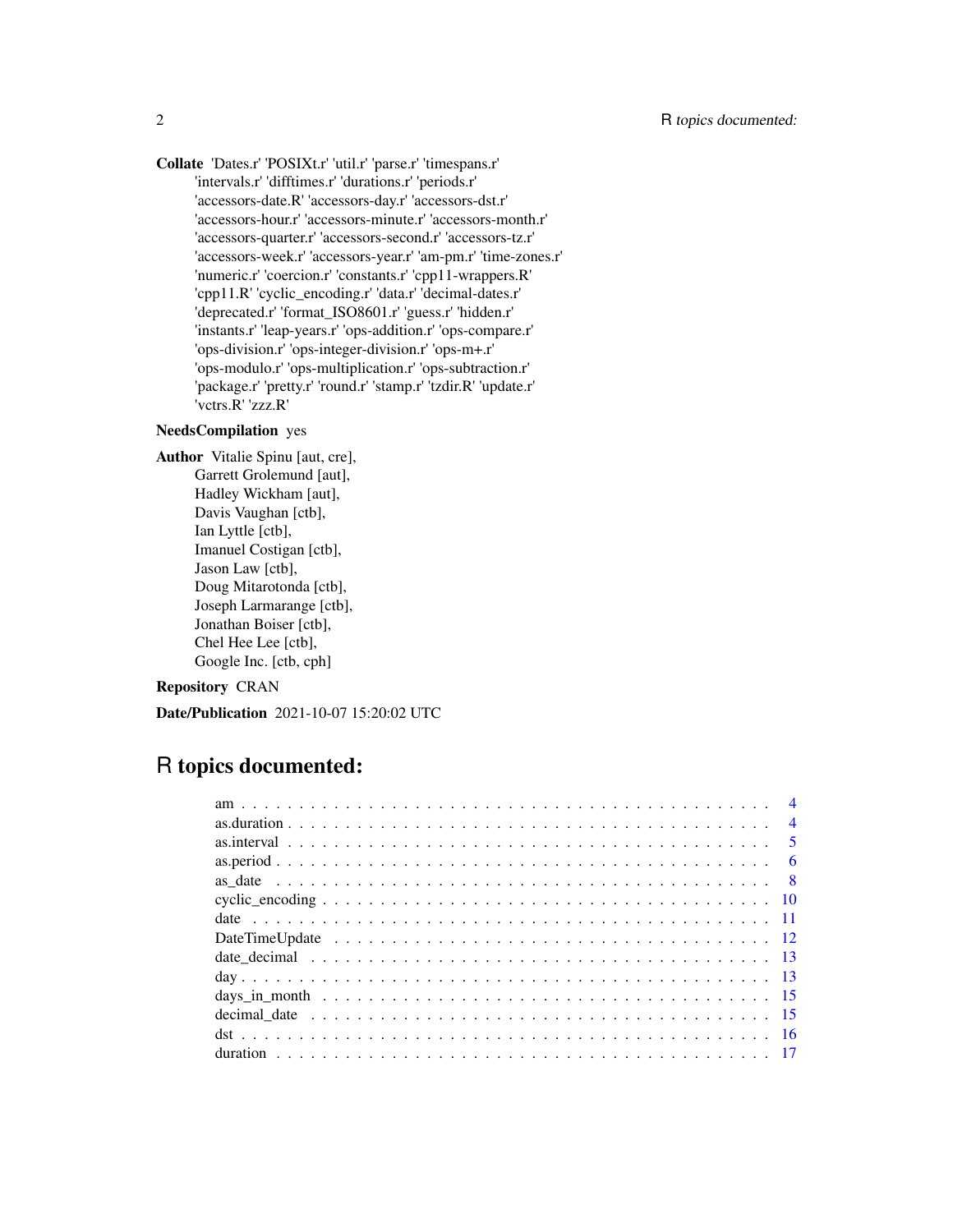|          | 19 |
|----------|----|
|          | 20 |
|          | 21 |
|          | 23 |
|          | 23 |
|          | 25 |
|          | 26 |
|          | 29 |
|          | 29 |
|          | 30 |
|          | 31 |
|          | 32 |
|          | 33 |
|          | 33 |
|          | 34 |
|          | 34 |
|          | 35 |
|          | 36 |
|          | 37 |
|          | 38 |
|          | 39 |
|          | 40 |
|          | 40 |
|          | 41 |
|          | 46 |
|          | 49 |
|          | 50 |
|          | 50 |
|          | 51 |
|          | 52 |
|          | 55 |
|          | 56 |
|          | 58 |
|          | 58 |
| tz       | 60 |
|          | 61 |
| with tz  | 62 |
|          | 63 |
|          | 64 |
|          | 66 |
| $\%m+$ % | 70 |
|          | 72 |
|          |    |

**Index** 

 $\overline{3}$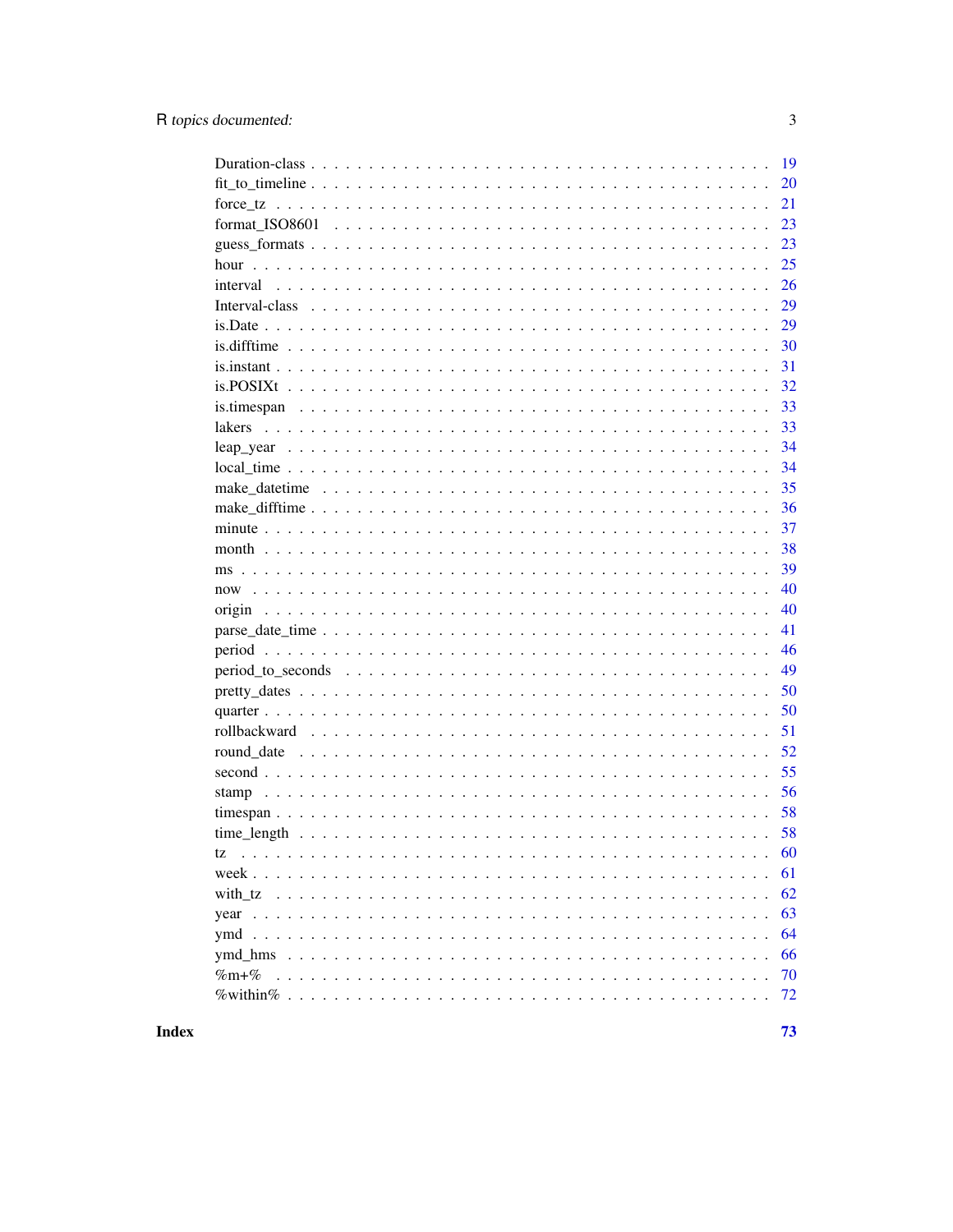Does date time occur in the am or pm?

### Usage

 $am(x)$ 

 $pm(x)$ 

### Arguments

x a date-time object

### Value

TRUE or FALSE depending on whether x occurs in the am or pm

### Examples

```
x <- ymd("2012-03-26")
am(x)pm(x)
```
<span id="page-3-1"></span>as.duration *Change an object to a duration*

### Description

as.duration changes Interval, Period and numeric class objects to Duration objects. Numeric objects are changed to Duration objects with the seconds unit equal to the numeric value.

### Usage

as.duration(x, ...)

### Arguments

|          | Object to be coerced to a duration                    |
|----------|-------------------------------------------------------|
| $\cdots$ | Parameters passed to other methods. Currently unused. |

<span id="page-3-0"></span>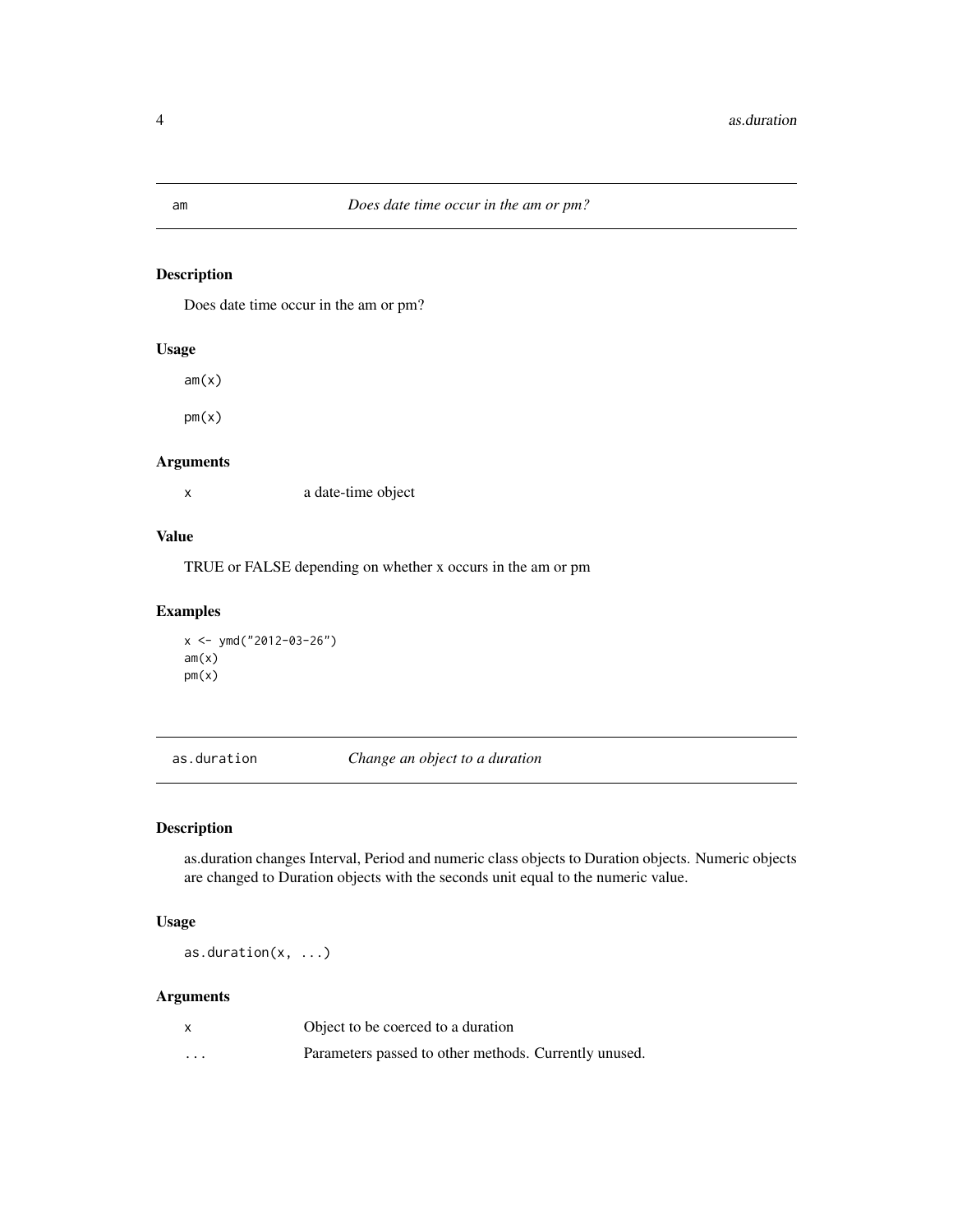#### <span id="page-4-0"></span>as.interval 5

### Details

Durations are exact time measurements, whereas periods are relative time measurements. See [Pe](#page-0-0)[riod.](#page-0-0) The length of a period depends on when it occurs. Hence, a one to one mapping does not exist between durations and periods. When used with a period object, as.duration provides an inexact estimate of the length of the period; each time unit is assigned its most common number of seconds. A period of one month is converted to 2628000 seconds (approximately 30.42 days). This ensures that 12 months will sum to 365 days, or one normal year. For an exact transformation, first transform the period to an interval with [as.interval\(\)](#page-4-1).

#### Value

A duration object

### See Also

[Duration,](#page-18-1) [duration\(\)](#page-16-1)

### Examples

```
span <- interval(ymd("2009-01-01"), ymd("2009-08-01")) #interval
as.duration(span)
as.duration(10) # numeric
dur \le duration(hours = 10, minutes = 6)
as.numeric(dur, "hours")
as.numeric(dur, "minutes")
```
<span id="page-4-1"></span>as.interval *Change an object to an* interval

#### Description

as.interval changes difftime, Duration, Period and numeric class objects to intervals that begin at the specified date-time. Numeric objects are first coerced to timespans equal to the numeric value in seconds.

#### Usage

as.interval(x, start, ...)

#### Arguments

| X     | a duration, difftime, period, or numeric object that describes the length of the<br>interval |
|-------|----------------------------------------------------------------------------------------------|
| start | a POSIX or Date object that describes when the interval begins                               |
| .     | additional arguments to pass to as interval                                                  |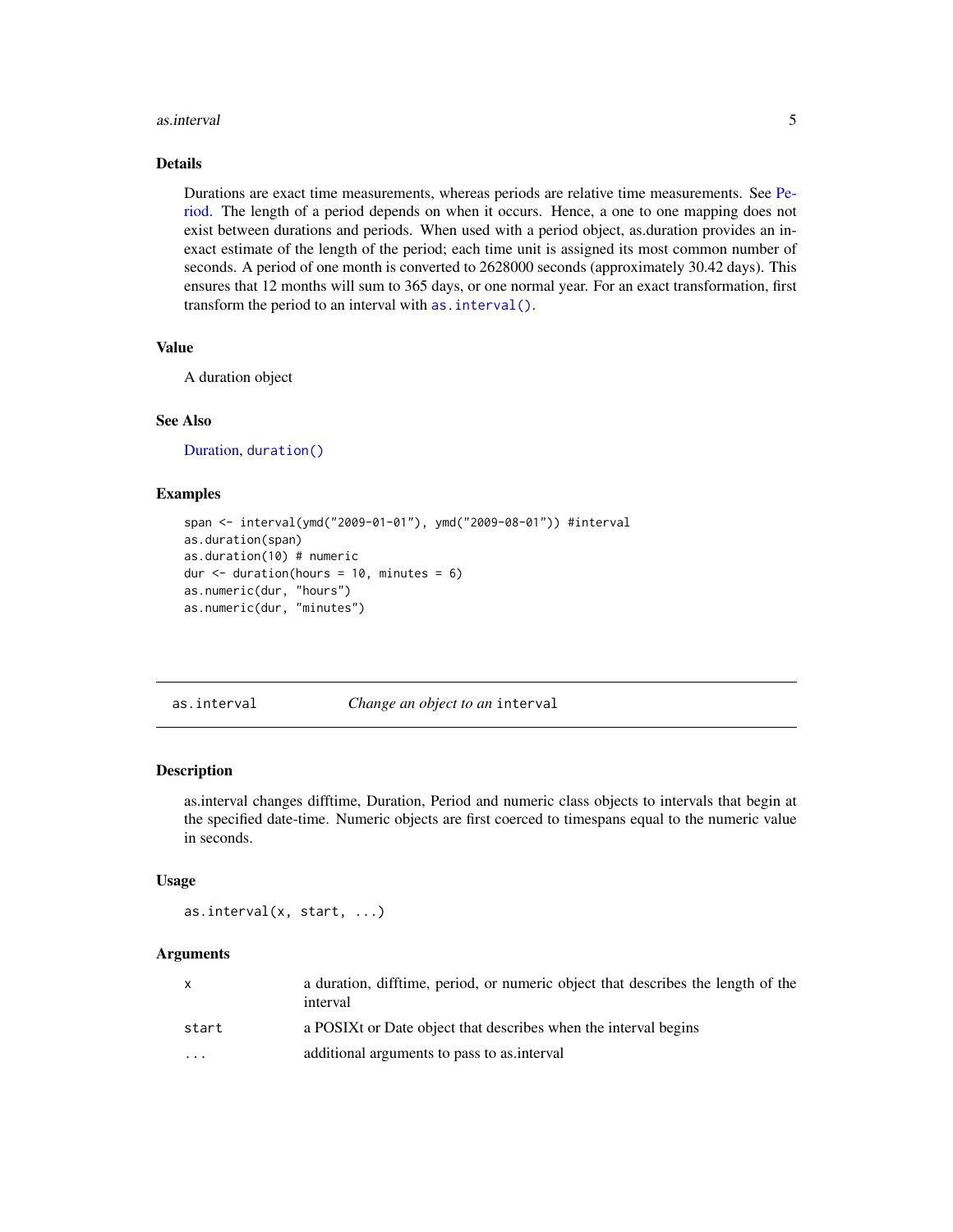### <span id="page-5-0"></span>Details

as.interval can be used to create accurate transformations between Period objects, which measure time spans in variable length units, and Duration objects, which measure timespans as an exact number of seconds. A start date- time must be supplied to make the conversion. Lubridate uses this start date to look up how many seconds each variable length unit (e.g. month, year) lasted for during the time span described. See [as.duration\(\)](#page-3-1), [as.period\(\)](#page-5-1).

#### Value

an interval object

### See Also

[interval\(\)](#page-25-1)

#### Examples

```
diff <- make_difftime(days = 31) #difftime
as.interval(diff, ymd("2009-01-01"))
as.interval(diff, ymd("2009-02-01"))
dur \leq duration(days = 31) #duration
as.interval(dur, ymd("2009-01-01"))
as.interval(dur, ymd("2009-02-01"))
per <- period(months = 1) #period
as.interval(per, ymd("2009-01-01"))
as.interval(per, ymd("2009-02-01"))
as.interval(3600, ymd("2009-01-01")) #numeric
```
### <span id="page-5-1"></span>as.period *Change an object to a period*

### Description

as.period changes Interval, Duration, difftime and numeric class objects to Period class objects with the specified units.

#### Usage

```
as.period(x, unit, ...)
```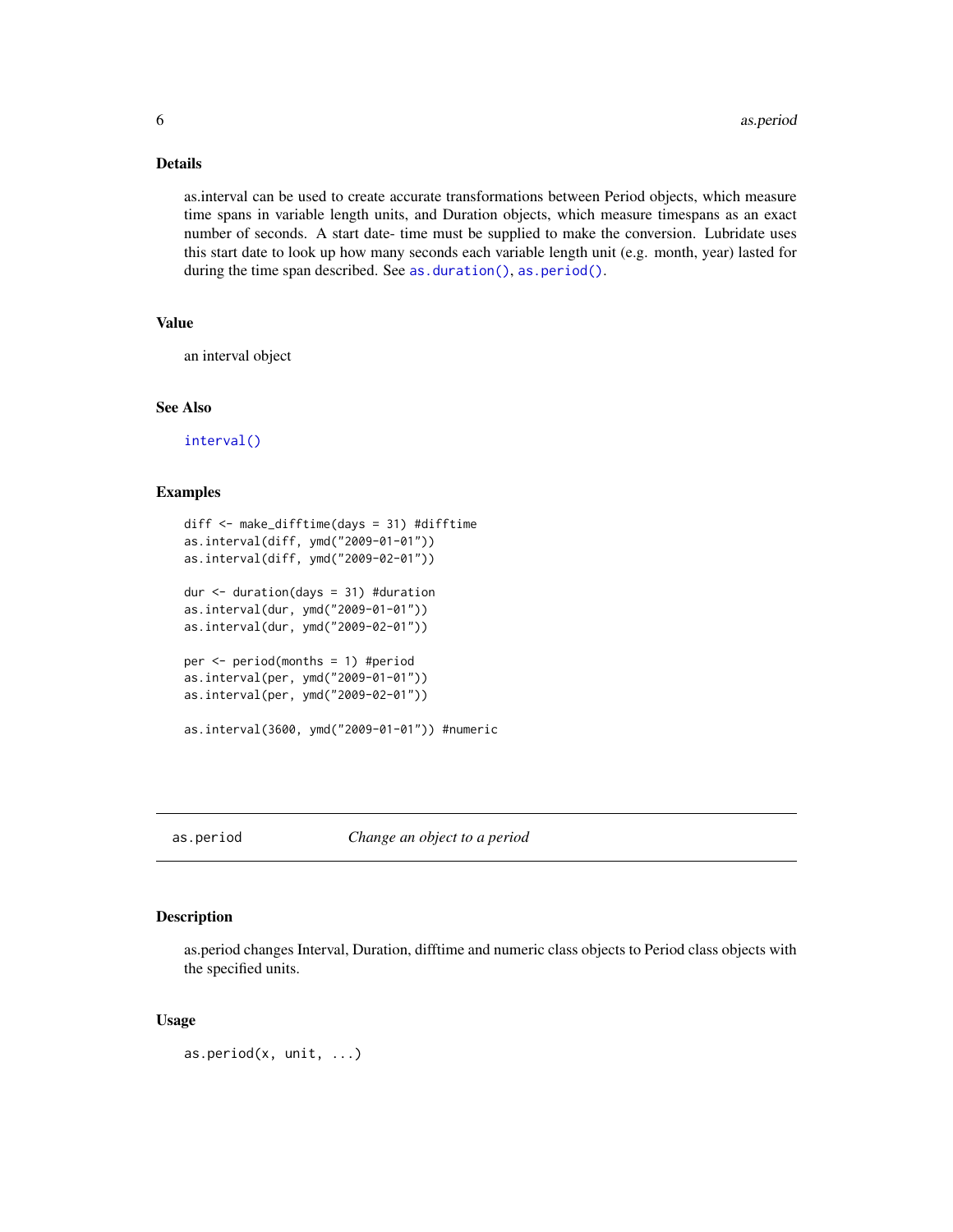#### as.period 7

#### Arguments

| x    | an interval, difftime, or numeric object                                                                                                                                                                                                                                          |
|------|-----------------------------------------------------------------------------------------------------------------------------------------------------------------------------------------------------------------------------------------------------------------------------------|
| unit | A character string that specifies which time units to build period in. unit is<br>only implemented for the as period numeric method and the as period interval<br>method. For as period interval, as period will convert intervals to units no larger<br>than the specified unit. |
| .    | additional arguments to pass to as period                                                                                                                                                                                                                                         |

### Details

Users must specify which time units to measure the period in. The exact length of each time unit in a period will depend on when it occurs. See [Period](#page-0-0) and [period\(\)](#page-45-1). The choice of units is not trivial; units that are normally equal may differ in length depending on when the time period occurs. For example, when a leap second occurs one minute is longer than 60 seconds.

Because periods do not have a fixed length, they can not be accurately converted to and from Duration objects. Duration objects measure time spans in exact numbers of seconds, see [Duration.](#page-18-1) Hence, a one to one mapping does not exist between durations and periods. When used with a Duration object, as.period provides an inexact estimate; the duration is broken into time units based on the most common lengths of time units, in seconds. Because the length of months are particularly variable, a period with a months unit can not be coerced from a duration object. For an exact transformation, first transform the duration to an interval with as. interval().

Coercing an interval to a period may cause surprising behavior if you request periods with small units. A leap year is 366 days long, but one year long. Such an interval will convert to 366 days when unit is set to days and 1 year when unit is set to years. Adding 366 days to a date will often give a different result than adding one year. Daylight savings is the one exception where this does not apply. Interval lengths are calculated on the UTC timeline, which does not use daylight savings. Hence, periods converted with seconds or minutes will not reflect the actual variation in seconds and minutes that occurs due to daylight savings. These periods will show the "naive" change in seconds and minutes that is suggested by the differences in clock time. See the examples below.

### Value

a period object

#### See Also

[Period,](#page-0-0) [period\(\)](#page-45-1)

```
span <- interval(ymd_hms("2009-01-01 00:00:00"), ymd_hms("2010-02-02 01:01:01")) #interval
as.period(span)
as.period(span, unit = "day")
"397d 1H 1M 1S"
leap <- interval(ymd("2016-01-01"), ymd("2017-01-01"))
as.period(leap, unit = "days")
as.period(leap, unit = "years")
dst <- interval(ymd("2016-11-06", tz = "America/Chicago"),
```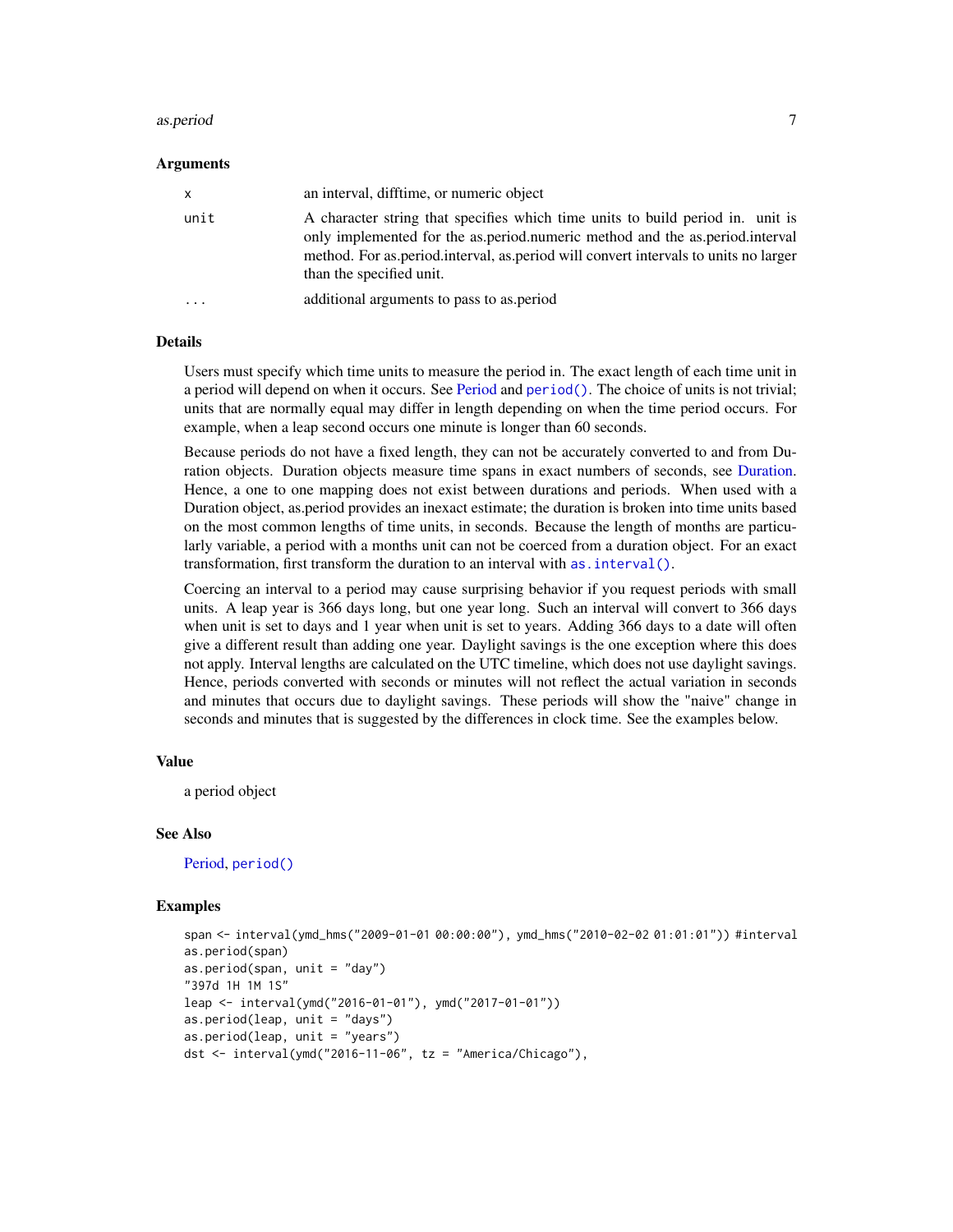```
ymd("2016-11-07", tz = "America/Chicago"))
# as.period(dst, unit = "seconds")
as.period(dst, unit = "hours")
per \leq period(hours = 10, minutes = 6)
as.numeric(per, "hours")
as.numeric(per, "minutes")
```
as\_date *Convert an object to a date or date-time*

### Description

Convert an object to a date or date-time

#### Usage

```
as\_date(x, \ldots)## S4 method for signature 'ANY'
as\_date(x, \ldots)## S4 method for signature 'POSIXt'
as\_date(x, tz = NULL)## S4 method for signature 'numeric'
as\_date(x, origin = lubridate::origin)## S4 method for signature 'character'
as\_date(x, tz = NULL, format = NULL)as_datetime(x, ...)
## S4 method for signature 'POSIXt'
as\_dattime(x, tz = "UTC")## S4 method for signature 'numeric'
as\_dattime(x, origin = lubridate::origin, tz = "UTC")## S4 method for signature 'character'
as\_dattime(x, tz = "UTC", format = NULL)## S4 method for signature 'Date'
as\_dattering(x, tz = "UTC")## S4 method for signature 'ANY'
as\_dattime(x, tz = "UTC")
```
<span id="page-7-0"></span>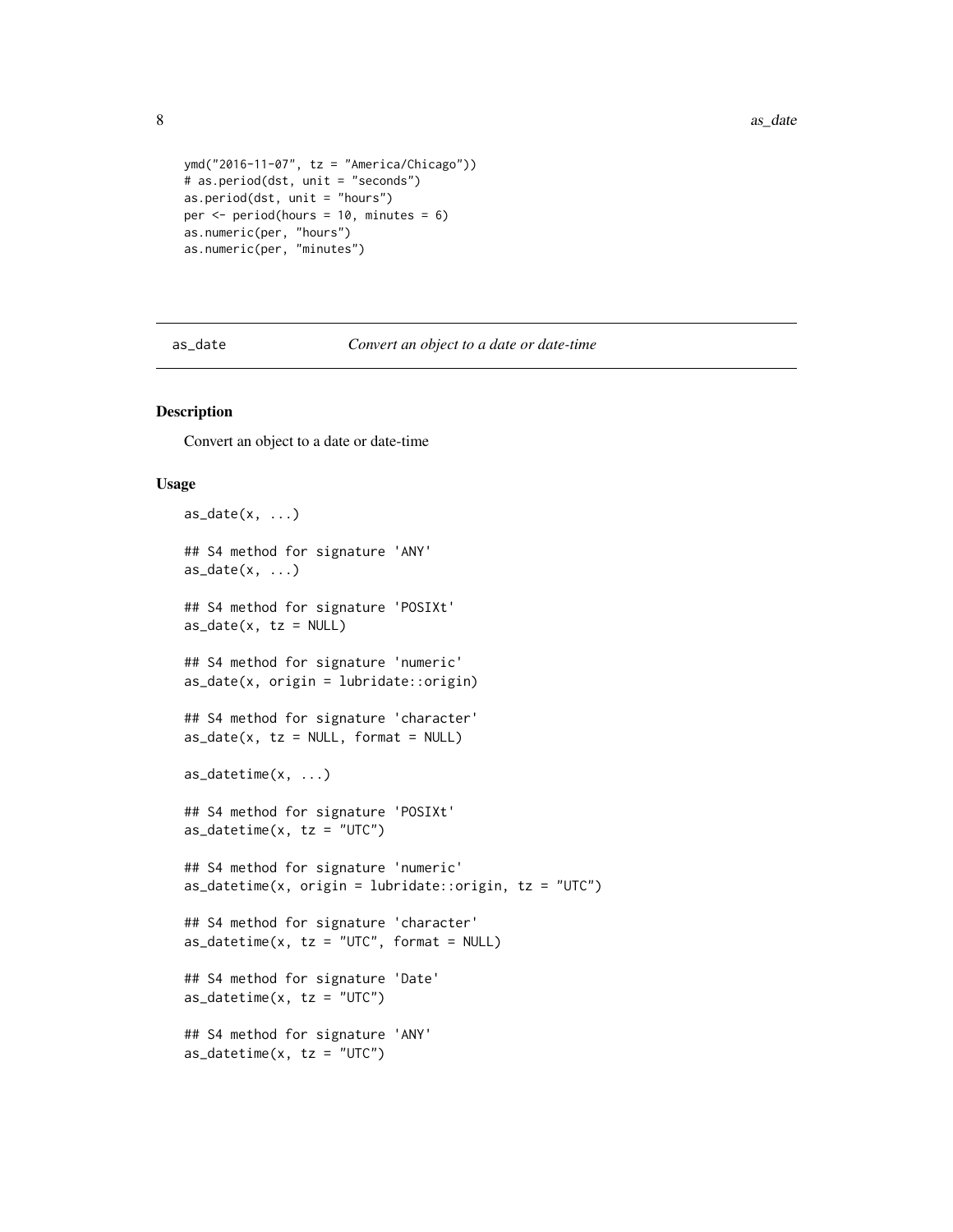#### as\_date 9

#### **Arguments**

| $\mathsf{x}$ | a vector of POSIXt, numeric or character objects                                                                                                                                                                                               |
|--------------|------------------------------------------------------------------------------------------------------------------------------------------------------------------------------------------------------------------------------------------------|
| $\ddotsc$    | further arguments to be passed to specific methods (see above).                                                                                                                                                                                |
| tz           | a time zone name (default: time zone of the POSIXt object x). See 01 sonNames ().                                                                                                                                                              |
| origin       | a Date object, or something which can be coerced by $as.Date(origin, \ldots)$<br>to such an object (default: the Unix epoch of "1970-01-01"). Note that in this<br>instance, x is assumed to reflect the number of days since origin at "UTC". |
| format       | format argument for character methods. When supplied parsing is performed<br>by strptime(). For this reason consider using specialized parsing functions in<br>lubridate.                                                                      |

### Value

a vector of [Date](#page-28-1) objects corresponding to x.

### Compare to base R

These are drop in replacements for as.  $Date()$  and as.  $PostXct()$ , with a few tweaks to make them work more intuitively.

- Called on a POSIXct object, as\_date() uses the tzone attribute of the object to return the same date as indicated by the printed representation of the object. This differs from as.Date, which ignores the attribute and uses only the tz argument to as.Date() ("UTC" by default).
- Both functions provide a default origin argument for numeric vectors.
- Both functions will generate NAs for invalid date format. A warning message will provide a count of the elements that were not converted
- as\_datetime() defaults to using UTC.

```
dt_utc <- ymd_hms("2010-08-03 00:50:50")
dt_europe <- ymd_hms("2010-08-03 00:50:50", tz="Europe/London")
c(as_date(dt_utc), as.Date(dt_utc))
c(as_date(dt_europe), as.Date(dt_europe))
## need not supply origin
as_date(10)
## Will replace invalid date format with NA
dt_wrong <- c("2009-09-29", "2012-11-29", "2015-29-12")
as_date(dt_wrong)
```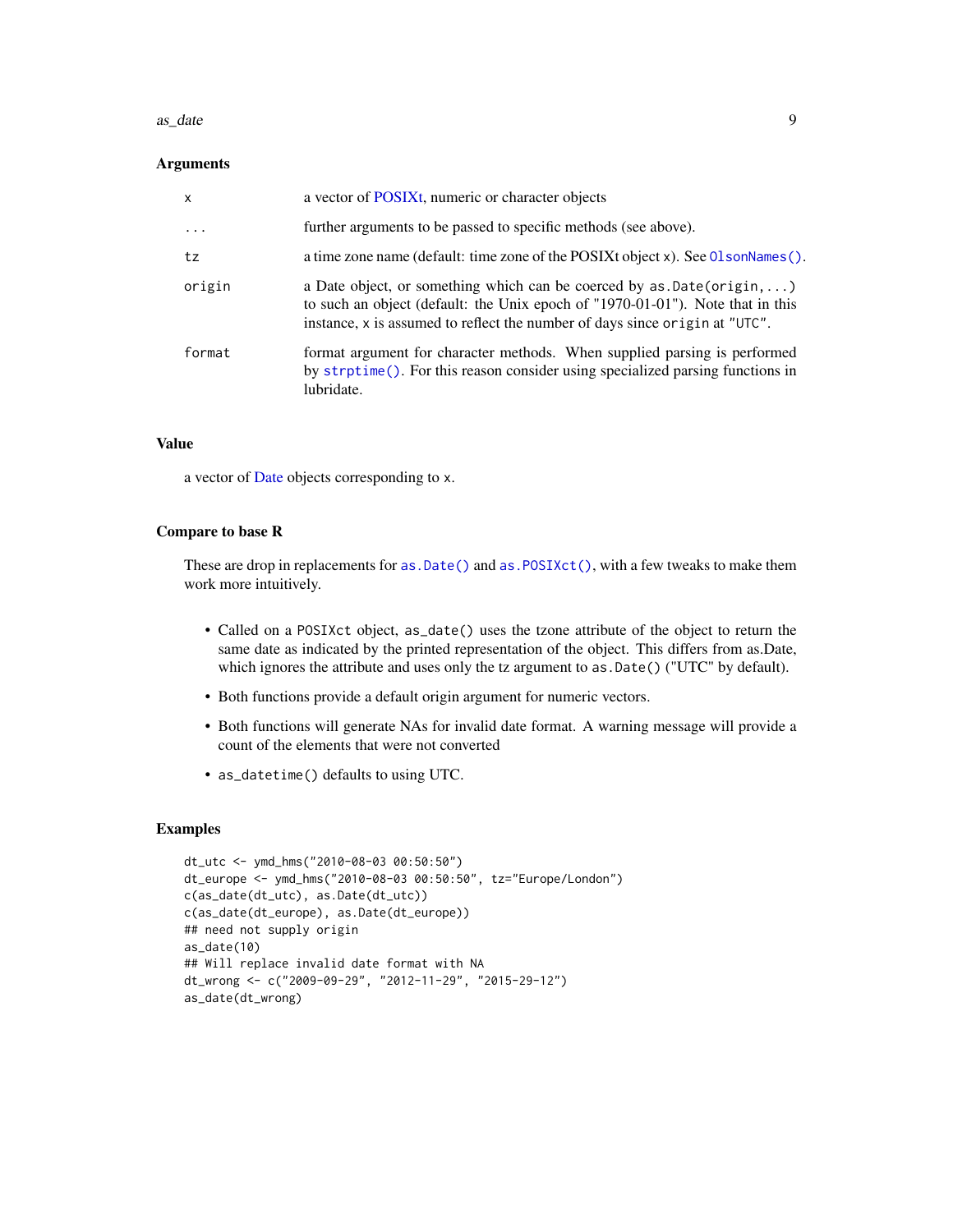Encode a date-time object into a cyclic coordinate system in which the distances between two pairs of dates separated by the same time duration are the same.

#### Usage

```
cyclic_encoding(
  x,
  periods,
  encoders = c("sin", "cos"),week_start = getOption("lubridate.week.start", 7)
\lambda
```
### Arguments

| $\mathsf{x}$ | a date-time object                                                                                                                                   |
|--------------|------------------------------------------------------------------------------------------------------------------------------------------------------|
| periods      | a character vector of periods. Follows same specification as period and floor date<br>functions.                                                     |
| encoders     | names of functions to produce the encoding. Defaults to "sin" and "cos". Names<br>of any predefined functions accepting a numeric input are allowed. |
| week_start   | day starting a week (used for weekly periods).                                                                                                       |

#### Details

Machine learning models don't know that December 31st and January 1st are close in our human calendar sense. cyclic\_encoding makes it obvious to the machine learner that two calendar dates are close by mapping the dates onto the circle.

#### Value

a numeric matrix with number of columns equal length(periods) \* length(types).

```
times <- ymd_hms("2019-01-01 00:00:00") + hours(0:23)
cyclic_encoding(times, c("day", "week", "month"))
plot(cyclic_encoding(times, "1d"))
plot(cyclic_encoding(times, "2d"), xlim = c(-1, 1))
plot(cyclic_encoding(times, "4d"), xlim = c(-1, 1))
```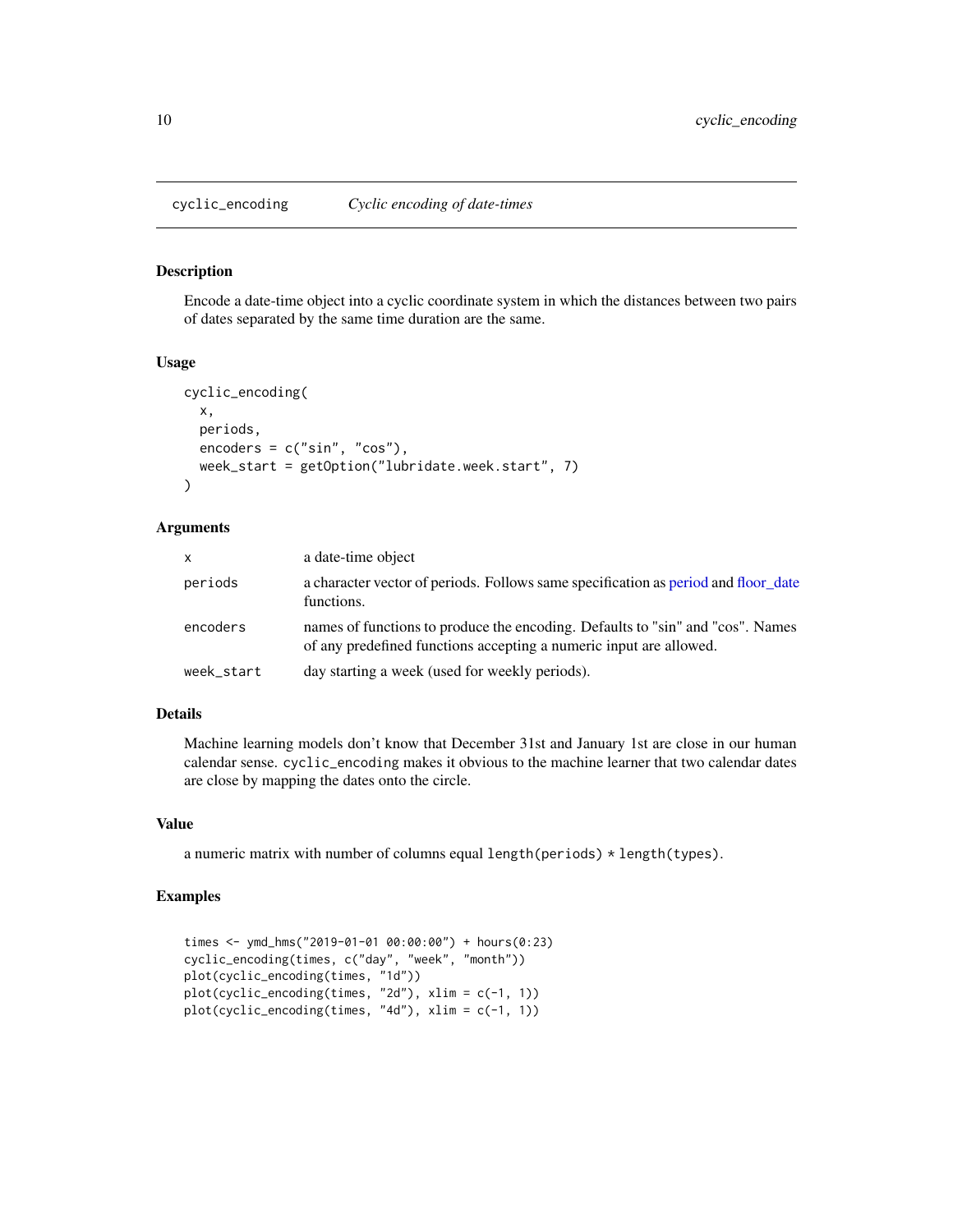<span id="page-10-0"></span>

Date-time must be a POSIXct, POSIXlt, Date, chron, yearmon, yearqtr, zoo, zooreg, timeDate, xts, its, ti, jul, timeSeries, and fts objects.

#### Usage

date(x) date(x) <- value

### Arguments

| x     | a date-time object                                  |
|-------|-----------------------------------------------------|
| value | an object for which the date () function is defined |

### Details

date() does not yet support years before 0 C.E. Also date() is not defined for Period objects.

### Value

the date of x as a Date

### Base compatibility

date() can be called without any arguments to return a string representing the current date-time. This provides compatiblity with base:date() which it overrides.

```
x <- ymd_hms("2012-03-26 23:12:13", tz = "America/New_York")
date(x)
as.Date(x) # by default as.Date assumes you want to know the date in UTC
as.Date(x, tz = "America/New_York")
date(x) <- as.Date("2000-01-02")
x
```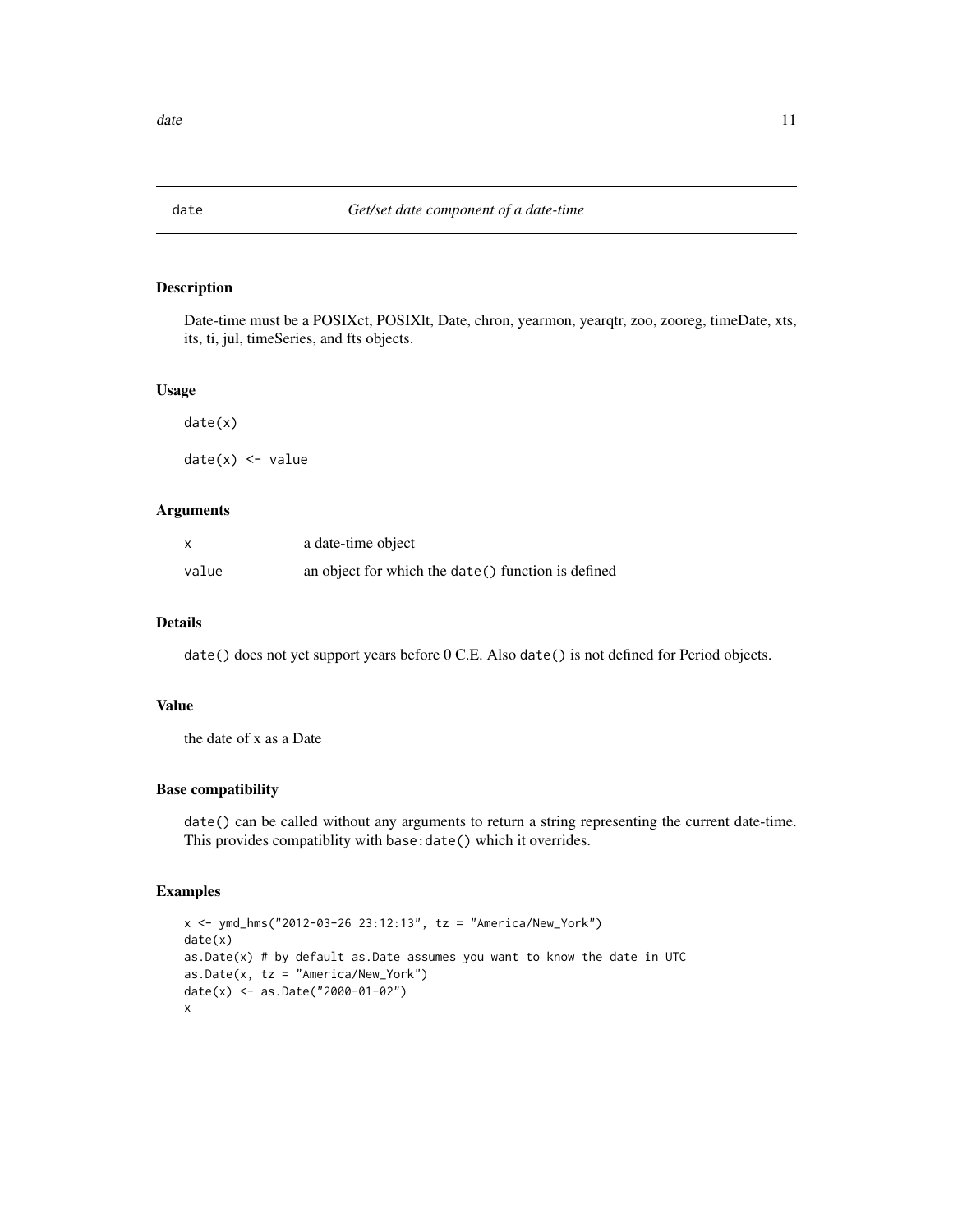update.Date() and update.POSIXt() return a date with the specified elements updated. Elements not specified will be left unaltered. update.Date and update.POSIXt do not add the specified values to the existing date, they substitute them for the appropriate parts of the existing date.

#### Usage

```
## S3 method for class 'POSIXt'
update(
 object,
  ...,
  roll = FALSE,week_start = getOption("lubridate.week.start", 7),
  simple = NULL
)
```
### Arguments

| object     | a date-time object                                                                                                                                                                                                              |
|------------|---------------------------------------------------------------------------------------------------------------------------------------------------------------------------------------------------------------------------------|
|            | named arguments: years, months, ydays, wdays, mdays, days, hours, minutes,<br>seconds, tzs (time zone component)                                                                                                                |
| roll       | logical. If TRUE, and the resulting date-time lands on a non-existent civil time<br>instant (DST, 29th February, etc.) roll the date till next valid point. When FALSE,<br>the default, produce NA for non existing date-times. |
| week_start | week starting day (Default is 7, Sunday). Set lubridate.week.start option to<br>control this.                                                                                                                                   |
| simple     | logical. Deprecated. Same as roll.                                                                                                                                                                                              |

#### Value

a date object with the requested elements updated. The object will retain its original class unless an element is updated which the original class does not support. In this case, the date returned will be a POSIXlt date object.

```
date <- ymd("2009-02-10")
update(date, year = 2010, month = 1, mday = 1)
update(date, year =2010, month = 13, mday = 1)
update(date, minute = 10, second = 3)
```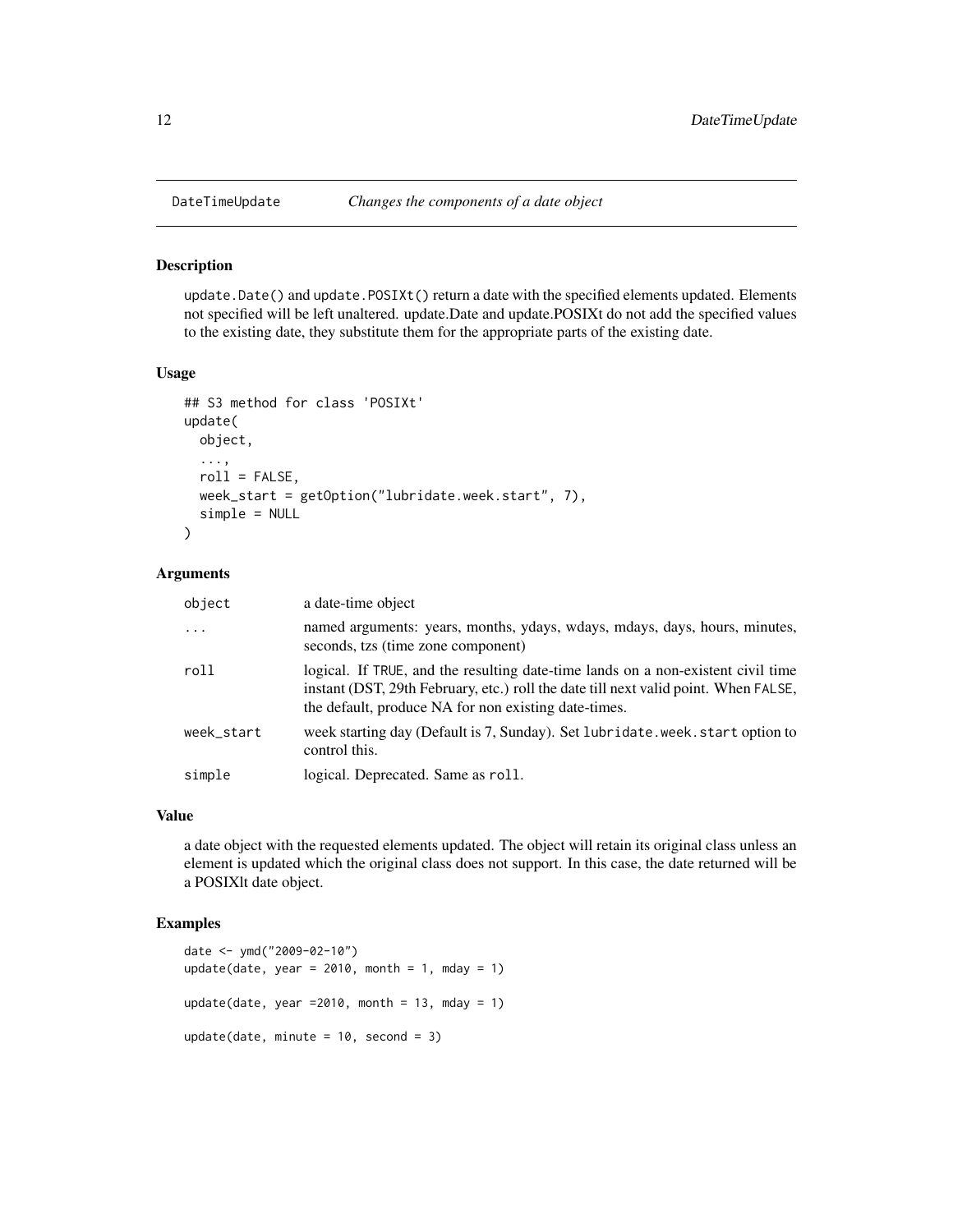<span id="page-12-0"></span>

Converts a decimal to a date

### Usage

```
date\_decimal(decimal, tz = "UTC")
```
### Arguments

| decimal | a numeric object       |
|---------|------------------------|
| tz      | the time zone required |

### Value

a POSIXct object, whose year corresponds to the integer part of decimal. The months, days, hours, minutes and seconds elements are picked so the date-time will accurately represent the fraction of the year expressed by decimal.

### Examples

date <- ymd("2009-02-10") decimal <- decimal\_date(date) # 2009.11 date\_decimal(decimal) # "2009-02-10 UTC"

day *Get/set days component of a date-time*

### Description

Get/set days component of a date-time

#### Usage

```
day(x)
mday(x)
wday(
  x,
  label = FALSE,
  abbr = TRUE,week_start = getOption("lubridate.week.start", 7),
```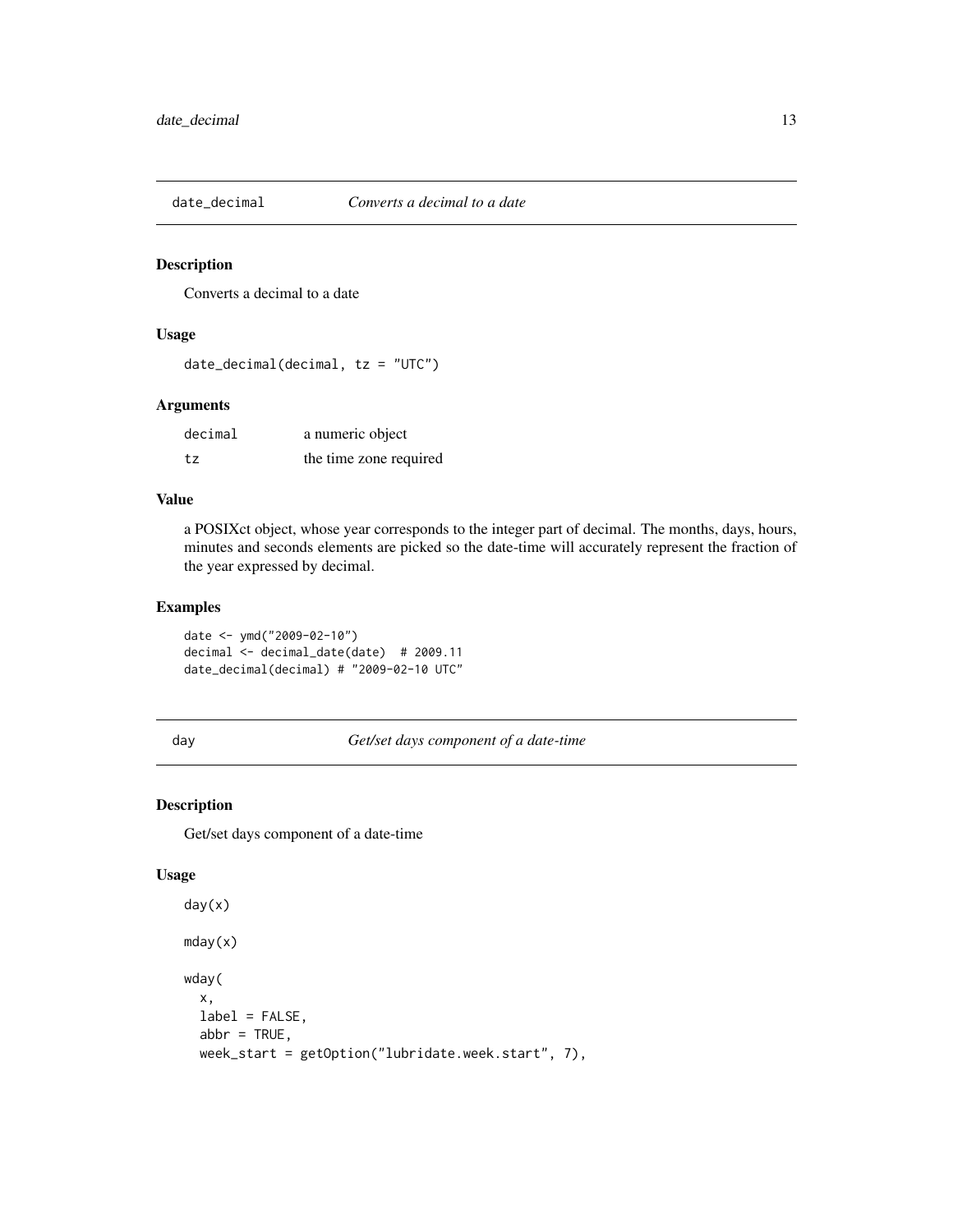```
locale = Sys.getlocale("LC_TIME")
\mathcal{L}qday(x)
yday(x)
day(x) <- value
mday(x) <- value
qday(x) <- value
wday(x, week_start = getOption("lubridate.week.start", 7)) <- value
yday(x) <- value
```
### Arguments

| $\mathsf{x}$ | a POSIX ct, POSIX lt, Date, chron, yearmon, yeargtr, zoo, zooreg, time Date, xts,<br>its, ti, jul, timeSeries, or fts object.                                                                                                                                 |
|--------------|---------------------------------------------------------------------------------------------------------------------------------------------------------------------------------------------------------------------------------------------------------------|
| label        | logical. Only available for wday. TRUE will display the day of the week as an<br>ordered factor of character strings, such as "Sunday." FALSE will display the<br>day of the week as a number.                                                                |
| abbr         | logical. Only available for wday. FALSE will display the day of the week as<br>an ordered factor of character strings, such as "Sunday." TRUE will display an<br>abbreviated version of the label, such as "Sun". abbr is disregarded if label $=$<br>FALSE.  |
| week start   | day on which week starts following ISO conventions - 1 means Monday, 7<br>means Sunday (default). When label = TRUE, this will be the first level of the<br>returned factor. You can set lubridate.week.start option to control this pa-<br>rameter globally. |
| locale       | locale to use for day names. Default to current locale.                                                                                                                                                                                                       |
| value        | a numeric object                                                                                                                                                                                                                                              |

### Details

mday() and yday() return the day of the month and day of the year respectively. day() and day<-() are aliases for mday() and mday<-().

### Value

wday() returns the day of the week as a decimal number or an ordered factor if label is TRUE.

### Examples

x <- as.Date("2009-09-02")  $wday(x)$  #4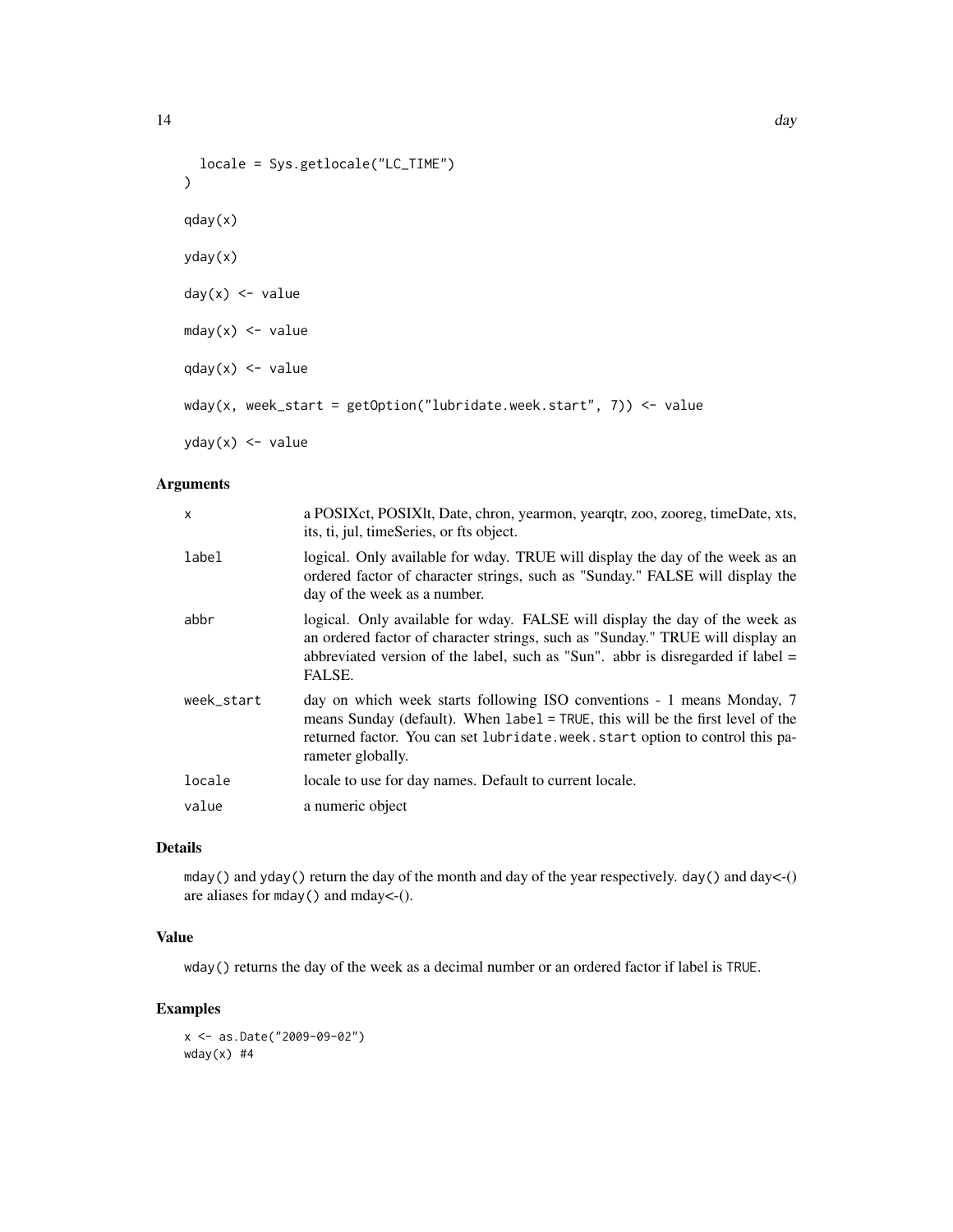```
wday(ymd(080101))
wday(ymd(080101), label = TRUE, abbr = FALSE)
wday(ymd(080101), label = TRUE, abbr = TRUE)
wday(ymd(080101) + days(-2:4), label = TRUE, abbr = TRUE)
x <- as.Date("2009-09-02")
yday(x) #245
mday(x) #2
yday(x) <- 1 #"2009-01-01"
yday(x) <- 366 #"2010-01-01"
mday(x) > 3
```
days\_in\_month *Get the number of days in the month of a date-time*

### Description

Date-time must be a POSIXct, POSIXlt, Date, chron, yearmon, yearqtr, zoo, zooreg, timeDate, xts, its, ti, jul, timeSeries, and fts objects.

#### Usage

days\_in\_month(x)

#### Arguments

x a date-time object

### Value

An integer of the number of days in the month component of the date-time object.

decimal\_date *Converts a date to a decimal of its year*

### Description

Converts a date to a decimal of its year

#### Usage

```
decimal_date(date)
```
#### Arguments

date a POSIXt or Date object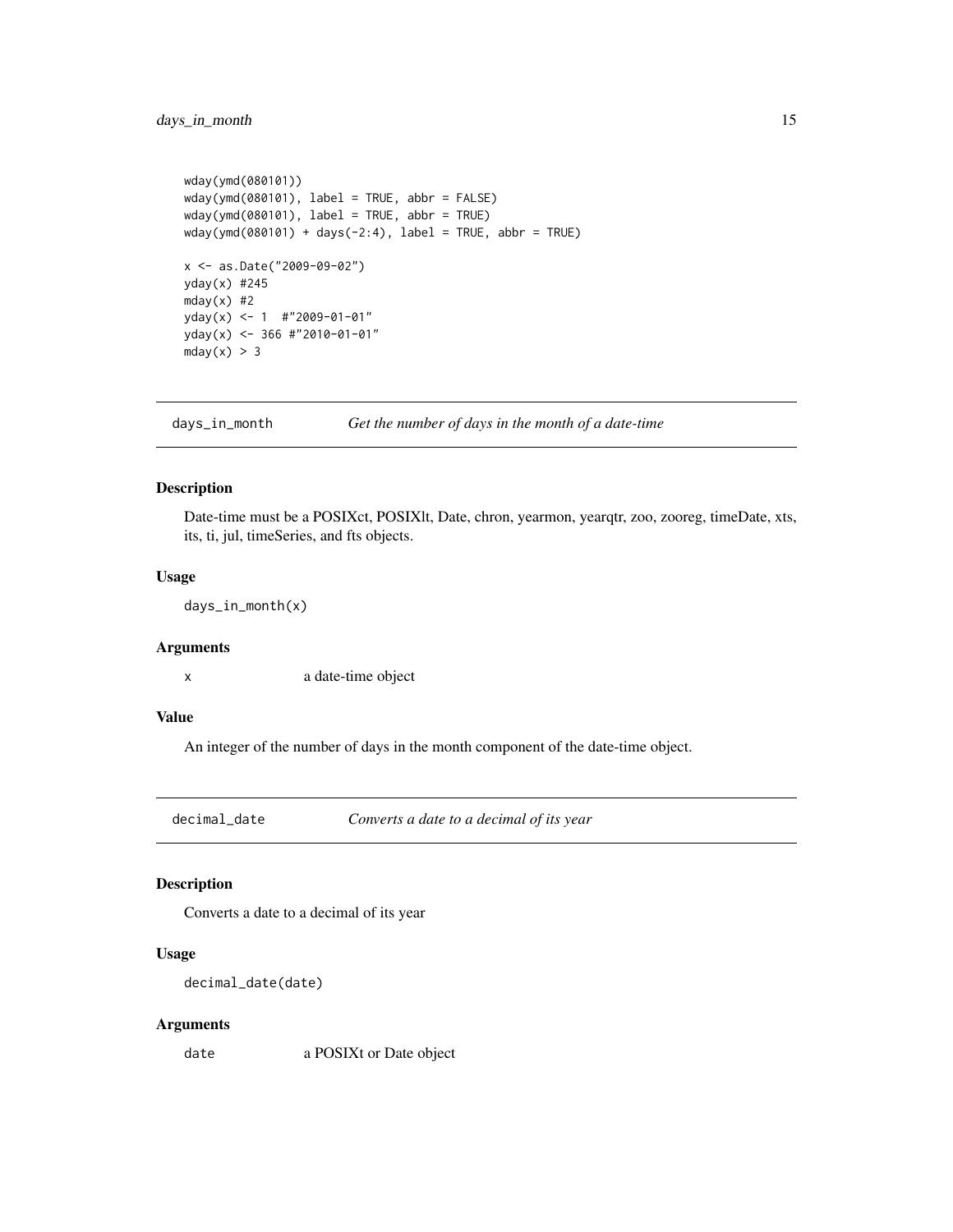### <span id="page-15-0"></span>Value

a numeric object where the date is expressed as a fraction of its year

### Examples

```
date <- ymd("2009-02-10")
decimal_date(date) # 2009.11
```
#### dst *Get* d*aylight* s*avings* t*ime indicator of a date-time*

### Description

Date-time must be a POSIXct, POSIXlt, Date, chron, yearmon, yearqtr, zoo, zooreg, timeDate, xts, its, ti, jul, timeSeries, and fts objects.

### Usage

dst(x)

### Arguments

x a date-time object

### Details

A date-time's daylight savings flag can not be set because it depends on the date-time's year, month, day, and hour values.

### Value

A logical. TRUE if DST is in force, FALSE if not, NA if unknown.

```
x < - ymd("2012-03-26")
dst(x)
```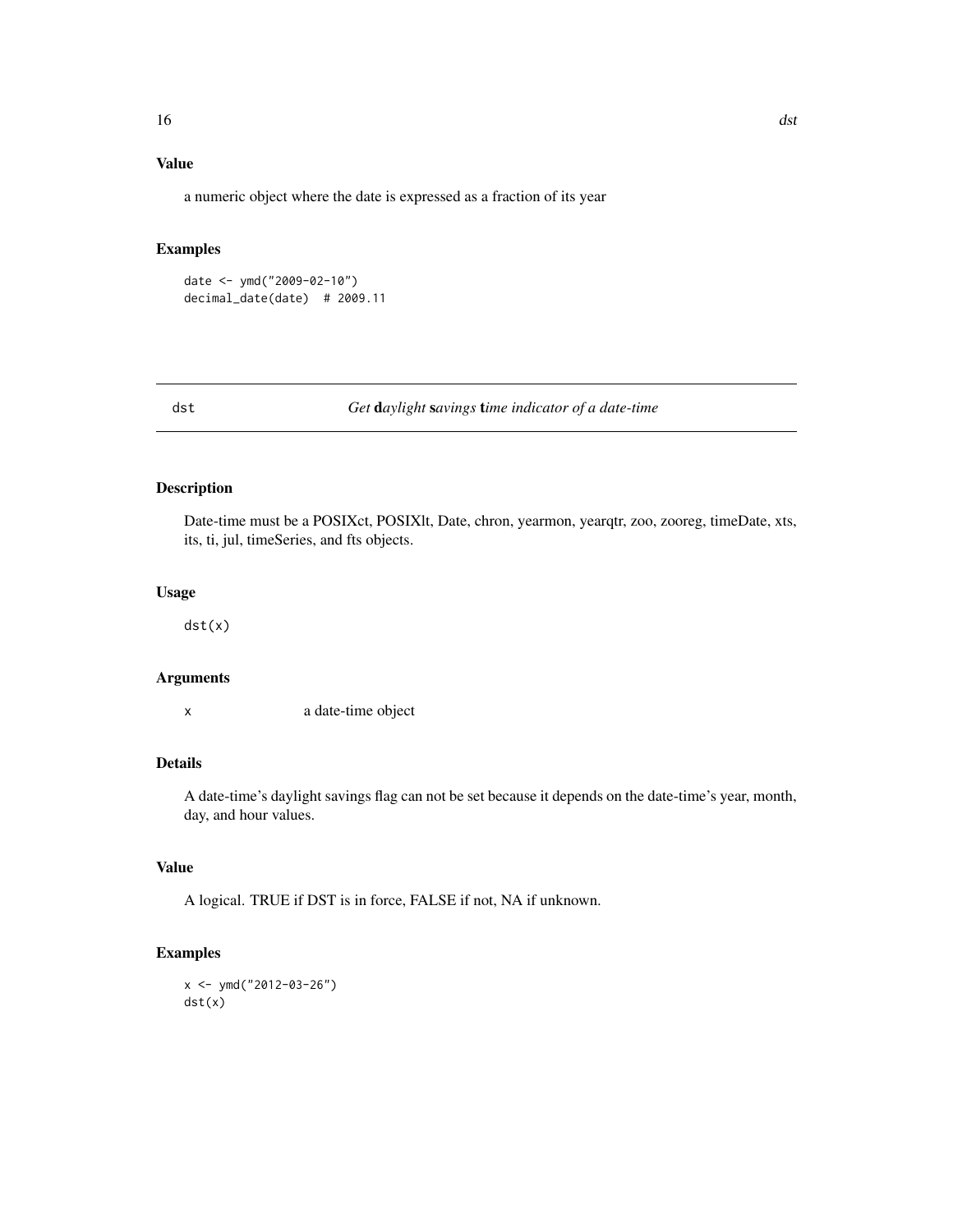<span id="page-16-2"></span><span id="page-16-1"></span><span id="page-16-0"></span>

duration() creates a duration object with the specified values. Entries for different units are cumulative. durations display as the number of seconds in a time span. When this number is large, durations also display an estimate in larger units, however, the underlying object is always recorded as a fixed number of seconds. For display and creation purposes, units are converted to seconds using their most common lengths in seconds. Minutes  $= 60$  seconds, hours  $= 3600$  seconds, days  $=$ 86400 seconds, weeks = 604800. Units larger than weeks are not used due to their variability.

### Usage

```
duration(num = NULL, units = "seconds", ...)desconds(x = 1)dimutes(x = 1)dhours(x = 1)ddays(x = 1)dweeks(x = 1)dmonths(x = 1)
dyears(x = 1)dmilliseconds(x = 1)
dmicroseconds(x = 1)
dnanoseconds(x = 1)dpicoseconds(x = 1)is.duration(x)
```
### Arguments

num the number or a character vector of time units. In string representation all unambiguous name units and abbreviations and ISO 8601 formats are supported; 'm' stands for month and 'M' for minutes unless ISO 8601 "P" modifier is present (see examples). Fractional units are supported.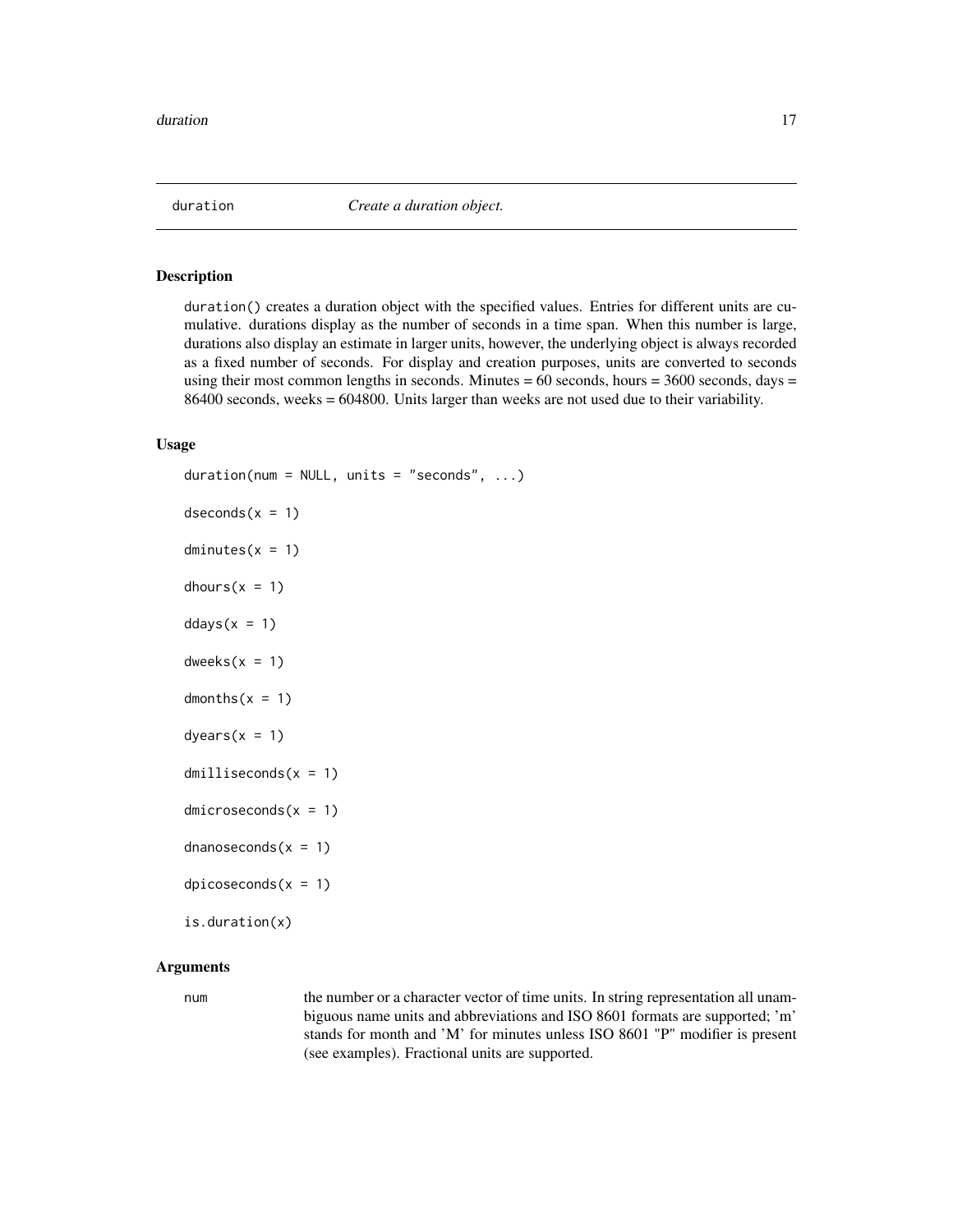| units    | a character string that specifies the type of units that num refers to. When num is<br>character, this argument is ignored.                                                                                                |
|----------|----------------------------------------------------------------------------------------------------------------------------------------------------------------------------------------------------------------------------|
| $\cdots$ | a list of time units to be included in the duration and their amounts. Seconds,<br>minutes, hours, days, weeks, months and years are supported. Durations of<br>months and years assume that year consists of 365.25 days. |
| x        | numeric value of the number of units to be contained in the duration.                                                                                                                                                      |

### Details

Durations record the exact number of seconds in a time span. They measure the exact passage of time but do not always align with measurements made in larger units of time such as hours, months and years. This is because the length of larger time units can be affected by conventions such as leap years and Daylight Savings Time. Base R provides a second class for measuring durations, the difftime class.

Duration objects can be easily created with the helper functions [dweeks\(\)](#page-16-2), [ddays\(\)](#page-16-2), [dminutes\(\)](#page-16-2), [dseconds\(\)](#page-16-2). These objects can be added to and subtracted to date- times to create a user interface similar to object oriented programming.

### Value

a duration object

#### See Also

[as.duration\(\)](#page-3-1) [Duration](#page-18-1)

### Examples

### Separate period and units vectors duration(90, "seconds") duration(1.5, "minutes") duration(-1, "days") ### Units as arguments  $duration/day = -1)$ duration(second = 90)  $duration(minute = 1.5)$  $duration(mins = 1.5)$ duration(second = 3, minute = 1.5, hour = 2, day = 6, week = 1) duration(hour =  $1$ , minute =  $-60$ )

```
### Parsing
```

```
duration("2M 1sec")
duration("2hours 2minutes 1second")
duration("2d 2H 2M 2S")
duration("2days 2hours 2mins 2secs")
```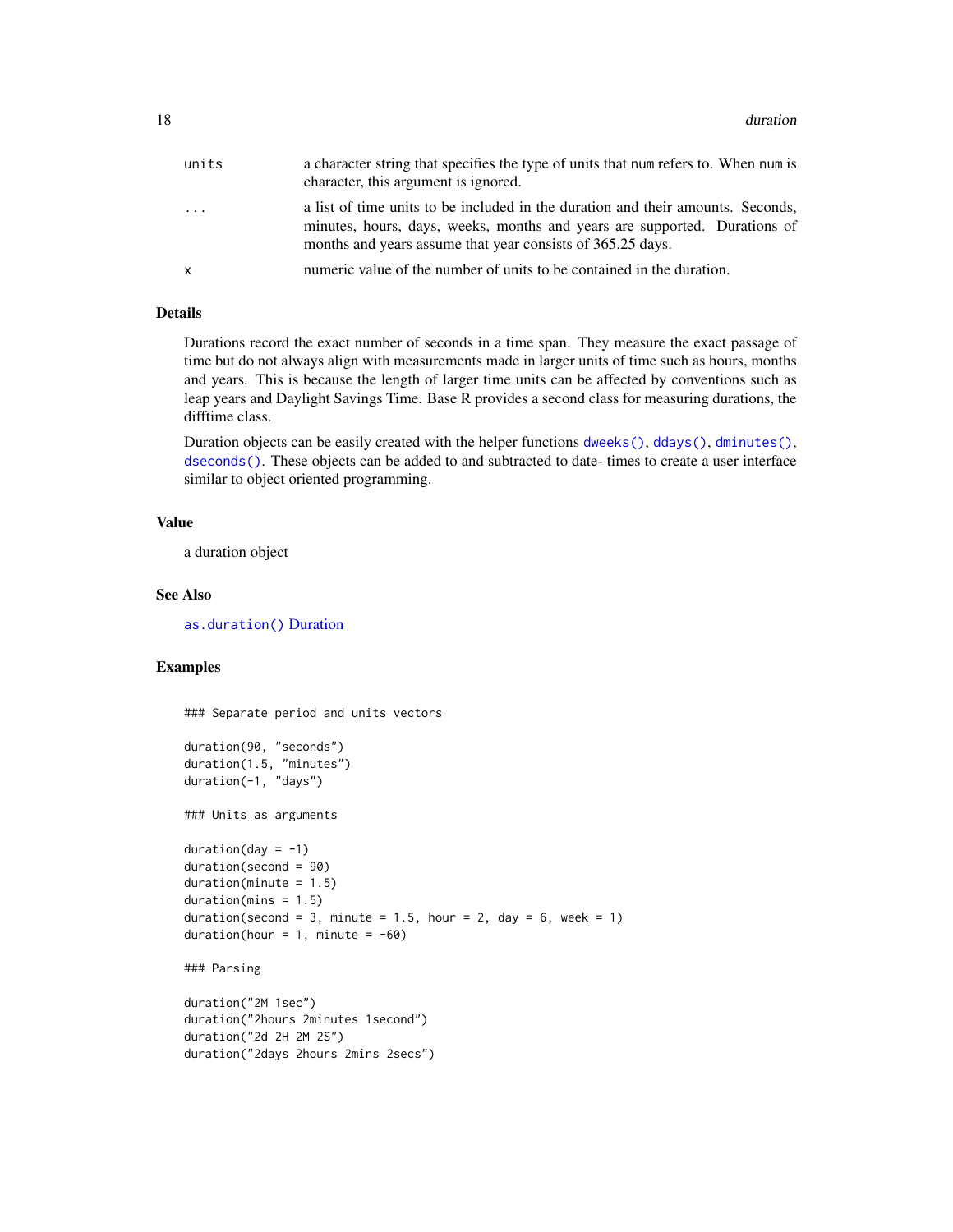### <span id="page-18-0"></span>Duration-class 19

```
# Missing numerals default to 1. Repeated units are added up.
duration("day day")
### ISO 8601 parsing
duration("P3Y6M4DT12H30M5S")
duration("P23DT23H") # M stands for months
duration("10DT10M") # M stands for minutes
duration("P23DT60H 20min 100 sec") # mixing ISO and lubridate style parsing
# Comparison with characters (from v1.6.0)
duration("day 2 sec") > "day 1sec"
## ELEMENTARY CONSTRUCTORS:
dseconds(1)
dminutes(3.5)
x <- ymd("2009-08-03", tz = "America/Chicago")
x + ddays(1) + dhours(6) + dminus(30)x + ddays(100) - dhours(8)
class(as.Date("2009-08-09") + ddays(1)) # retains Date class
as.Date("2009-08-09") + dhours(12)
class(as.Date("2009-08-09") + dhours(12))
# converts to POSIXt class to accomodate time units
dweeks(1) - ddays(7)c(1:3) * dhours(1)
# compare DST handling to durations
boundary <- ymd_hms("2009-03-08 01:59:59", tz = "America/Chicago")
boundary + days(1) # period
boundary + ddays(1) # duration
is.duration(as.Date("2009-08-03")) # FALSE
is.duration(duration(days = 12.4)) # TRUE
```
<span id="page-18-1"></span>Duration-class *Duration class*

#### Description

Duration is an S4 class that extends the [Timespan](#page-0-0) class. Durations record the exact number of seconds in a time span. They measure the exact passage of time but do not always align with measurements made in larger units of time such as hours, months and years. This is because the exact length of larger time units can be affected by conventions such as leap years and Daylight Savings Time.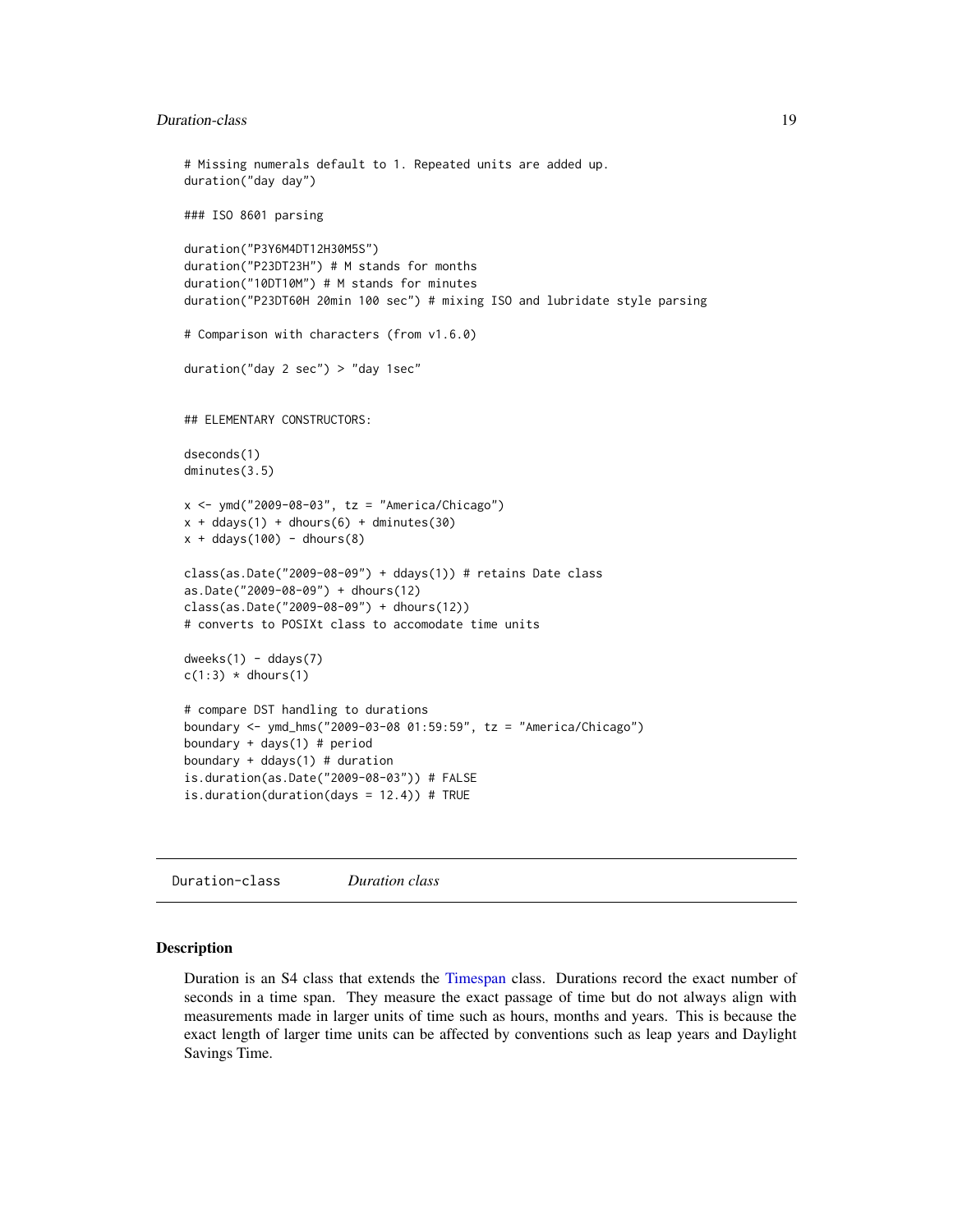### Details

Durations provide a method for measuring generalized timespans when we wish to treat time as a mathematical quantity that increases in a uniform, monotone manner along a continuous numberline. They allow exact comparisons with other durations. See [Period](#page-0-0) for an alternative way to measure timespans that better preserves clock times.

Durations class objects have one slot: .Data, a numeric object equal to the number of seconds in the duration.

fit\_to\_timeline *Fit a POSIXlt date-time to the timeline*

### Description

The POSIXlt format allows you to create instants that do not exist in real life due to daylight savings time and other conventions. fit\_to\_timeline matches POSIXIt date-times to a real times. If an instant does not exist, fit to timeline will replace it with an NA. If an instant does exist, but has been paired with an incorrect timezone/daylight savings time combination, fit\_to\_timeline returns the instant with the correct combination.

### Usage

fit\_to\_timeline(lt, class = "POSIXct", simple = FALSE)

#### Arguments

| 1t     | a POSIXIt date-time object.                                                                                                                                                                             |
|--------|---------------------------------------------------------------------------------------------------------------------------------------------------------------------------------------------------------|
| class  | a character string that describes what type of object to return, POSIXIt or POSIX et.<br>Defaults to POSIX ct. This is an optimization to avoid needless conversions.                                   |
| simple | if TRUE, <b>lubridate</b> makes no attempt to detect meaningless time-dates or to<br>correct time zones. No NAs are produced and the most meaningful valid dates<br>are returned instead. See examples. |

#### Value

a POSIXct or POSIXlt object that contains no illusory date-times

#### Examples

## Not run:

| tricky <- structure(list(sec   = c(5,    0,    0, |                                      |  | $-1$ . |
|---------------------------------------------------|--------------------------------------|--|--------|
|                                                   | $min = c(0L, 5L, 5L, 0L),$           |  |        |
|                                                   | hour = $c(2L, 0L, 2L, 2L)$ .         |  |        |
|                                                   | mday = $c(4L, 4L, 14L, 4L)$ ,        |  |        |
|                                                   | $mon = c(10L, 10L, 2L, 10L).$        |  |        |
|                                                   | year = $c(112L, 112L, 110L, 112L)$ , |  |        |
|                                                   | $wday = c(0L, 0L, 0L, 0L)$           |  |        |

<span id="page-19-0"></span>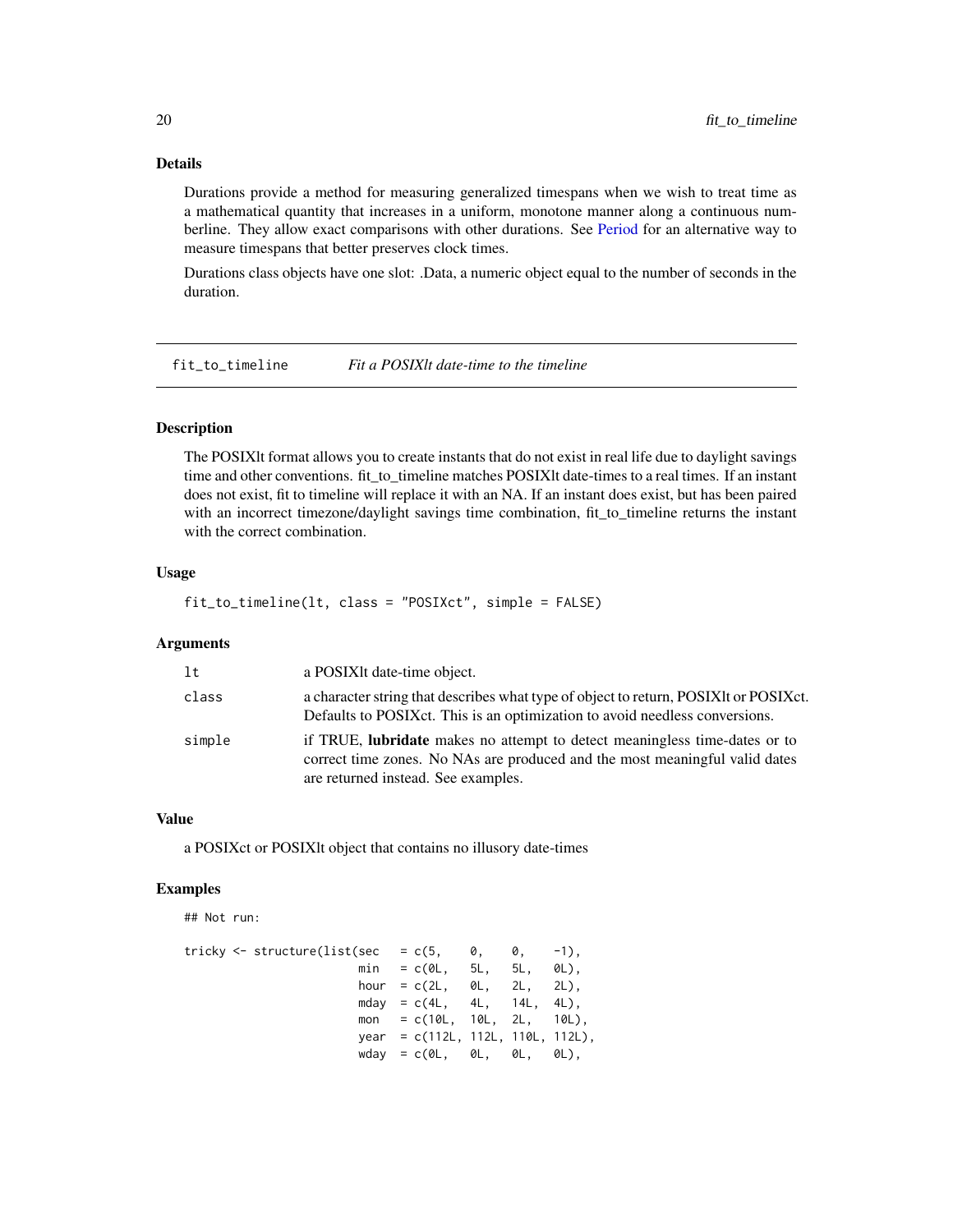```
yday = c(308L, 308L, 72L, 308L),
                         isdst = c(1L, 0L, 0L, 1L)),
                    .Names = c("sec", "min", "hour", "mday", "mon",
                               "year", "wday", "yday", "isdst"),
                    class = c("POSIXlt", "POSIXt"),
                    tzone = c("America/Chicago", "CST", "CDT"))
tricky
## [1] "2012-11-04 02:00:00 CDT" Doesn't exist because clocks "fall back" to 1:00 CST
## [2] "2012-11-04 00:05:00 CST" Times are still CDT, not CST at this instant
## [3] "2010-03-14 02:00:00 CDT" DST gap
## [4] "2012-11-04 01:59:59 CDT" Does exist, but has deceptive internal structure
fit_to_timeline(tricky)
## Returns:
## [1] "2012-11-04 02:00:00 CST" instant paired with correct tz & DST combination
## [2] "2012-11-04 00:05:00 CDT" instant paired with correct tz & DST combination
## [3] NA - fake time changed to NA (compare to as.POSIXct(tricky))
## [4] "2012-11-04 01:59:59 CDT" -real instant, left as is
fit_to_timeline(tricky, simple = TRUE)
## Returns valid time-dates by extrapolating CDT and CST zones:
## [1] "2012-11-04 01:00:05 CST" "2012-11-04 01:05:00 CDT"
## [3] "2010-03-14 03:05:00 CDT" "2012-11-04 01:59:59 CDT"
## End(Not run)
```
force\_tz *Replace time zone to create new date-time*

#### Description

force\_tz returns the date-time that has the same clock time as input time, but in the new time zone. force\_tzs is the parallel version of force\_tz, meaning that every element from time argument is matched with the corresponding time zone in tzones argument.

#### Usage

```
force_tz(time, tzone = "", roll = FALSE)
```

```
force_tzs(time, tzones, tzone_out = "UTC", roll = FALSE)
```
#### Arguments

| time  | a POSIX et, POSIX lt, Date, chron date-time object, or a data frame object. When<br>a data.frame all POSIXt elements of a data.frame are processed with force_tz()<br>and new data frame is returned. |
|-------|-------------------------------------------------------------------------------------------------------------------------------------------------------------------------------------------------------|
| tzone | a character string containing the time zone to convert to. R must recognize the<br>name contained in the string as a time zone on your system.                                                        |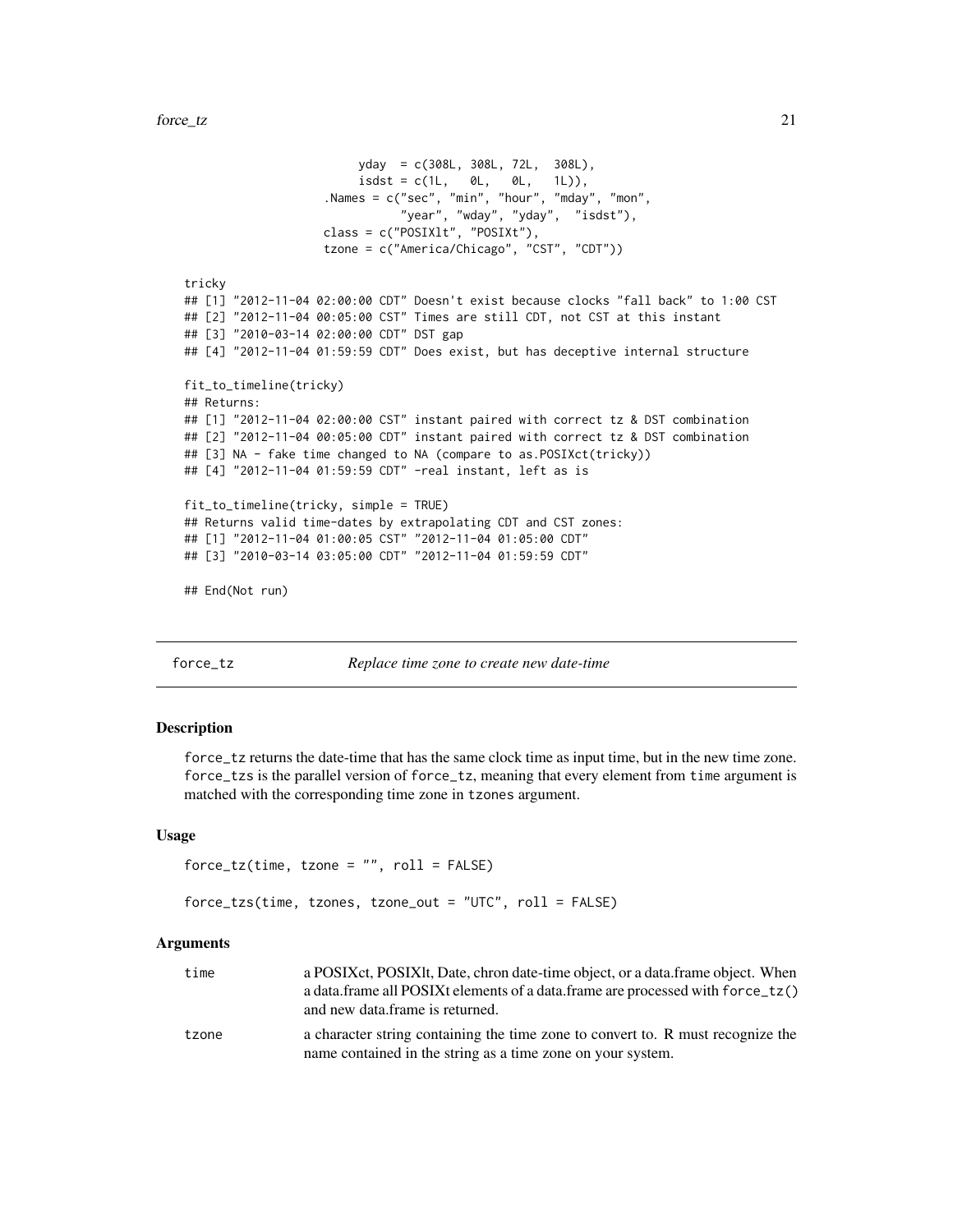| roll      | logical. If TRUE, and time falls into the DST-break, assume the next valid civil<br>time, otherwise return NA. See examples.                                                     |
|-----------|----------------------------------------------------------------------------------------------------------------------------------------------------------------------------------|
| tzones    | character vector of timezones to be "enforced" on time time stamps. If time<br>and tzones lengths differ, the smaller one is recycled in accordance with usual<br>R conventions. |
| tzone_out | timezone of the returned date-time vector (for force_tzs).                                                                                                                       |

### Details

Although the new date-time has the same clock time (e.g. the same values in the year, month, days, etc. elements) it is a different moment of time than the input date-time.

As R date-time vectors cannot hold elements with non-uniform time zones, force\_tzs returns a vector with time zone tzone\_out, UTC by default.

#### Value

a POSIXct object in the updated time zone

### See Also

[with\\_tz\(\)](#page-61-1), [local\\_time\(\)](#page-33-1)

```
x <- ymd_hms("2009-08-07 00:00:01", tz = "America/New_York")
force_tz(x, "UTC")
force_tz(x, "Europe/Amsterdam")
## DST skip:
y <- ymd_hms("2010-03-14 02:05:05 UTC")
force_tz(y, "America/New_York", roll=FALSE)
force_tz(y, "America/New_York", roll=TRUE)
## Heterogeneous time-zones:
x <- ymd_hms(c("2009-08-07 00:00:01", "2009-08-07 01:02:03"))
force_tzs(x, tzones = c("America/New_York", "Europe/Amsterdam"))
force_tzs(x, tzones = c("America/New_York", "Europe/Amsterdam"), tzone_out = "America/New_York")
x <- ymd_hms("2009-08-07 00:00:01")
force_tzs(x, tzones = c("America/New_York", "Europe/Amsterdam"))
```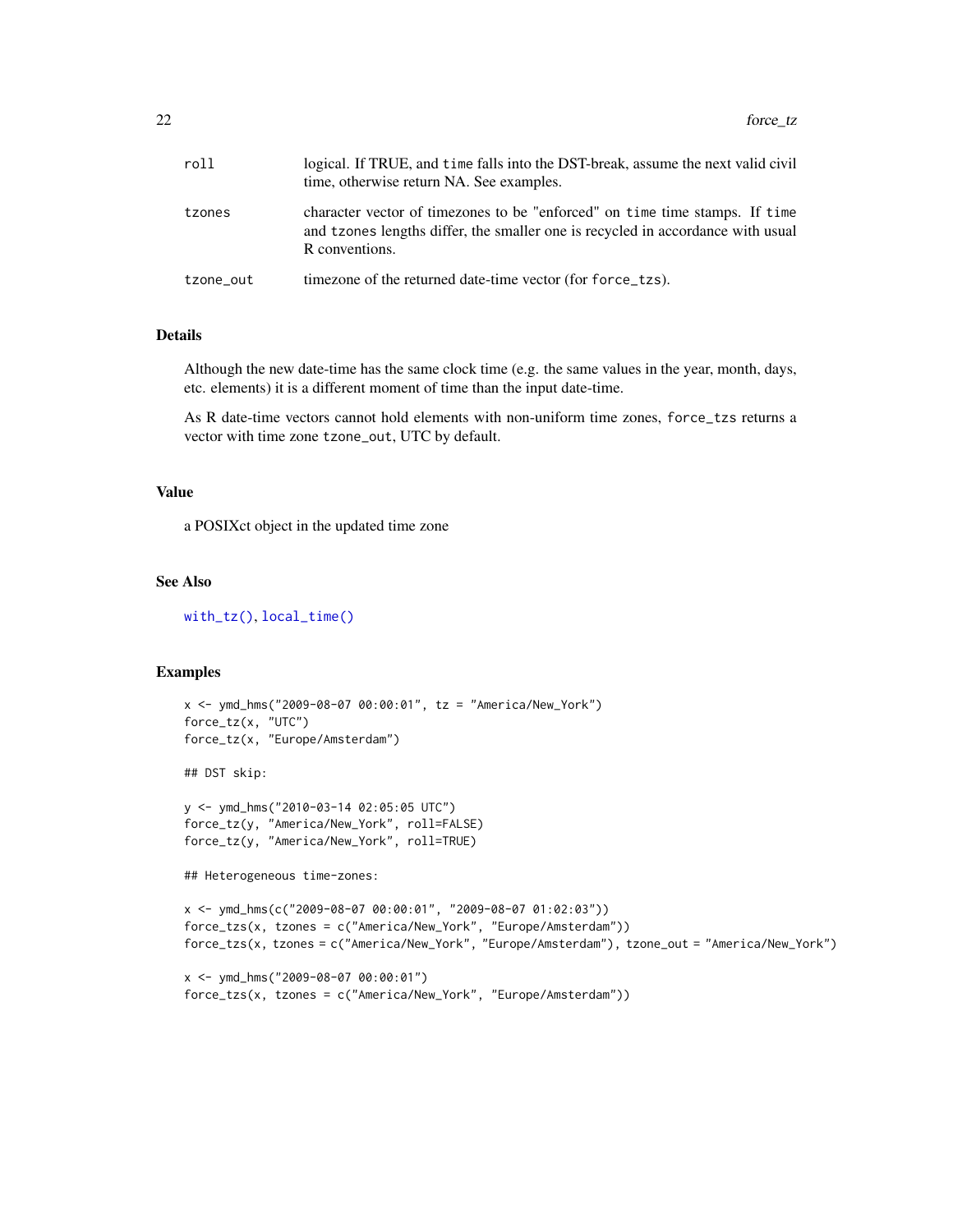<span id="page-22-0"></span>

Format in ISO8601 character format

### Usage

 $format_IS08601(x, *usetz* = FALSE, precision = NULL, ...)$ 

#### Arguments

| $\mathsf{x}$ | An object to convert to ISO8601 character format.                                                                                                                                                                                         |
|--------------|-------------------------------------------------------------------------------------------------------------------------------------------------------------------------------------------------------------------------------------------|
| usetz        | Include the time zone in the formatting (of outputs including time; date outputs<br>never include time zone information).                                                                                                                 |
| precision    | The amount of precision to represent with substrings of "ymdhms", as "y"ear,<br>"m"onth, "d"ay, "h"our, "m"inute, and "s"econd. (e.g. "ymdhm" would show<br>precision through minutes. When NULL, full precision for the object is shown. |
| $\ddotsc$    | Additional arguments to methods.                                                                                                                                                                                                          |

#### Value

A character vector of ISO8601-formatted text.

### References

[https://en.wikipedia.org/wiki/ISO\\_8601](https://en.wikipedia.org/wiki/ISO_8601)

### Examples

```
format_ISO8601(as.Date("02-01-2018", format="%m-%d-%Y"))
format_ISO8601(as.POSIXct("2018-02-01 03:04:05", tz="EST"), usetz=TRUE)
format_ISO8601(as.POSIXct("2018-02-01 03:04:05", tz="EST"), precision="ymdhm")
```
guess\_formats *Guess possible date-times formats from a character vector*

#### Description

Guess possible date-times formats from a character vector.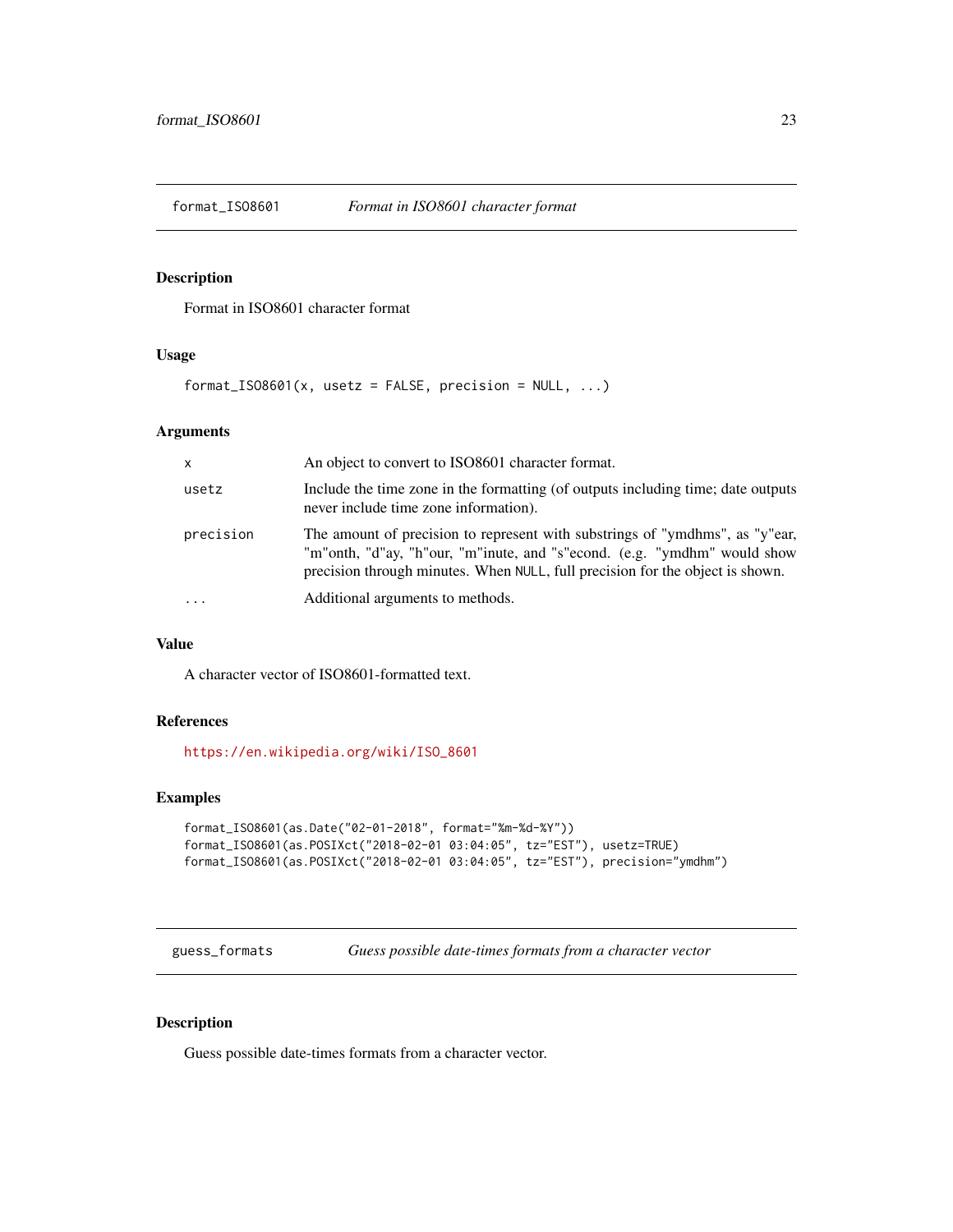### Usage

```
guess_formats(
  x,
  orders,
  locale = Sys.getlocale("LC_TIME"),
 preproc_wday = TRUE,
 print_matches = FALSE
)
```
#### Arguments

| $\times$      | input vector of date-times.                                                                                                                                                                                                               |
|---------------|-------------------------------------------------------------------------------------------------------------------------------------------------------------------------------------------------------------------------------------------|
| orders        | format orders to look for. See examples.                                                                                                                                                                                                  |
| locale        | locale to use. Defaults to the current locale.                                                                                                                                                                                            |
| preproc_wday  | whether to preprocess weekday names. Internal optimization used by ymd_hms()<br>family of functions. If TRUE, weekdays are substituted with $\%$ a or $\%$ A accord-<br>ingly, so that there is no need to supply this format explicitly. |
| print_matches | for development purposes mainly. If TRUE, prints a matrix of matched templates.                                                                                                                                                           |

### Value

a vector of matched formats

```
x <- c('February 20th 1973',
       "february 14, 2004",
       "Sunday, May 1, 2000",
       "Sunday, May 1, 2000",
       "february 14, 04",
       'Feb 20th 73',
       "January 5 1999 at 7pm",
       "jan 3 2010",
       "Jan 1, 1999",
       "jan 3 10",
       "01 3 2010",
       "1 3 10",
       '1 13 89',
       "5/27/1979",
       "12/31/99",
       "DOB:12/11/00",
       "-----------",
       'Thu, 1 July 2004 22:30:00',
       'Thu, 1st of July 2004 at 22:30:00',
       'Thu, 1July 2004 at 22:30:00',
       'Thu, 1July2004 22:30:00',
       'Thu, 1July04 22:30:00',
       "21 Aug 2011, 11:15:34 pm",
```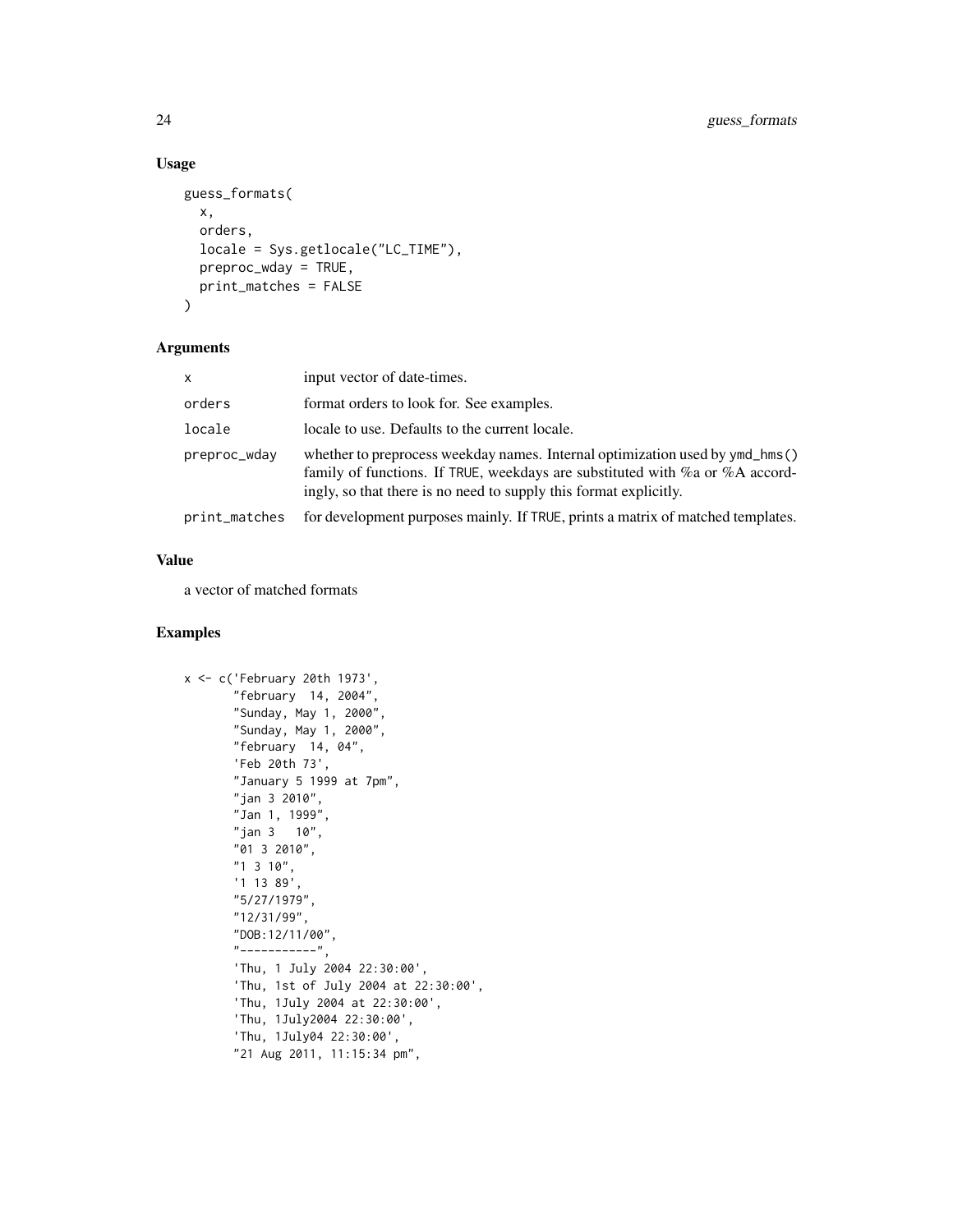<span id="page-24-0"></span>hour 25

```
"-----------",
       "1979-05-27 05:00:59",
       "1979-05-27",
       "-----"3 jan 2000",
      "17 april 85",
      "27/5/1979",
      '20 01 89',
      '00/13/10',
      "------""14 12 00",
      "03:23:22 pm")
guess_formats(x, "BdY")
guess_formats(x, "Bdy")
## m also matches b and B; y also matches Y
guess_formats(x, "mdy", print_matches = TRUE)
## T also matches IMSp order
guess_formats(x, "T", print_matches = TRUE)
## b and B are equivalent and match, both, abreviated and full names
guess_formats(x, c("mdY", "BdY", "Bdy", "bdY", "bdy"), print_matches = TRUE)
guess_formats(x, c("dmy", "dbY", "dBy", "dBY"), print_matches = TRUE)
guess_formats(x, c("dBY HMS", "dbY HMS", "dmyHMS", "BdY H"), print_matches = TRUE)
guess_formats(x, c("ymd HMS"), print_matches = TRUE)
```
hour *Get/set hours component of a date-time*

#### Description

Date-time must be a POSIXct, POSIXlt, Date, Period, chron, yearmon, yearqtr, zoo, zooreg, time-Date, xts, its, ti, jul, timeSeries, and fts objects.

#### Usage

hour(x)

hour $(x)$  <- value

#### **Arguments**

|       | a date-time object                                 |
|-------|----------------------------------------------------|
| value | numeric value to be assigned to the hour component |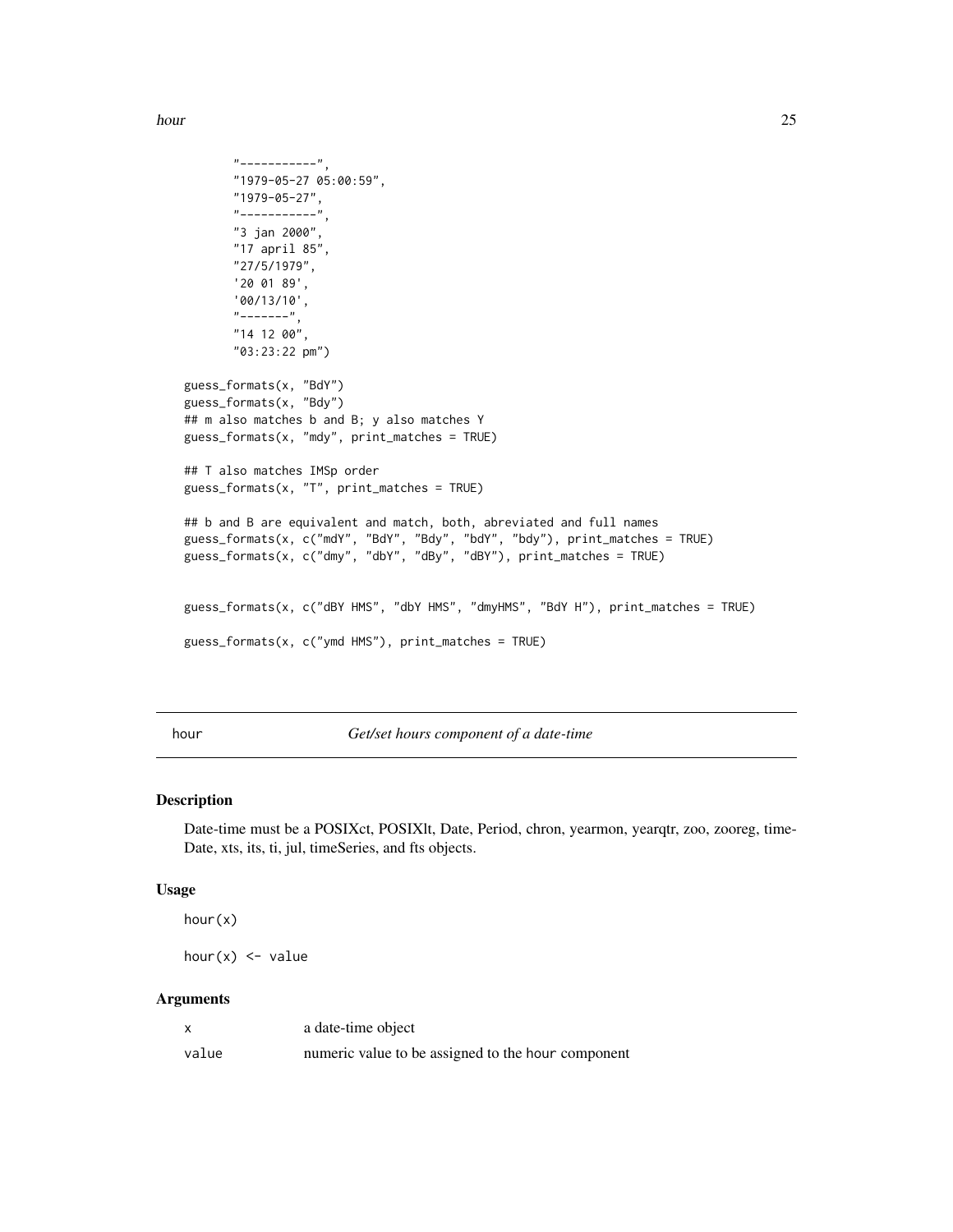#### 26 interval and the contract of the contract of the contract of the contract of the contract of the contract of the contract of the contract of the contract of the contract of the contract of the contract of the contract o

#### Value

the hours element of x as a decimal number

#### Examples

```
x \le - ymd("2012-03-26")
hour(x)
hour(x) <- 1
hour(x) <- 25
hour(x) > 2
```
<span id="page-25-1"></span>interval *Utilities for creation and manipulation of* Interval *objects*

#### <span id="page-25-2"></span>Description

interval() creates an [Interval](#page-28-2) object with the specified start and end dates. If the start date occurs before the end date, the interval will be positive. Otherwise, it will be negative. Character vectors in ISO 8601 format are supported from v1.7.2.

int\_start()/int\_end() and int\_start<-()/int\_end<-() are "accessors" and "setters" respectively of the start/end date of an interval.

int\_flip() reverses the order of the start date and end date in an interval. The new interval takes place during the same timespan as the original interval, but has the opposite direction.

int\_shift() shifts the start and end dates of an interval up or down the timeline by a specified amount. Note that this may change the exact length of the interval if the interval is shifted by a Period object. Intervals shifted by a Duration or difftime object will retain their exact length in seconds.

int\_overlaps() tests if two intervals overlap.

int\_standardize() ensures all intervals in an interval object are positive. If an interval is not positive, flip it so that it retains its endpoints but becomes positive.

int\_aligns() tests if two intervals share an endpoint. The direction of each interval is ignored. int align tests whether the earliest or latest moments of each interval occur at the same time.

int\_diff() returns the intervals that occur between the elements of a vector of date-times. int\_diff() is similar to the POSIXt and Date methods of [diff\(\)](#page-0-0), but returns an [Interval](#page-28-2) object instead of a difftime object.

#### Usage

 $interval(start = NULL, end = NULL, trace = tz(start)$ start %--% end is.interval(x) int\_start(int)

<span id="page-25-0"></span>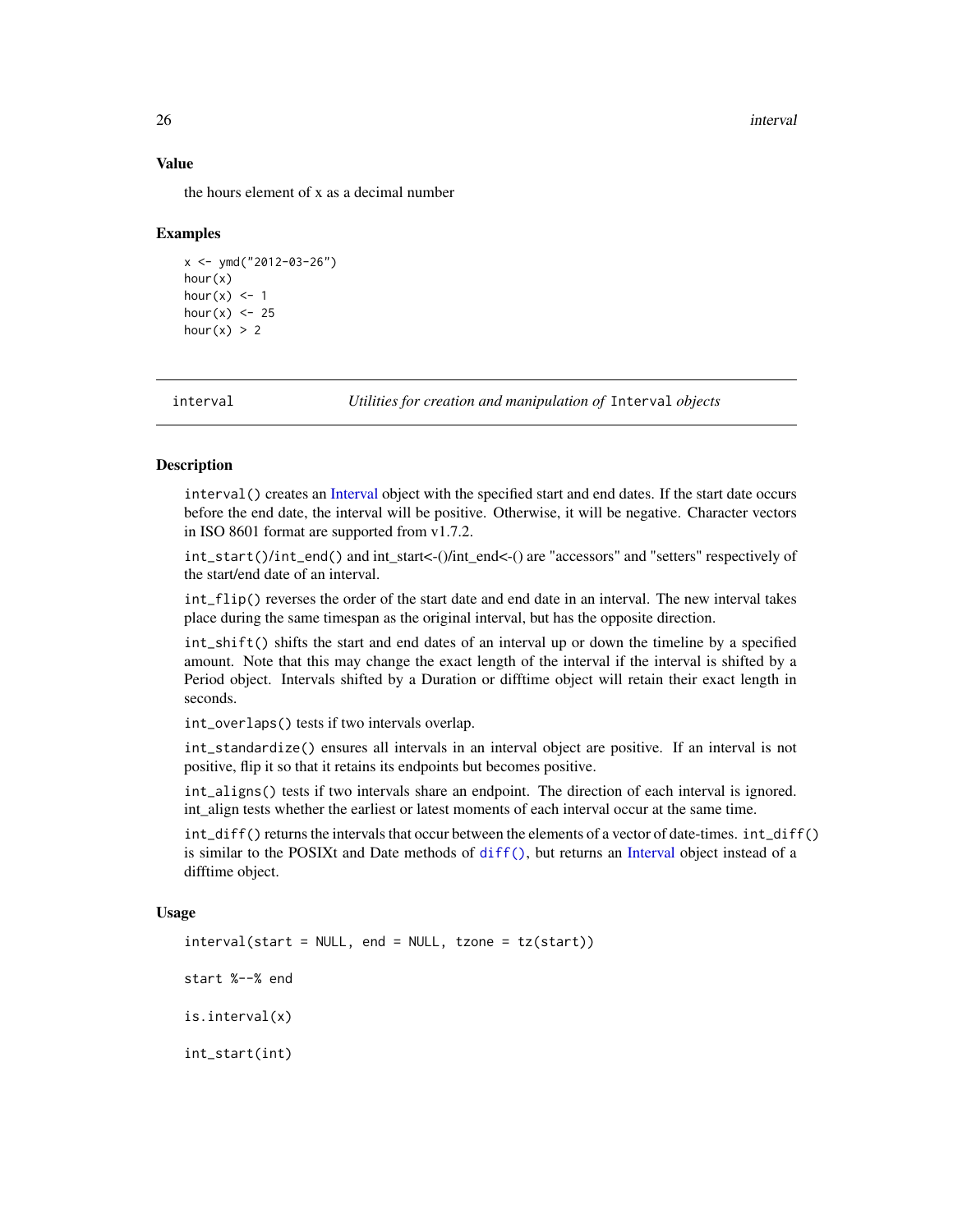#### interval 27

int\_start(int) <- value int\_end(int) int\_end(int) <- value int\_length(int) int\_flip(int) int\_shift(int, by) int\_overlaps(int1, int2) int\_standardize(int) int\_aligns(int1, int2) int\_diff(times)

#### Arguments

| start, end | POSIXt, Date or a character vectors. When start is a character vector and<br>end is NULL, ISO 8601 specification is assumed but with much more permisive<br>lubridate style parsing both for dates and periods (see examples). |  |  |
|------------|--------------------------------------------------------------------------------------------------------------------------------------------------------------------------------------------------------------------------------|--|--|
| tzone      | a recognized timezone to display the interval in                                                                                                                                                                               |  |  |
| x          | an R object                                                                                                                                                                                                                    |  |  |
| int        | an interval object                                                                                                                                                                                                             |  |  |
| value      | interval's start/end to be assigned to int                                                                                                                                                                                     |  |  |
| by         | A period or duration object to shift by (for int_shift)                                                                                                                                                                        |  |  |
| int1       | an Interval object (for int_overlaps(), int_aligns())                                                                                                                                                                          |  |  |
| int2       | an Interval object (for int_overlaps(), int_aligns())                                                                                                                                                                          |  |  |
| times      | A vector of POSIXct, POSIXIt or Date class date-times (for int_diff())                                                                                                                                                         |  |  |
|            |                                                                                                                                                                                                                                |  |  |

### Details

Intervals are time spans bound by two real date-times. Intervals can be accurately converted to either period or duration objects using [as.period\(\)](#page-5-1), [as.duration\(\)](#page-3-1). Since an interval is anchored to a fixed history of time, both the exact number of seconds that passed and the number of variable length time units that occurred during the interval can be calculated.

### Value

interval() – [Interval](#page-28-2) object.

int\_start() and int\_end() return a POSIXct date object when used as an accessor. Nothing when used as a setter.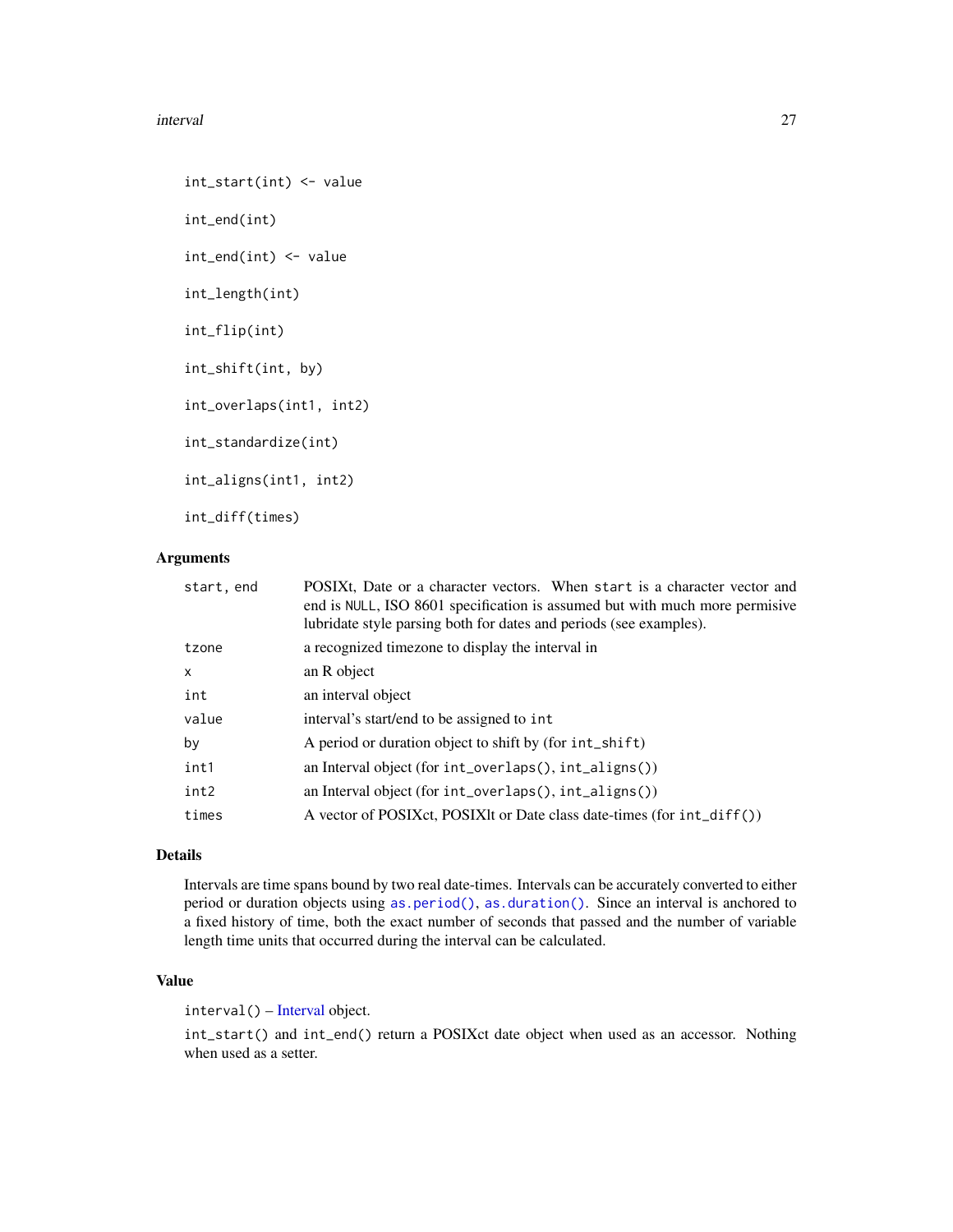int\_length() – numeric length of the interval in seconds. A negative number connotes a negative interval.

int\_flip() – flipped interval object

int\_shift() – an Interval object

int\_overlaps() – logical, TRUE if int1 and int2 overlap by at least one second. FALSE otherwise int\_aligns() – logical, TRUE if int1 and int2 begin or end on the same moment. FALSE otherwise int\_diff() – interval object that contains the n-1 intervals between the n date-time in times

#### See Also

[Interval,](#page-28-2) [as.interval\(\)](#page-4-1), [%within%](#page-71-1)

#### Examples

```
interval(ymd(20090201), ymd(20090101))
```

```
date1 <- ymd_hms("2009-03-08 01:59:59")
date2 <- ymd_hms("2000-02-29 12:00:00")
interval(date2, date1)
interval(date1, date2)
span <- interval(ymd(20090101), ymd(20090201))
```
### ISO Intervals

```
interval("2007-03-01T13:00:00Z/2008-05-11T15:30:00Z")
interval("2007-03-01T13:00:00Z/P1Y2M10DT2H30M")
interval("P1Y2M10DT2H30M/2008-05-11T15:30:00Z")
interval("2008-05-11/P2H30M")
```

```
### More permisive parsing (as long as there are no intermittent / characters)
interval("2008 05 11/P2hours 30minutes")
interval("08 05 11/P 2h 30m")
```

```
is.interval(period(months= 1, days = 15)) # FALSE
is.interval(interval(ymd(20090801), ymd(20090809))) # TRUE
int <- interval(ymd("2001-01-01"), ymd("2002-01-01"))
int_start(int)
int_start(int) <- ymd("2001-06-01")
int
```

```
int <- interval(ymd("2001-01-01"), ymd("2002-01-01"))
int_end(int)
int_end(int) <- ymd("2002-06-01")
int
int <- interval(ymd("2001-01-01"), ymd("2002-01-01"))
int_length(int)
int <- interval(ymd("2001-01-01"), ymd("2002-01-01"))
int_flip(int)
int <- interval(ymd("2001-01-01"), ymd("2002-01-01"))
int_shift(int, duration(days = 11))
```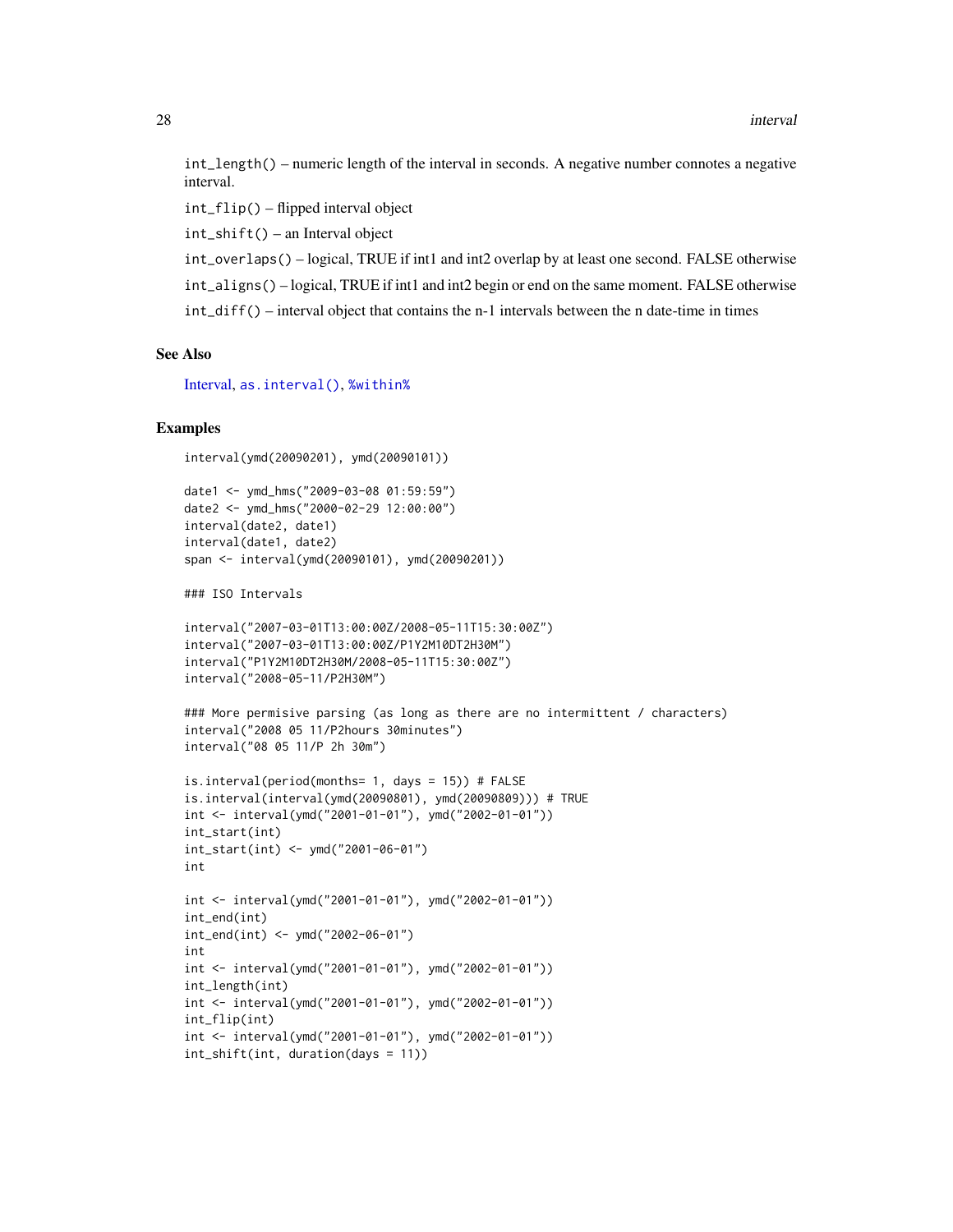#### <span id="page-28-0"></span>Interval-class 29

```
int_{shift(int, duration(hours = -1))}int1 <- interval(ymd("2001-01-01"), ymd("2002-01-01"))
int2 <- interval(ymd("2001-06-01"), ymd("2002-06-01"))
int3 <- interval(ymd("2003-01-01"), ymd("2004-01-01"))
int_overlaps(int1, int2) # TRUE
int_overlaps(int1, int3) # FALSE
int <- interval(ymd("2002-01-01"), ymd("2001-01-01"))
int_standardize(int)
int1 <- interval(ymd("2001-01-01"), ymd("2002-01-01"))
int2 <- interval(ymd("2001-06-01"), ymd("2002-01-01"))
int3 <- interval(ymd("2003-01-01"), ymd("2004-01-01"))
int_aligns(int1, int2) # TRUE
int_aligns(int1, int3) # FALSE
dates \leq - now() + days(1:10)
int_diff(dates)
```
<span id="page-28-2"></span>Interval-class *Interval class*

#### Description

Interval is an S4 class that extends the [Timespan](#page-0-0) class. An Interval object records one or more spans of time. Intervals record these timespans as a sequence of seconds that begin at a specified date. Since intervals are anchored to a precise moment of time, they can accurately be converted to [Period](#page-0-0) or [Duration](#page-18-1) class objects. This is because we can observe the length in seconds of each period that begins on a specific date. Contrast this to a generalized period, which may not have a consistent length in seconds (e.g. the number of seconds in a year will change if it is a leap year).

#### Details

Intervals can be both negative and positive. Negative intervals progress backwards from the start date; positive intervals progress forwards.

Interval class objects have two slots: .Data, a numeric object equal to the number of seconds in the interval; and start, a POSIXct object that specifies the time when the interval starts.

<span id="page-28-3"></span>is.Date *Various date utilities*

#### <span id="page-28-1"></span>Description

[Date\(\)](#page-28-1) mirrors primitive contructors in base R ([double\(\)](#page-0-0), [character\(\)](#page-0-0) etc.)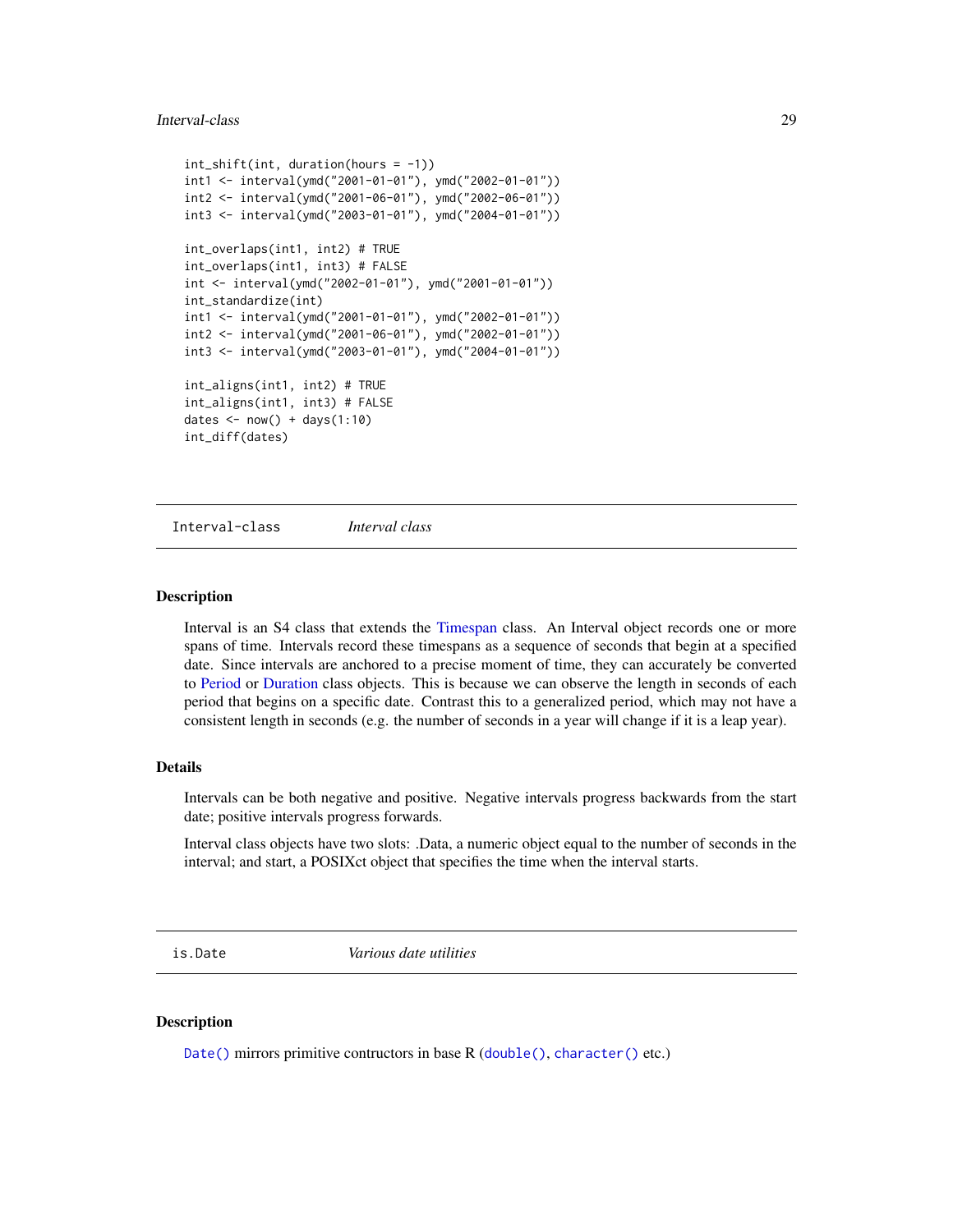### Usage

is.Date(x)

Date(length =  $@L$ )

NA\_Date\_

### Arguments

|        | an R object                                                                |  |
|--------|----------------------------------------------------------------------------|--|
| length | A non-negative number specifying the desired length. Supplying an argument |  |
|        | of length other than one is an error.                                      |  |

### Format

An object of class Date of length 1.

### See Also

[is.instant\(\)](#page-30-1), [is.timespan\(\)](#page-32-1), [is.POSIXt\(\)](#page-31-1), [POSIXct\(\)](#page-31-2)

#### Examples

```
is.Date(as.Date("2009-08-03")) # TRUE
is.Date(difftime(now() + 5, now())) # FALSE
```
<span id="page-29-1"></span>is.difftime *Is x a difftime object?*

### Description

Is x a difftime object?

### Usage

is.difftime(x)

#### Arguments

x an R object

### Value

TRUE if x is a difftime object, FALSE otherwise.

### See Also

[is.instant\(\)](#page-30-1), [is.timespan\(\)](#page-32-1), [is.interval\(\)](#page-25-2), [is.period\(\)](#page-45-2).

<span id="page-29-0"></span>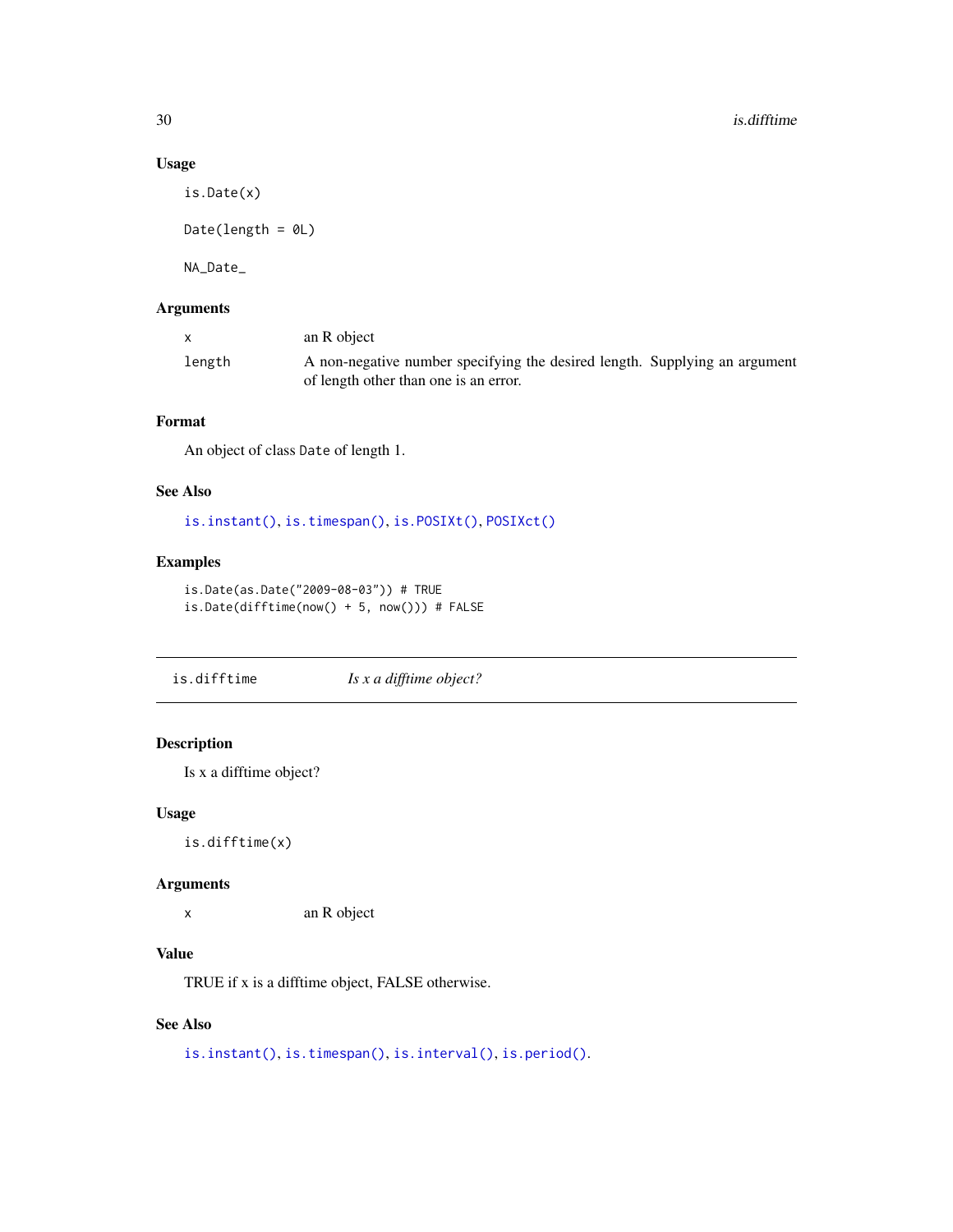#### <span id="page-30-0"></span>is.instant 31

### Examples

```
is.difftime(as.Date("2009-08-03")) # FALSE
is.difftime(make_difftime(days = 12.4)) # TRUE
```
<span id="page-30-1"></span>is.instant *Is x a date-time object?*

### Description

An instant is a specific moment in time. Most common date-time objects (e.g, POSIXct, POSIXlt, and Date objects) are instants.

### Usage

is.instant(x)

is.timepoint(x)

#### Arguments

x an R object

### Value

TRUE if x is a POSIXct, POSIXlt, or Date object, FALSE otherwise.

### See Also

[is.timespan\(\)](#page-32-1), [is.POSIXt\(\)](#page-31-1), [is.Date\(\)](#page-28-3)

```
is.instant(as.Date("2009-08-03")) # TRUE
is.timepoint(5) # FALSE
```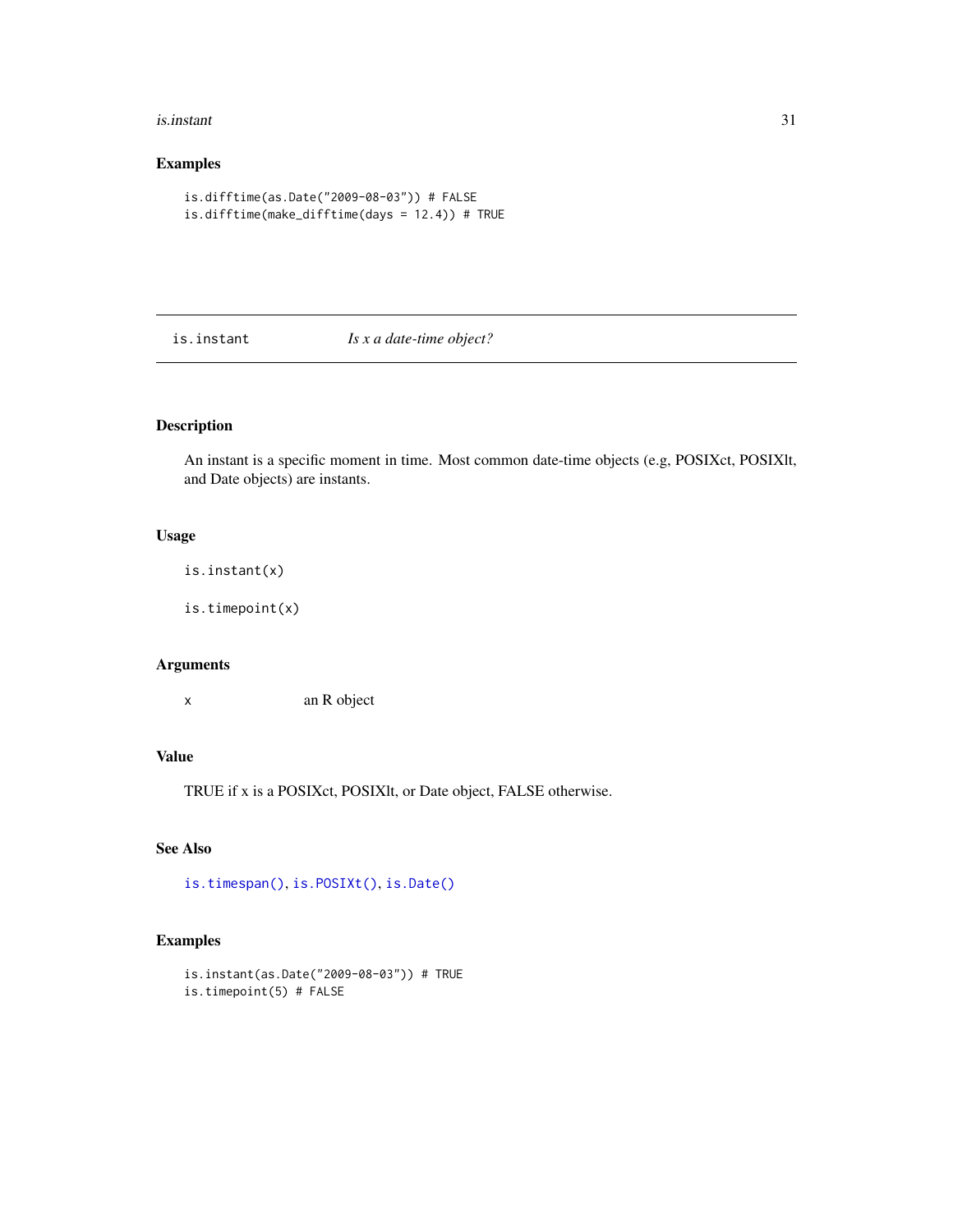<span id="page-31-2"></span><span id="page-31-1"></span><span id="page-31-0"></span>

[POSIXct\(\)](#page-31-2) mirrors primitive contructors in base R ([double\(\)](#page-0-0), [character\(\)](#page-0-0) etc.)

### Usage

```
is.POSIXt(x)
is.POSIXlt(x)
is.POSIXct(x)
POSIXct(length = \theta L, tz = "UTC")
NA_POSIXct_
```
### Arguments

| X.     | an R object                                                                                                         |
|--------|---------------------------------------------------------------------------------------------------------------------|
| length | A non-negative number specifying the desired length. Supplying an argument<br>of length other than one is an error. |
| tz     | a timezone (defaults to "utc")                                                                                      |

### Format

An object of class POSIXct (inherits from POSIXt) of length 1.

### Value

TRUE if x is a POSIXct or POSIXlt object, FALSE otherwise.

### See Also

[is.instant\(\)](#page-30-1), [is.timespan\(\)](#page-32-1), [is.Date\(\)](#page-28-3)

```
is.POSIXt(as.Date("2009-08-03"))
is.POSIXt(as.POSIXct("2009-08-03"))
```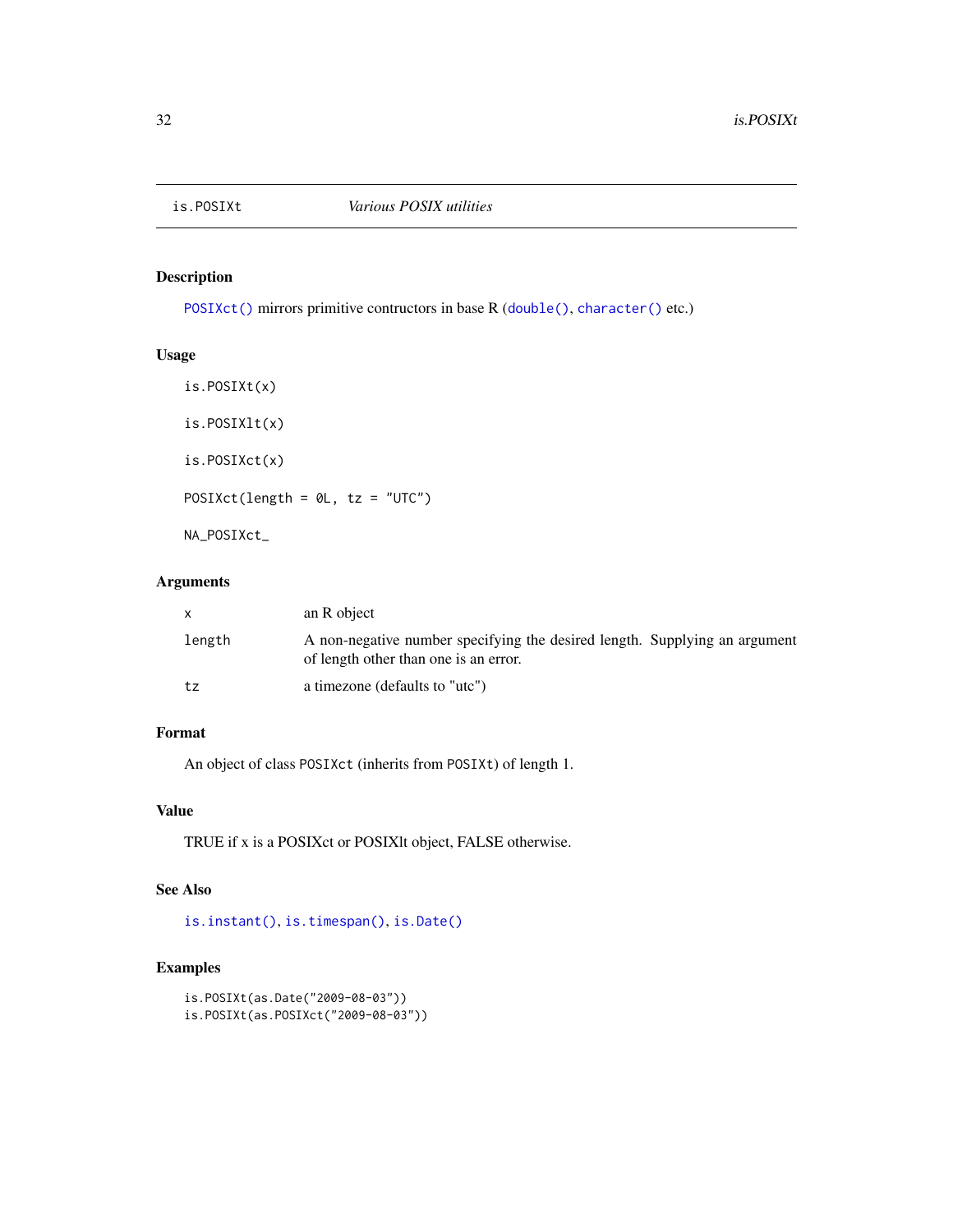<span id="page-32-1"></span><span id="page-32-0"></span>is.timespan *Is x a length of time?*

### Description

Is x a length of time?

#### Usage

is.timespan(x)

#### Arguments

x an R object

### Value

TRUE if x is a period, interval, duration, or difftime object, FALSE otherwise.

#### See Also

[is.instant\(\)](#page-30-1), [is.duration\(\)](#page-16-2), [is.difftime\(\)](#page-29-1), [is.period\(\)](#page-45-2), [is.interval\(\)](#page-25-2)

#### Examples

is.timespan(as.Date("2009-08-03")) # FALSE is.timespan(duration(second = 1)) # TRUE

lakers *Lakers 2008-2009 basketball data set*

### Description

This data set contains play by play statistics of each Los Angeles Lakers basketball game in the 2008-2009 season. Data includes the date, opponent, and type of each game (home or away). Each play is described by the time on the game clock when the play was made, the period in which the play was attempted, the type of play, the player and team who made the play, the result of the play, and the location on the court where each play was made.

#### References

Originally taken from www.basketballgeek.com/data/.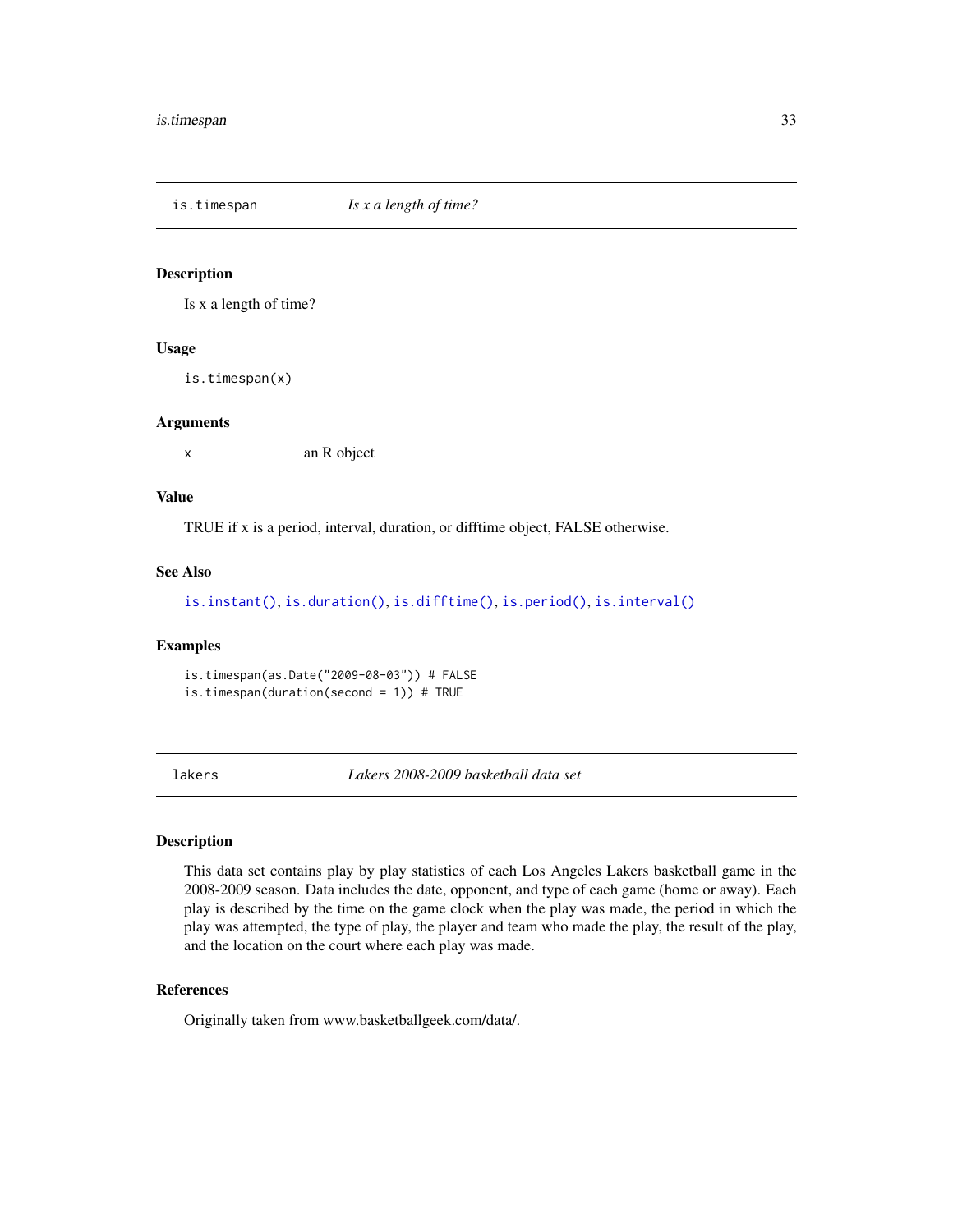<span id="page-33-0"></span>

If x is a recognized date-time object, leap\_year will return whether x occurs during a leap year. If x is a number, leap\_year returns whether it would be a leap year under the Gregorian calendar.

#### Usage

leap\_year(date)

#### **Arguments**

date a date-time object or a year

### Value

TRUE if x is a leap year, FALSE otherwise

### Examples

```
x <- as.Date("2009-08-02")
leap\_year(x) # FALSEleap_year(2009) # FALSE
leap_year(2008) # TRUE
leap_year(1900) # FALSE
leap_year(2000) # TRUE
```
<span id="page-33-1"></span>local\_time *Get local time from a date-time vector.*

#### Description

local\_time retrieves day clock time in specified time zones. Computation is vectorized over both dt and tz arguments, the shortest is recycled in accordance with standard R rules.

#### Usage

 $local_time(dt, tz = NULL, units = "secs")$ 

### Arguments

| dt    | a date-time object.                                                  |
|-------|----------------------------------------------------------------------|
| tz    | a character vector of timezones for which to compute the local time. |
| units | passed directly to as difftime().                                    |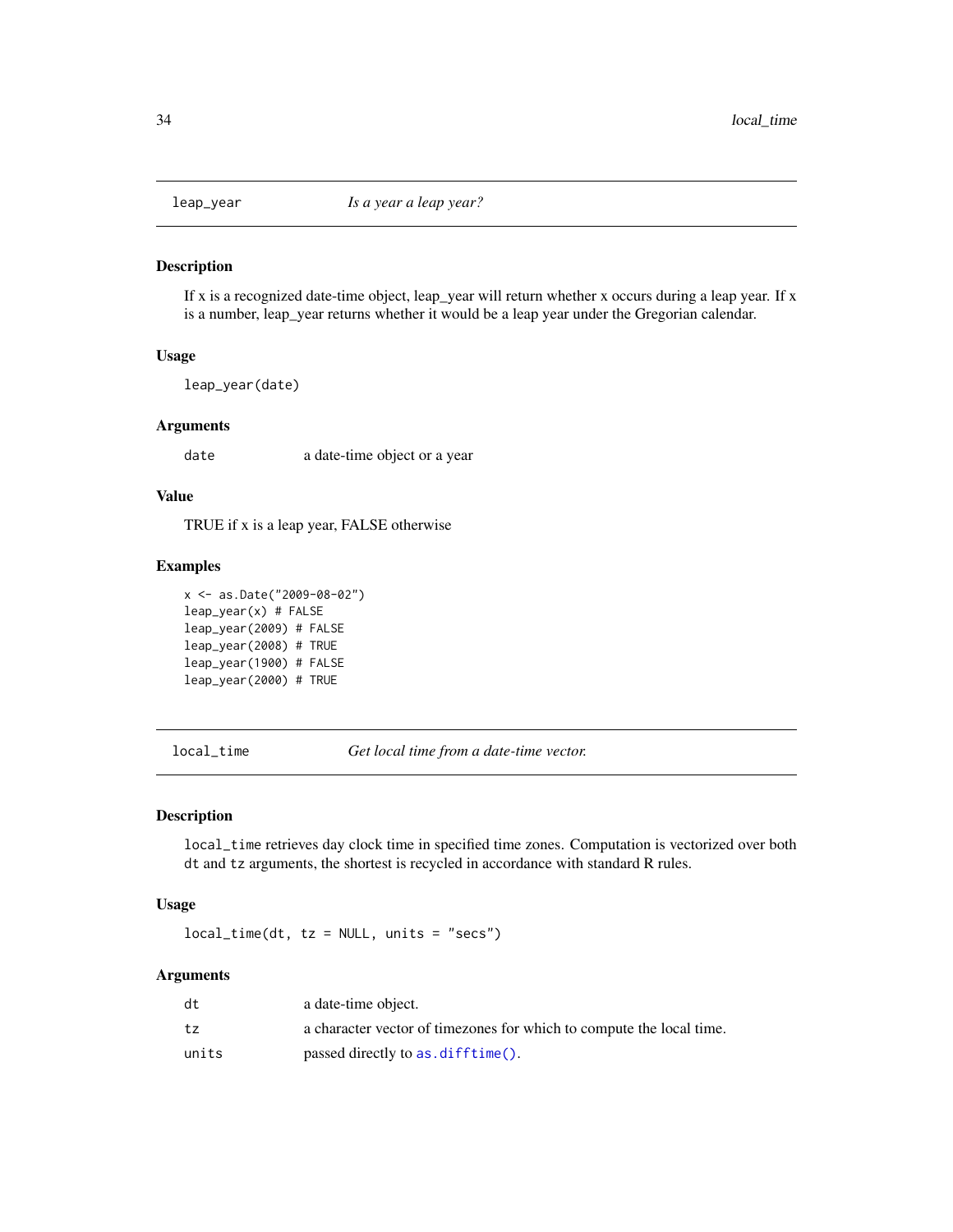### <span id="page-34-0"></span>make\_datetime 35

### Examples

```
x <- ymd_hms(c("2009-08-07 01:02:03", "2009-08-07 10:20:30"))
local_time(x, units = "secs")local_time(x, units = "hours")
local_time(x, "Europe/Amsterdam")
local_time(x, "Europe/Amsterdam") == local_time(with_tz(x, "Europe/Amsterdam"))
x <- ymd_hms("2009-08-07 01:02:03")
local_time(x, c("America/New_York", "Europe/Amsterdam", "Asia/Shanghai"), unit = "hours")
```
make\_datetime *Efficient creation of date-times from numeric representations*

### Description

make\_datetime() is a very fast drop-in replacement for [base::ISOdate\(\)](#page-0-0) and [base::ISOdatetime\(\)](#page-0-0). make\_date() produces objects of class Date.

### Usage

```
make_datetime(
 year = 1970L,
 month = 1L,
 day = 1L,
 hour = 0L,
 min = 0L,
  sec = 0,
  tz = "UTC"\lambda
```
make\_date(year = 1970L, month = 1L, day = 1L)

### Arguments

| year  | numeric year                |
|-------|-----------------------------|
| month | numeric month               |
| day   | numeric day                 |
| hour  | numeric hour                |
| min   | numeric minute              |
| sec   | numeric second              |
| t.z   | time zone. Defaults to UTC. |

#### Details

Input vectors are silently recycled. All inputs except sec are silently converted to integer vectors; sec can be either integer or double.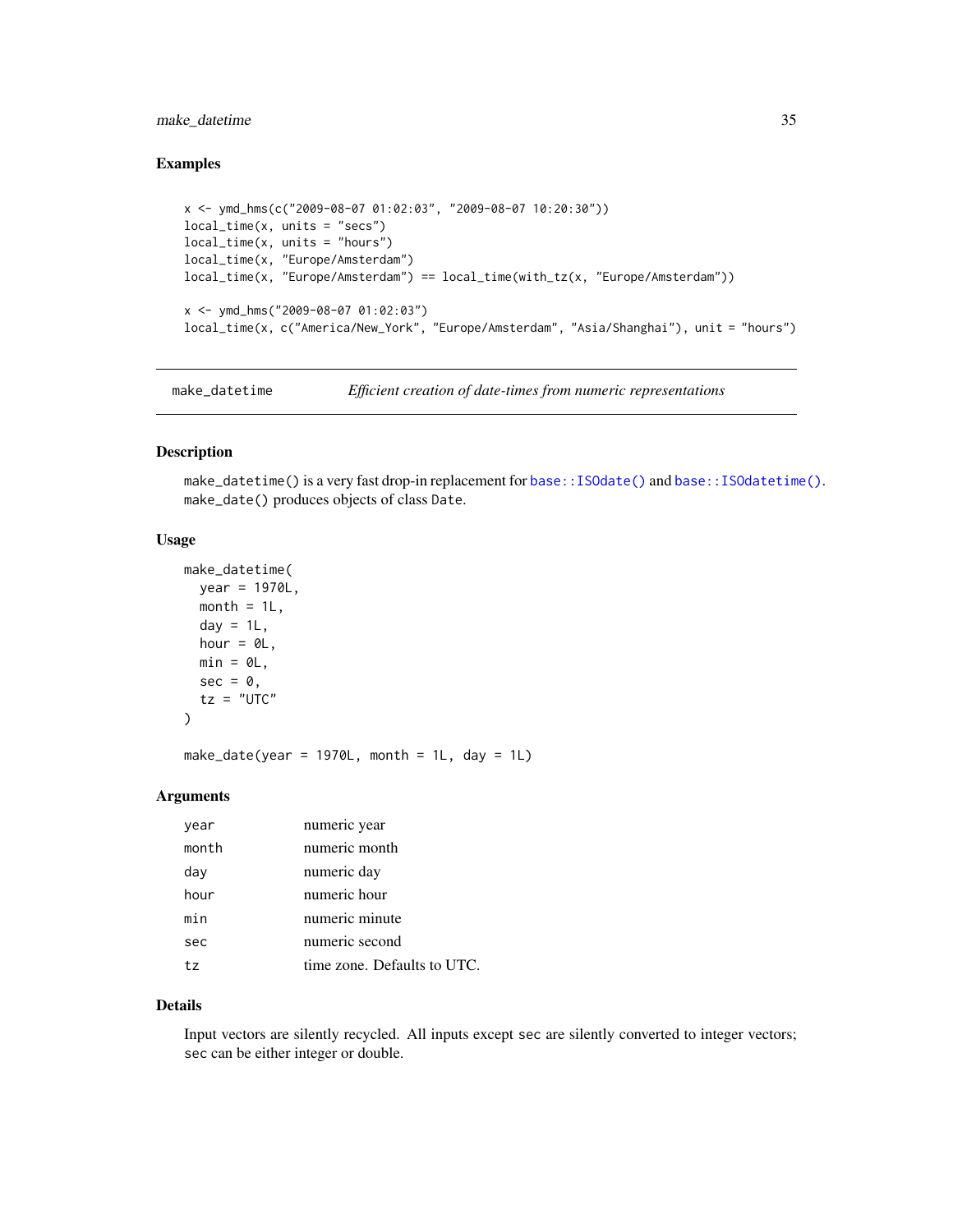#### Examples

```
make_datetime(year = 1999, month = 12, day = 22, sec = 10)
make_datetime(year = 1999, month = 12, day = 22, sec = c(10, 11))
```
make\_difftime *Create a difftime object.*

#### Description

make\_difftime() creates a difftime object with the specified number of units. Entries for different units are cumulative. difftime displays durations in various units, but these units are estimates given for convenience. The underlying object is always recorded as a fixed number of seconds.

#### Usage

make\_difftime(num = NULL, units = "auto",  $\ldots$ )

#### Arguments

| num   | Optional number of seconds                                                                                                                                                                                                                                                                                        |
|-------|-------------------------------------------------------------------------------------------------------------------------------------------------------------------------------------------------------------------------------------------------------------------------------------------------------------------|
| units | a character vector that lists the type of units to use for the display of the re-<br>turn value (see examples). If units is "auto" (the default) the display units are<br>computed automatically. This might create undesirable effects when converting<br>difftime objects to numeric values in data processing. |
| .     | a list of time units to be included in the difftime and their amounts. Seconds,<br>minutes, hours, days, and weeks are supported. Normally only one of num or<br>are present. If both are present, the difftime objects are concatenated.                                                                         |

#### Details

Conceptually, difftime objects are a type of duration. They measure the exact passage of time but do not always align with measurements made in larger units of time such as hours, months and years. This is because the length of larger time units can be affected by conventions such as leap years and Daylight Savings Time. lubridate provides a second class for measuring durations, the Duration class.

#### Value

a difftime object

### See Also

[duration\(\)](#page-16-1), [as.duration\(\)](#page-3-1)

<span id="page-35-0"></span>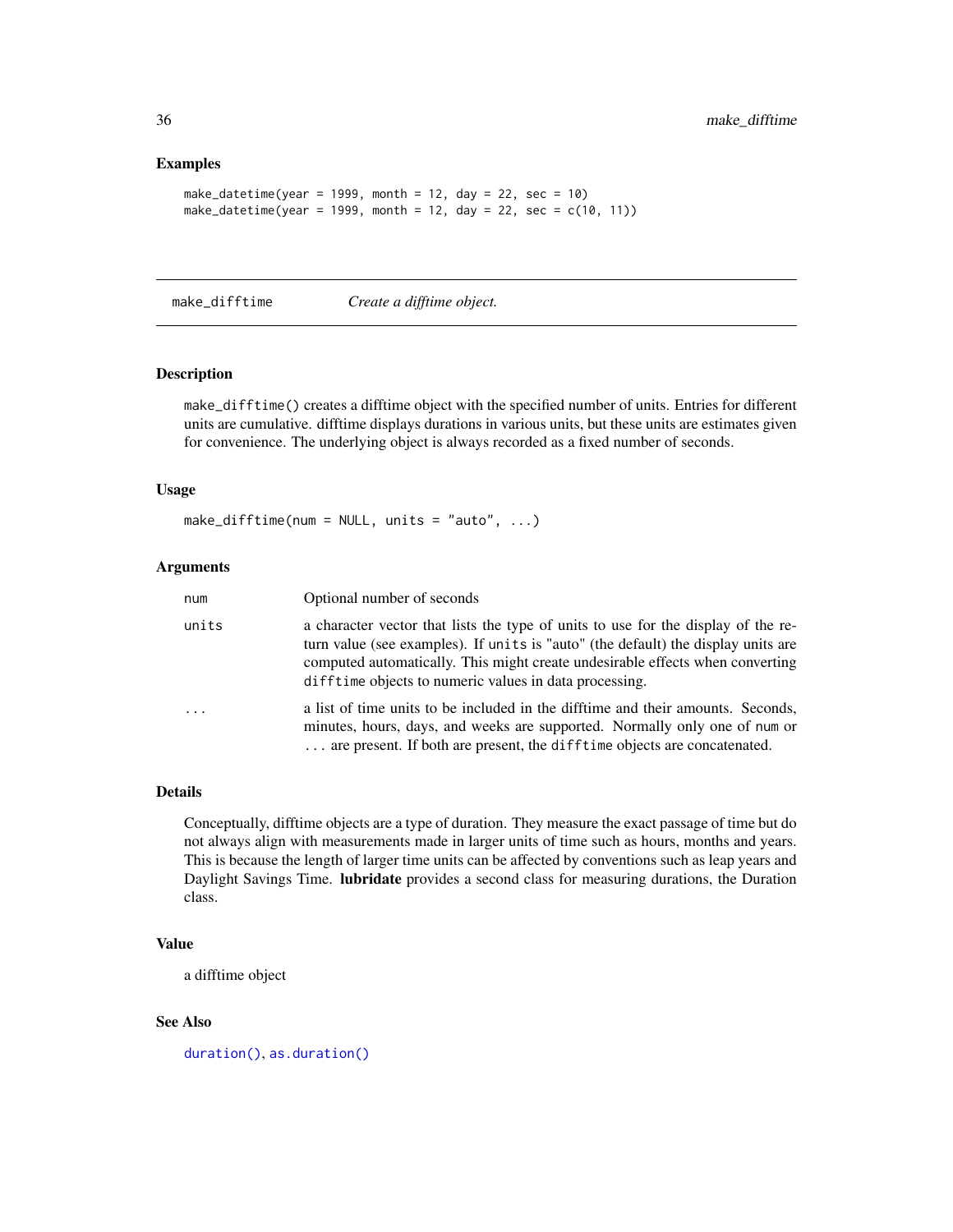#### minute 37

## Examples

```
make_difftime(1)
make_difftime(60)
make_difftime(3600)
make_difftime(3600, units = "minute")
# Time difference of 60 mins
make_difftime(second = 90)
# Time difference of 1.5 mins
make_difftime(minute = 1.5)
# Time difference of 1.5 mins
make_difftime(second = 3, minute = 1.5, hour = 2, day = 6, week = 1)
# Time difference of 13.08441 days
make_difftime(hour = 1, minute = -60)
# Time difference of 0 secs
make\_difftime/day = -1)# Time difference of -1 days
make_difftime(120, day = -1, units = "minute")
# Time differences in mins
```
minute *Get/set minutes component of a date-time*

## Description

Date-time must be a POSIXct, POSIXlt, Date, Period, chron, yearmon, yearqtr, zoo, zooreg, time-Date, xts, its, ti, jul, timeSeries, and fts objects.

## Usage

minute(x)

 $minute(x) < - value$ 

# Arguments

| $\boldsymbol{\mathsf{x}}$ | a date-time object           |
|---------------------------|------------------------------|
| value                     | numeric value to be assigned |

#### Value

the minutes element of x as a decimal number

```
x < - ymd("2012-03-26")
minute(x)
minute(x) < -1minute(x) <- 61
minute(x) > 2
```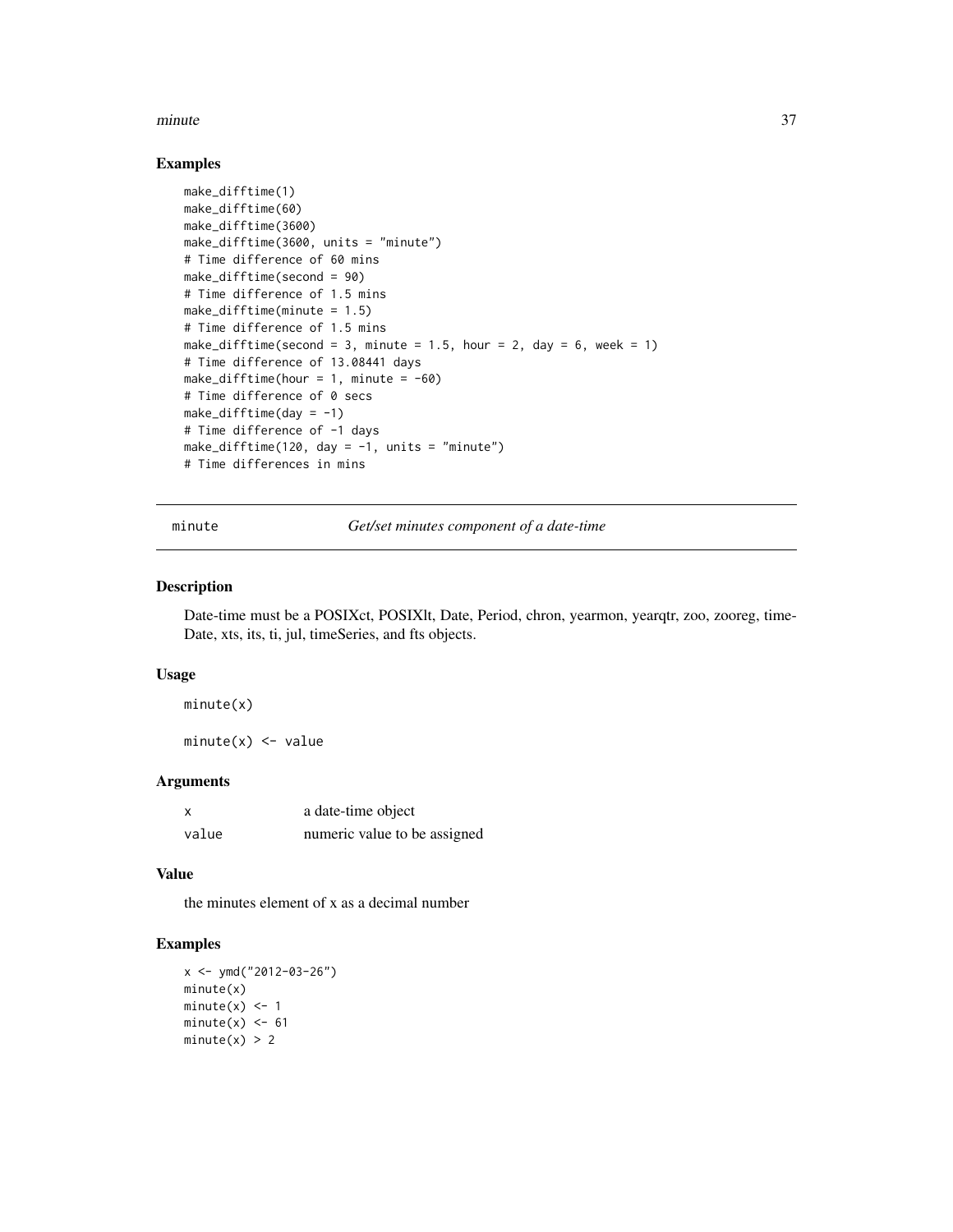Date-time must be a POSIXct, POSIXlt, Date, Period, chron, yearmon, yearqtr, zoo, zooreg, time-Date, xts, its, ti, jul, timeSeries, and fts objects.

# Usage

month(x, label = FALSE, abbr = TRUE, locale = Sys.getlocale("LC\_TIME"))

 $month(x) \leq value$ 

## Arguments

| X      | a date-time object                                                                                                                                                                                           |
|--------|--------------------------------------------------------------------------------------------------------------------------------------------------------------------------------------------------------------|
| label  | logical. TRUE will display the month as a character string such as "January."<br>FALSE will display the month as a number.                                                                                   |
| abbr   | logical. FALSE will display the month as a character string label, such as "Jan-<br>uary". TRUE will display an abbreviated version of the label, such as "Jan".<br>abbr is disregarded if $label = FALSE$ . |
| locale | for month, locale to use for month names. Default to current locale.                                                                                                                                         |
| value  | a numeric object                                                                                                                                                                                             |

# Value

If label = FALSE: month as number  $(1-12, 1)$  = January,  $12$  = December), otherwise as an ordered factor.

```
x < - ymd("2012-03-26")
month(x)
month(x) <- 1
month(x) < -13month(x) > 3month(ymd(080101))
month(ymd(080101), label = TRUE)month(ymd(080101), label = TRUE, abbr = FALSE)
month(ymd(080101) + months(0:11), label = TRUE)
```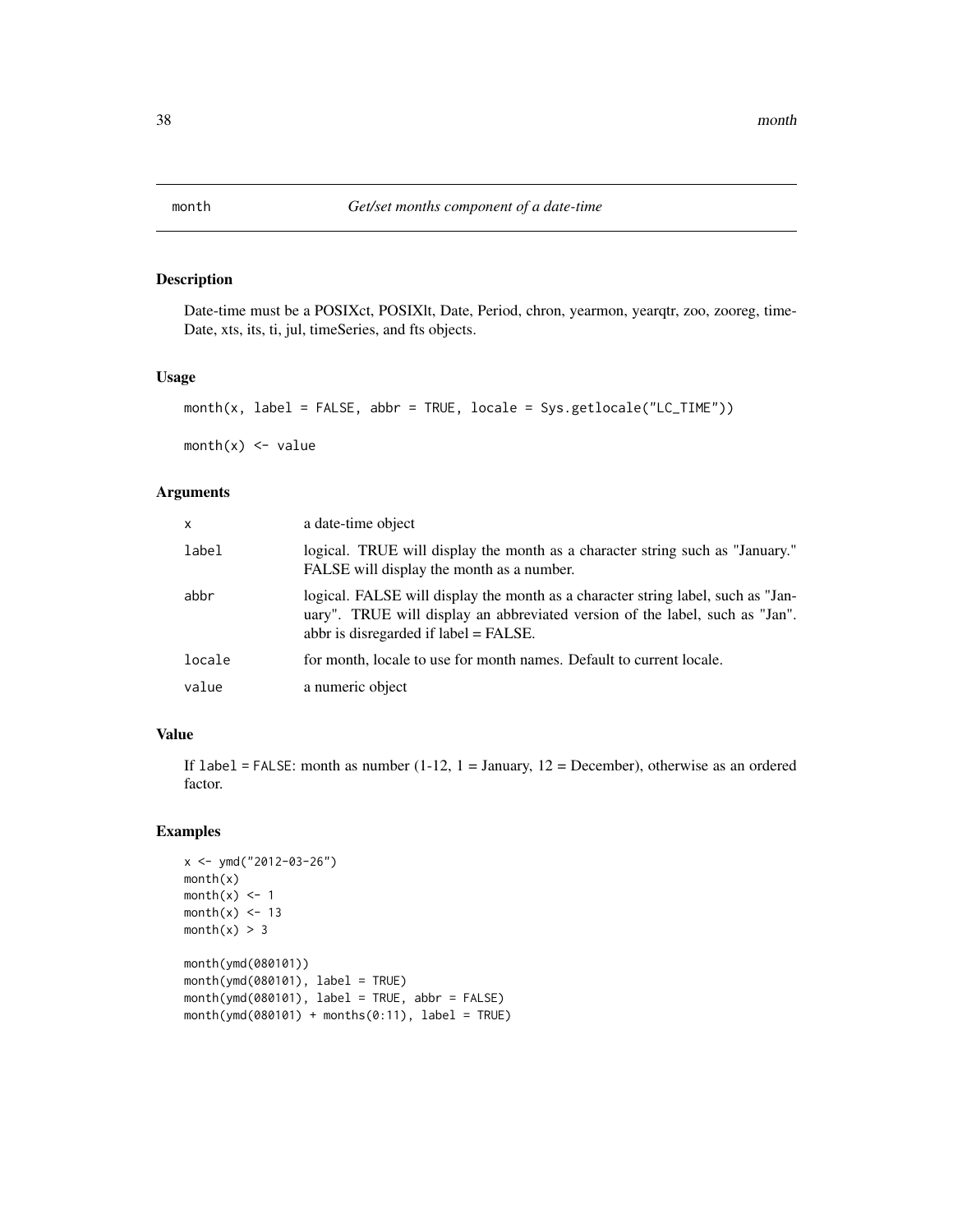<span id="page-38-1"></span><span id="page-38-0"></span>Transforms a character or numeric vector into a period object with the specified number of hours, minutes, and seconds. hms() recognizes all non-numeric characters except '-' as separators ('-' is used for negative durations). After hours, minutes and seconds have been parsed, the remaining input is ignored.

## Usage

```
ms(..., quiet = FALSE, roll = FALSE)hm(\ldots, quiet = FALSE, roll = FALSE)
hms(..., quiet = FALSE, roll = FALSE)
```
# Arguments

| $\ddots$ | a character vector of hour minute second triples                                                                                                                                       |
|----------|----------------------------------------------------------------------------------------------------------------------------------------------------------------------------------------|
| quiet    | logical. If TRUE, function evaluates without displaying customary messages.                                                                                                            |
| roll     | logical. If TRUE, smaller units are rolled over to higher units if they exceed the<br>conventional limit. For example, hms $("01:59:120", roll = TRUE)$ produces<br>period "2H 1M 0S". |

# Value

a vector of period objects

# See Also

[hm\(\)](#page-38-0), [ms\(\)](#page-38-1)

# Examples

```
ms(c("09:10", "09:02", "1:10"))
ms("7 6")
ms("6,5")
hm(c("09:10", "09:02", "1:10"))
hm("7 6")
hm("6,5")
x <- c("09:10:01", "09:10:02", "09:10:03")
hms(x)
```
hms("7 6 5", "3:23:::2", "2 : 23 : 33", "Finished in 9 hours, 20 min and 4 seconds")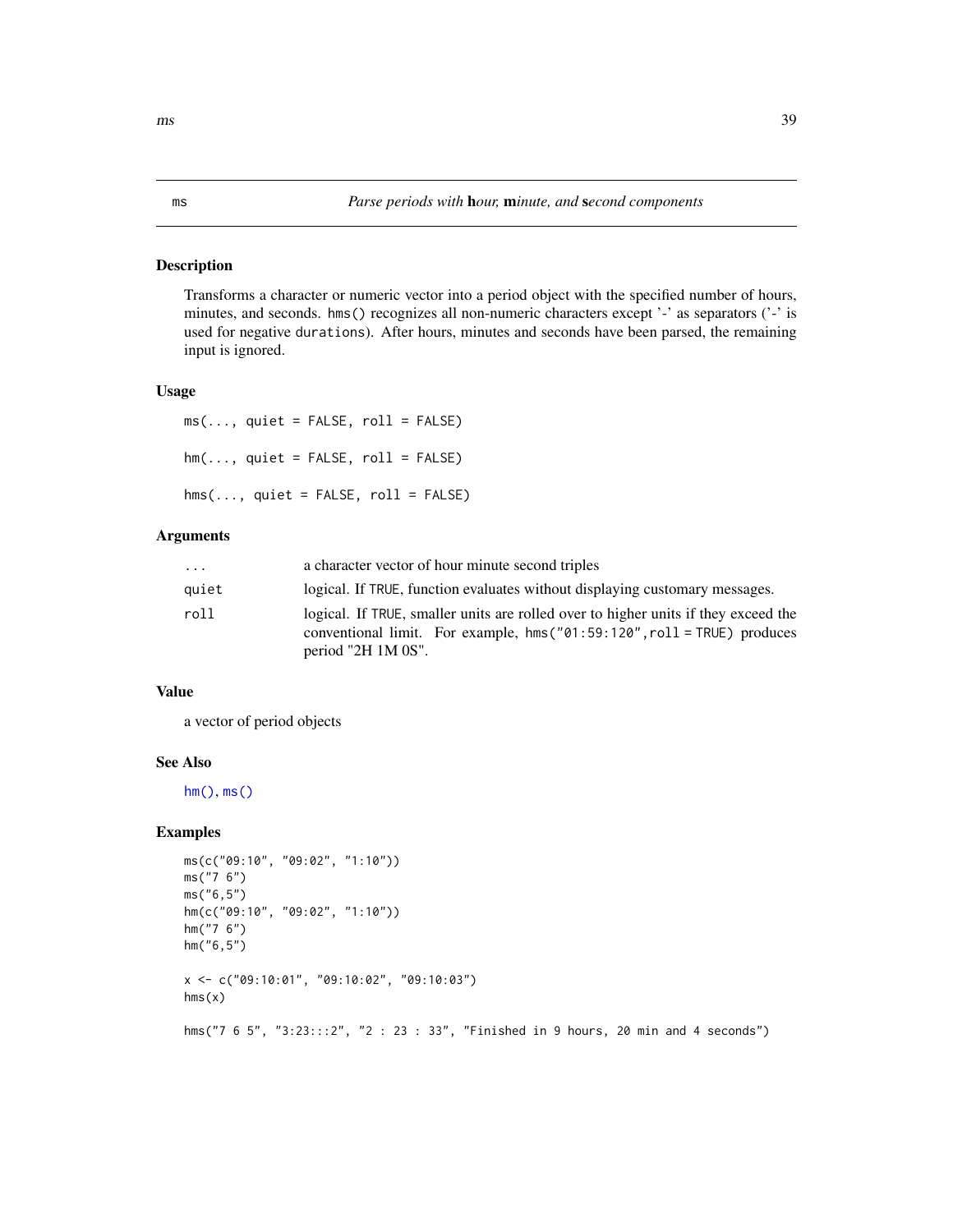now *The current day and time*

## Description

The current day and time

## Usage

 $now(tzone = "")$ 

 $today(tzone = "")$ 

### Arguments

tzone a character vector specifying which time zone you would like the current time in. tzone defaults to your computer's system timezone. You can retrieve the current time in the Universal Coordinated Time (UTC) with now("UTC").

#### Value

now - the current datetime as a POSIXct object

## Examples

```
now()
now("GMT")
now("")
now() == now() # would be TRUE if computer processed both at the same instant
now() < now() # TRUE
now() > now() # FALSEtoday()
today("GMT")
today() == today("GMT") # not always truetoday() < as.Date("2999-01-01") # TRUE (so far)
```
origin *1970-01-01 UTC*

#### Description

Origin is the date-time for 1970-01-01 UTC in POSIXct format. This date-time is the origin for the numbering system used by POSIXct, POSIXlt, chron, and Date classes.

## Usage

origin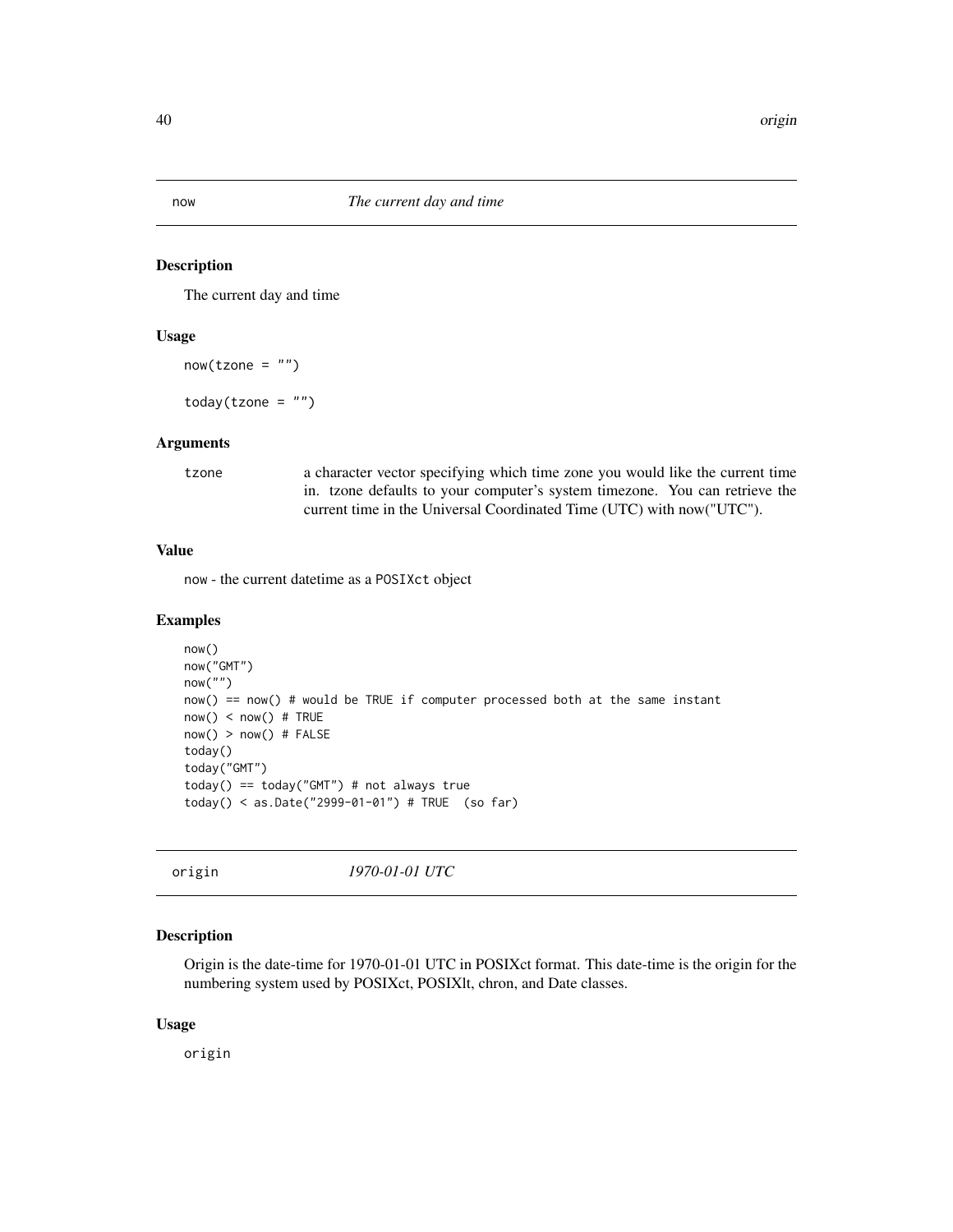parse\_date\_time 41

## Format

An object of class POSIXct (inherits from POSIXt) of length 1.

## Examples

origin

<span id="page-40-0"></span>parse\_date\_time *User friendly date-time parsing functions*

## Description

parse\_date\_time() parses an input vector into POSIXct date-time object. It differs from [base::strptime\(\)](#page-0-0) in two respects. First, it allows specification of the order in which the formats occur without the need to include separators and the % prefix. Such a formatting argument is referred to as "order". Second, it allows the user to specify several format-orders to handle heterogeneous date-time character representations.

parse\_date\_time2() is a fast C parser of numeric orders.

fast\_strptime() is a fast C parser of numeric formats only that accepts explicit format arguments, just like base:: strptime().

```
parse_date_time(
 x,
 orders,
  tz = "UTC",truncated = 0,
  quiet = FALSE,
  locale = Sys.getlocale("LC_TIME"),
  select_formats = .select_formats,
  exact = FALSE,train = TRUE,
 drop = FALSE
)
parse_date_time2(
  x,
 orders,
  tz = "UTC",exact = FALSE,
 lt = FALSE,
  cutoff_2000 = 68L)
fast\_striptime(x, format, tz = "UTC", lt = TRUE, cutoff_2000 = 68L)
```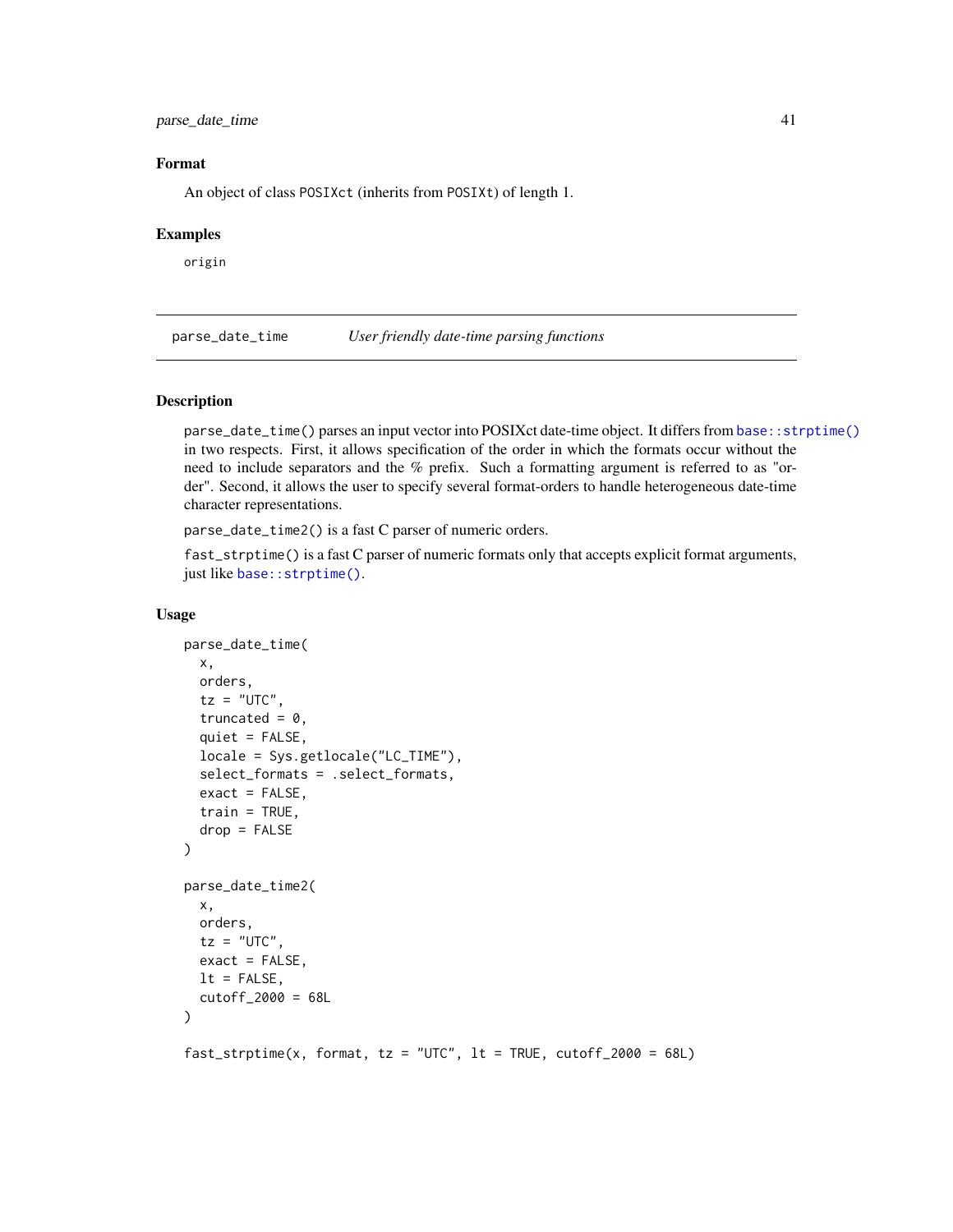# Arguments

| X              | a character or numeric vector of dates                                                                                                                                                                                                                                                                                                                                                                                                                                                                                                                                                                                                                                                          |
|----------------|-------------------------------------------------------------------------------------------------------------------------------------------------------------------------------------------------------------------------------------------------------------------------------------------------------------------------------------------------------------------------------------------------------------------------------------------------------------------------------------------------------------------------------------------------------------------------------------------------------------------------------------------------------------------------------------------------|
| orders         | a character vector of date-time formats. Each order string is a series of format-<br>ting characters as listed in base:: strptime() but might not include the "%"<br>prefix. For example, "ymd" will match all the possible dates in year, month,<br>day order. Formatting orders might include arbitrary separators. These are dis-<br>carded. See details for the implemented formats. If multiple order strings are<br>supplied, they are applied in turn for parse_date_time2() and fast_strptime().<br>For parse_date_time() the order of applied formats is determined by select_formats<br>parameter.                                                                                    |
| tz             | a character string that specifies the time zone with which to parse the dates                                                                                                                                                                                                                                                                                                                                                                                                                                                                                                                                                                                                                   |
| truncated      | integer, number of formats that can be missing. The most common type of irreg-<br>ularity in date-time data is the truncation due to rounding or unavailability of the<br>time stamp. If the truncated parameter is non-zero parse_date_time() also<br>checks for truncated formats. For example, if the format order is "ymdHMS"<br>and truncated = 3, parse_date_time() will correctly parse incomplete date-<br>times like 2012-06-01 12:23, 2012-06-01 12 and 2012-06-01. NOTE: The<br>ymd() family of functions is based on base:: strptime() which currently fails<br>to parse %Y-%m formats.                                                                                             |
| quiet          | logical. If TRUE, progress messages are not printed, and No formats found error<br>is suppressed and the function simply returns a vector of NAs. This mirrors the<br>behavior of base R functions base::strptime() and base::as.POSIXct().                                                                                                                                                                                                                                                                                                                                                                                                                                                     |
| locale         | locale to be used, see locales. On Linux systems you can use system ("locale"<br>-a") to list all the installed locales.                                                                                                                                                                                                                                                                                                                                                                                                                                                                                                                                                                        |
| select_formats | A function to select actual formats for parsing from a set of formats which<br>matched a training subset of x. It receives a named integer vector and returns a<br>character vector of selected formats. Names of the input vector are formats (not<br>orders) that matched the training set. Numeric values are the number of dates<br>(in the training set) that matched the corresponding format. You should use this<br>argument if the default selection method fails to select the formats in the right<br>order. By default the formats with most formatting tokens $(\%)$ are selected and<br>$\%$ Y counts as 2.5 tokens (so that it has a priority over $\%$ y $\%$ m). See examples. |
| exact          | logical. If TRUE, the orders parameter is interpreted as an exact base:: strptime()<br>format and no training or guessing are performed (i.e. train, drop parameters<br>are irrelevant).                                                                                                                                                                                                                                                                                                                                                                                                                                                                                                        |
| train          | logical, default TRUE. Whether to train formats on a subset of the input vector.<br>The result of this is that supplied orders are sorted according to performance<br>on this training set, which commonly results in increased performance. Please<br>note that even when train = FALSE (and exact = FALSE) guessing of the actual<br>formats is still performed on a pseudo-random subset of the original input vector.<br>This might result in All formats failed to parse error. See notes below.                                                                                                                                                                                           |
| drop           | logical, default FALSE. Whether to drop formats that didn't match on the train-<br>ing set. If FALSE, unmatched on the training set formats are tried as a last resort<br>at the end of the parsing queue. Applies only when train = TRUE. Setting this<br>parameter to TRUE might slightly speed up parsing in situations involving many                                                                                                                                                                                                                                                                                                                                                       |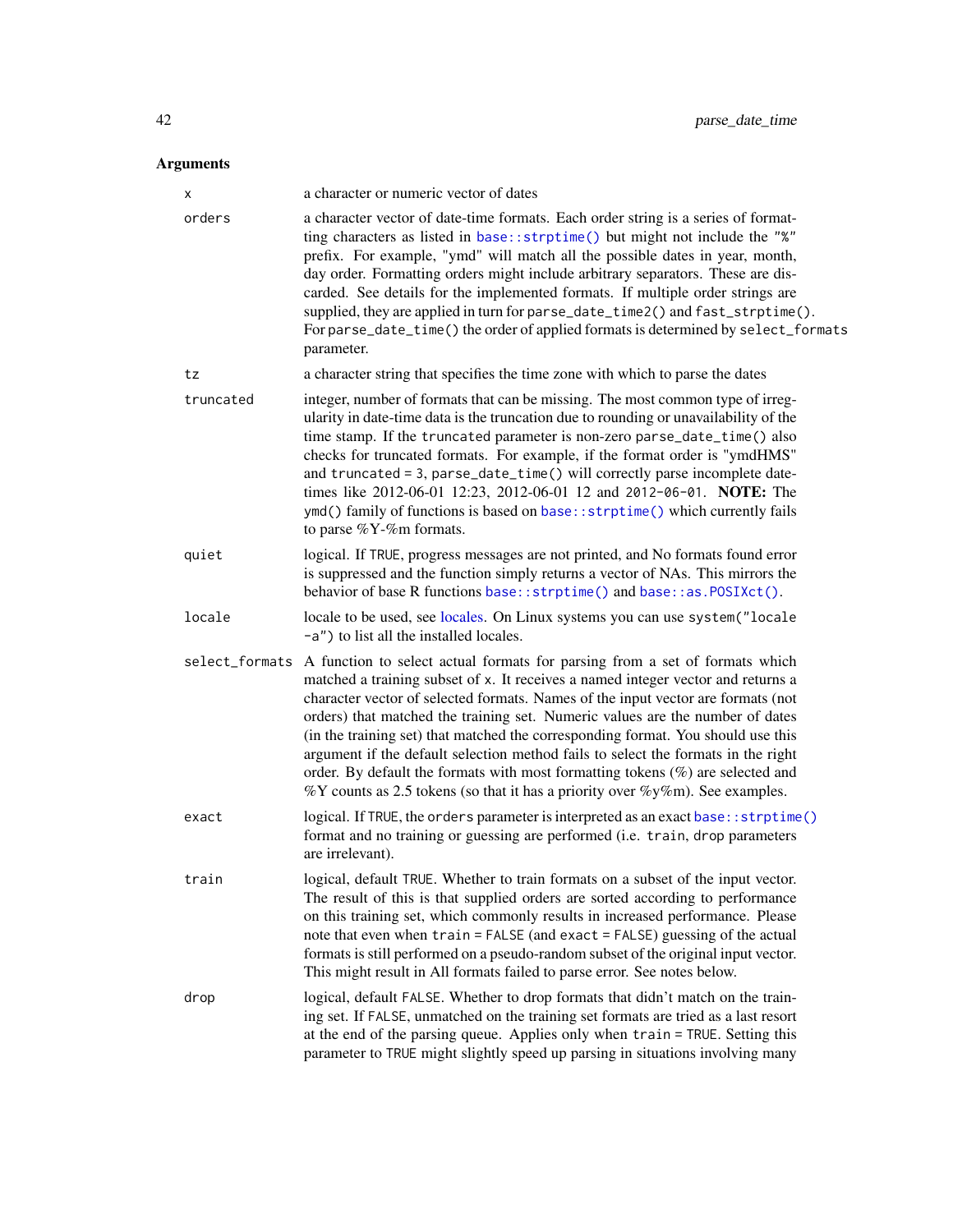|             | formats. Prior to $v1.7.0$ this parameter was implicitly TRUE, which resulted in<br>occasional surprising behavior when rare patterns where not present in the train-<br>ing set.                                                                      |
|-------------|--------------------------------------------------------------------------------------------------------------------------------------------------------------------------------------------------------------------------------------------------------|
| lt          | logical. If TRUE, returned object is of class POSIXIt, and POSIX et otherwise.<br>For compatibility with base:: strptime() the default is TRUE for fast_strptime()<br>and FALSE for parse_date_time2().                                                |
| cutoff_2000 | integer. For y format, two-digit numbers smaller or equal to cutoff 2000 are<br>parsed as though starting with 20, otherwise parsed as though starting with 19.<br>Available only for functions relying on lubridates internal parser.                 |
| format      | a vector of formats. If multiple formats supplied they are applied in turn till<br>success. The formats should include all the separators and each format letter<br>must be prefixed with $\%$ , just as in the format argument of base: : strptime(). |

#### Details

When several format-orders are specified, parse\_date\_time() selects (guesses) format-orders based on a training subset of the input strings. After guessing the formats are ordered according to the performance on the training set and applied recursively on the entire input vector. You can disable training with train = FALSE.

parse\_date\_time(), and all derived functions, such as ymd\_hms(), ymd(), etc., will drop into fast\_strptime() instead of [base::strptime\(\)](#page-0-0) whenever the guessed from the input data formats are all numeric.

The list below contains formats recognized by **lubridate**. For numeric formats leading 0s are optional. As compared to [base::strptime\(\)](#page-0-0), some of the formats are new or have been extended for efficiency reasons. These formats are marked with "(\*)" below. Fast parsers parse\_date\_time2() and fast\_strptime() accept only formats marked with "(!)".

- a Abbreviated weekday name in the current locale. (Also matches full name)
- A Full weekday name in the current locale. (Also matches abbreviated name).

You don't need to specify a and A formats explicitly. Wday is automatically handled if preproc\_wday = TRUE

- b (!) Abbreviated or full month name in the current locale. The C parser currently understands only English month names.
- B (!) Same as b.
- d (!) Day of the month as decimal number (01–31 or 0–31)
- $H(!)$  Hours as decimal number (00–24 or 0–24).
- I (!) Hours as decimal number  $(01-12 \text{ or } 1-12)$ .
- j Day of year as decimal number  $(001–366)$  or  $1–366$ ).
- $q$  (!\*) Quarter (1–4). The quarter month is added to the parsed month if m element is present.
- $m$  (!\*) Month as decimal number (01–12 or 1–12). For parse\_date\_time also matches abbreviated and full months names as b and B formats. C parser understands only English month names.
- $M(!)$  Minute as decimal number (00–59 or 0–59).
- p (!) AM/PM indicator in the locale. Commonly used in conjunction with I and not with H. But lubridate's C parser accepts H format as long as hour is not greater than 12. C parser understands only English locale AM/PM indicator.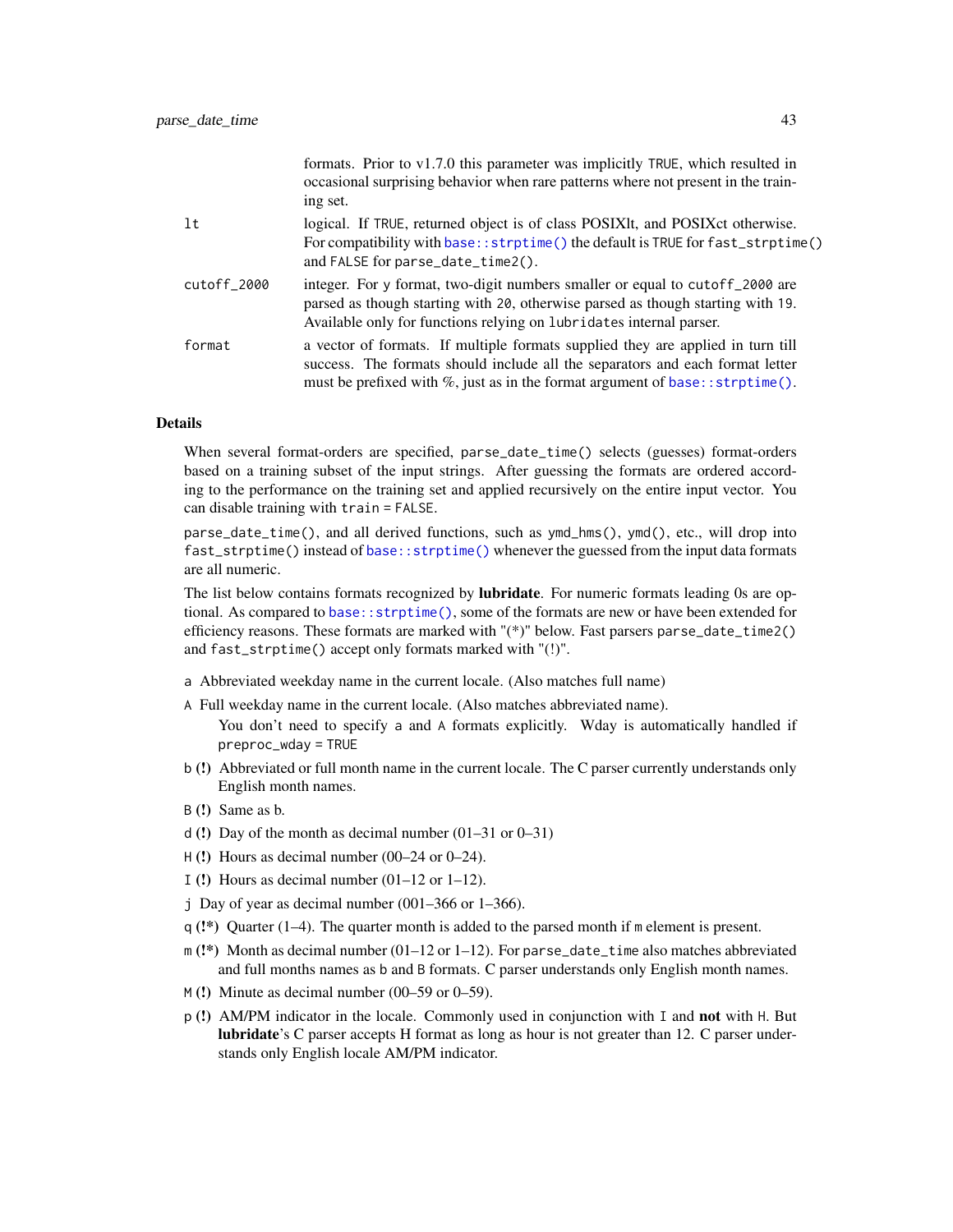- S (!) Second as decimal number (00–61 or 0–61), allowing for up to two leap-seconds (but POSIXcompliant implementations will ignore leap seconds).
- OS Fractional second.
- U Week of the year as decimal number (00–53 or 0–53) using Sunday as the first day 1 of the week (and typically with the first Sunday of the year as day 1 of week 1). The US convention.
- w Weekday as decimal number (0–6, Sunday is 0).
- W Week of the year as decimal number (00–53 or 0–53) using Monday as the first day of week (and typically with the first Monday of the year as day 1 of week 1). The UK convention.
- y (!\*) Year without century (00–99 or 0–99). In parse\_date\_time() also matches year with century (Y format).
- Y (!) Year with century.
- $z$  (!\*) ISO8601 signed offset in hours and minutes from UTC. For example -0800, -08:00 or -08, all represent 8 hours behind UTC. This format also matches the Z (Zulu) UTC indicator. Because [base::strptime\(\)](#page-0-0) doesn't fully support ISO8601 this format is implemented as an union of 4 formats: Ou  $(Z)$ , Oz (-0800), OO (-08:00) and Oo (-08). You can use these formats as any other but it is rarely necessary. parse\_date\_time2() and fast\_strptime() support all of these formats.
- Om (!\*) Matches numeric month and English alphabetic months (Both, long and abbreviated forms).
- Op (!\*) Matches AM/PM English indicator.
- r (\*) Matches Ip and H orders.
- R (\*) Matches HM andIMp orders.
- T (\*) Matches IMSp, HMS, and HMOS orders.

# Value

a vector of POSIXct date-time objects

#### **Note**

parse\_date\_time() (and the derivatives ymd(), ymd\_hms(), etc.) relies on a sparse guesser that takes at most 501 elements from the supplied character vector in order to identify appropriate formats from the supplied orders. If you get the error All formats failed to parse and you are confident that your vector contains valid dates, you should either set exact argument to TRUE or use functions that don't perform format guessing (fast\_strptime(), parse\_date\_time2() or [base::strptime\(\)](#page-0-0)).

For performance reasons, when timezone is not UTC, parse\_date\_time2() and fast\_strptime() perform no validity checks for daylight savings time. Thus, if your input string contains an invalid date time which falls into DST gap and  $lt = TRUE$  you will get an POSIX1t object with a nonexistent time. If lt = FALSE your time instant will be adjusted to a valid time by adding an hour. See examples. If you want to get NA for invalid date-times use [fit\\_to\\_timeline\(\)](#page-19-0) explicitly.

## See Also

[base::strptime\(\)](#page-0-0), [ymd\(\)](#page-63-0), [ymd\\_hms\(\)](#page-65-0)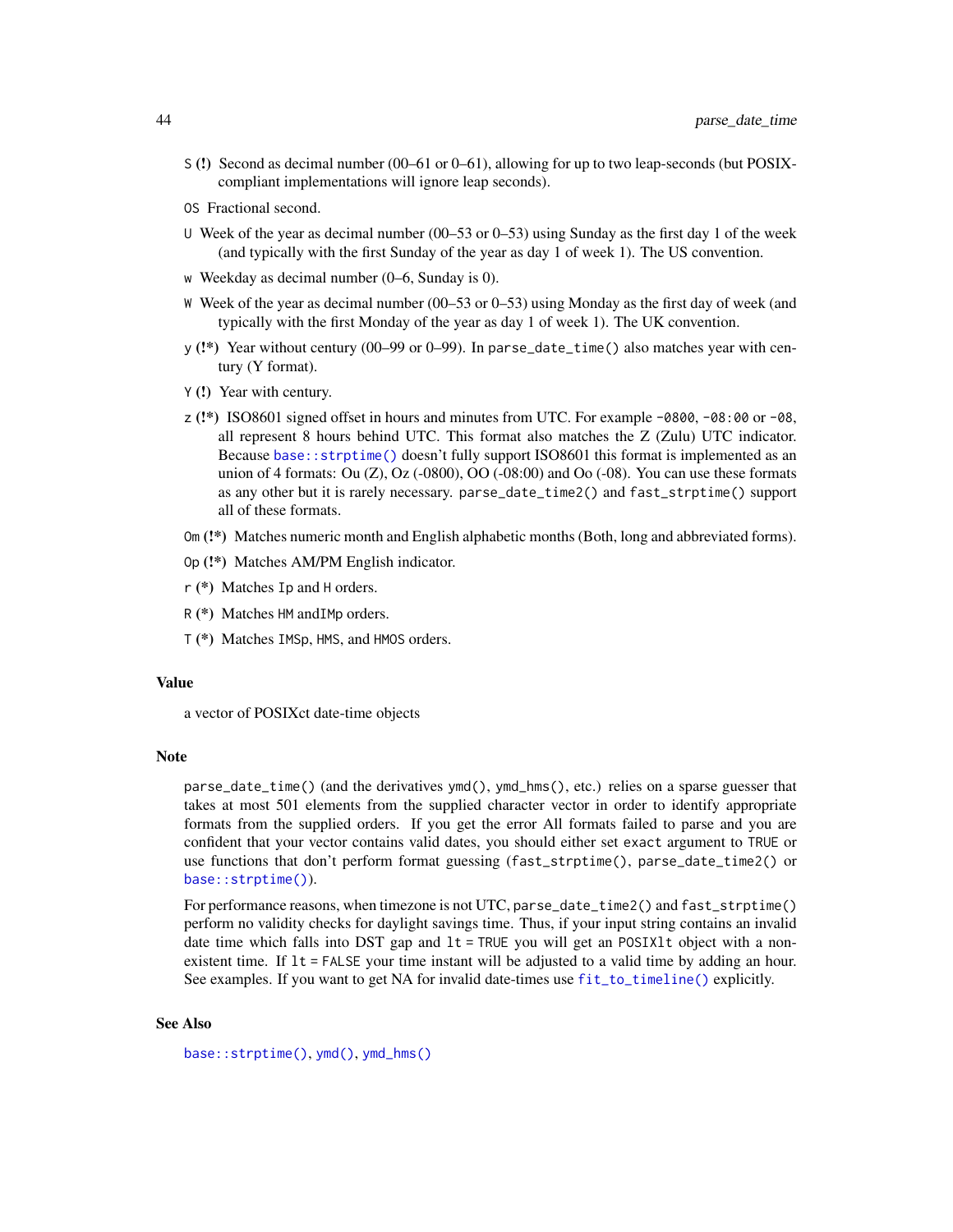# parse\_date\_time 45

```
## ** orders are much easier to write **
x <- c("09-01-01", "09-01-02", "09-01-03")
parse_date_time(x, "ymd")
parse_date_time(x, "y m d")
parse_date_time(x, "%y%m%d")
# "2009-01-01 UTC" "2009-01-02 UTC" "2009-01-03 UTC"
## ** heterogeneous date-times **
x <- c("09-01-01", "090102", "09-01 03", "09-01-03 12:02")
parse_date_time(x, c("ymd", "ymd HM"))
## ** different ymd orders **
x <- c("2009-01-01", "02022010", "02-02-2010")
parse_date_time(x, c("dmY", "ymd"))
## "2009-01-01 UTC" "2010-02-02 UTC" "2010-02-02 UTC"
## ** truncated time-dates **
x <- c("2011-12-31 12:59:59", "2010-01-01 12:11", "2010-01-01 12", "2010-01-01")
parse_date_time(x, "Ymd HMS", truncated = 3)
## ** specifying exact formats and avoiding training and guessing **
parse_date_time(x, c("%m-%d-%y", "%m%d%y", "%m-%d-%y %H:%M"), exact = TRUE)
parse_date_time(c('12/17/1996 04:00:00','4/18/1950 0130'),
                c('%m/%d/%Y %I:%M:%S','%m/%d/%Y %H%M'), exact = TRUE)
## ** quarters and partial dates **
parse_date_time(c("2016.2", "2016-04"), orders = "Yq")
parse_date_time(c("2016", "2016-04"), orders = c("Y", "Ym"))
## ** fast parsing **
## Not run:
  options(digits.secs = 3)
  ## random times between 1400 and 3000
  tt <- as.character(.POSIXct(runif(1000, -17987443200, 32503680000)))
  tt <- rep.int(tt, 1000)
  system.time(out <- as.POSIXct(tt, tz = "UTC"))
  system.time(out1 <- ymd_hms(tt)) # constant overhead on long vectors
  system.time(out2 <- parse_date_time2(tt, "YmdHMOS"))
  system.time(out3 <- fast_strptime(tt, "%Y-%m-%d %H:%M:%OS"))
  all.equal(out, out1)
  all.equal(out, out2)
  all.equal(out, out3)
## End(Not run)
## ** how to use `select_formats` argument **
## By default %Y has precedence:
parse_date_time(c("27-09-13", "27-09-2013"), "dmy")
```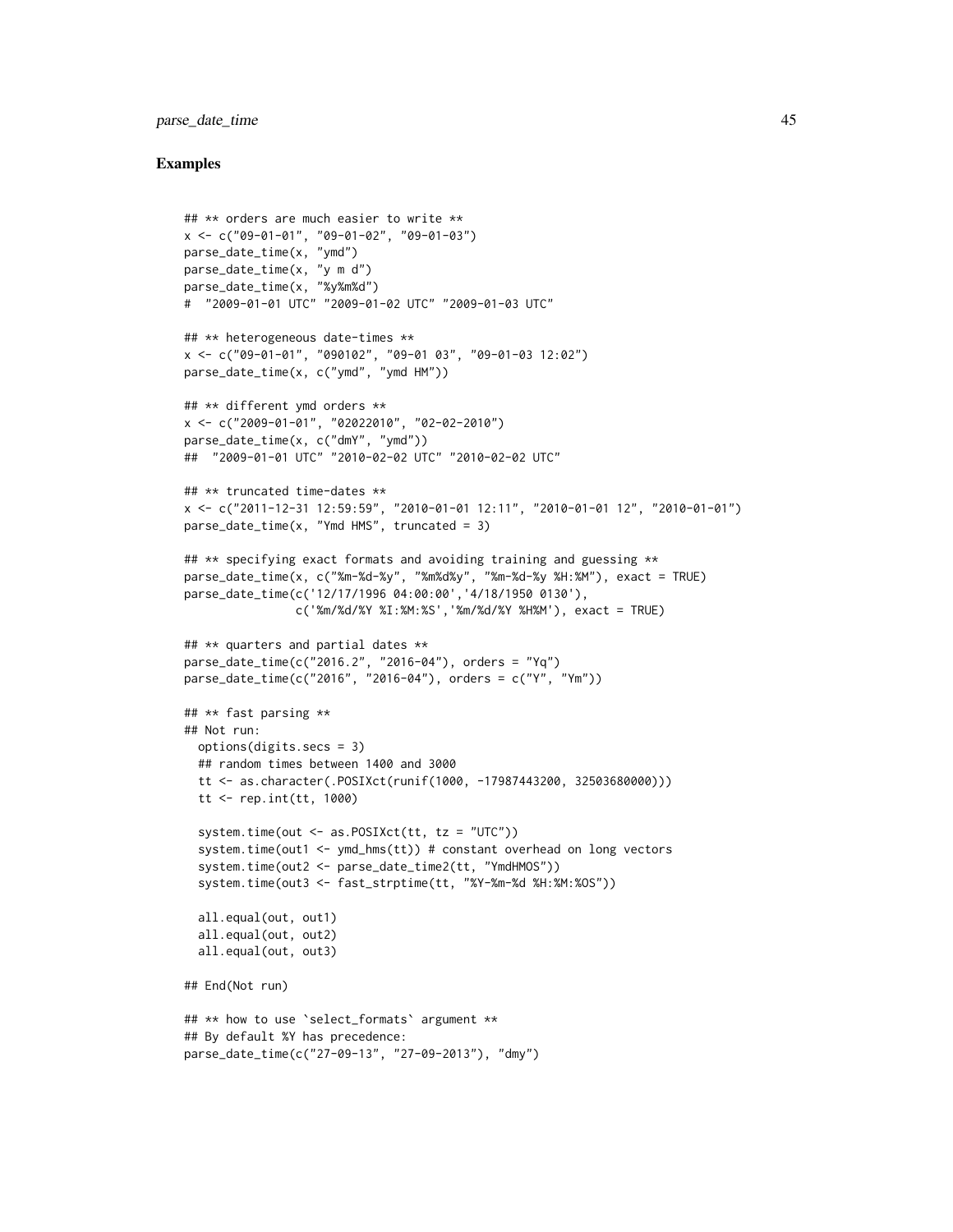```
## to give priority to %y format, define your own select_format function:
my_select <- function(trained, drop=FALSE, ...){
  n_fmts <- nchar(gsub("[^%]", "", names(trained))) + grepl("%y", names(trained))*1.5
   names(trained[ which.max(n_fmts) ])
}
parse_date_time(c("27-09-13", "27-09-2013"), "dmy", select_formats = my_select)
## ** invalid times with "fast" parsing **
parse_date_time("2010-03-14 02:05:06", "YmdHMS", tz = "America/New_York")
parse_date_time2("2010-03-14 02:05:06", "YmdHMS", tz = "America/New_York")
parse_date_time2("2010-03-14 02:05:06", "YmdHMS", tz = "America/New_York", lt = TRUE)
```
period *Create or parse period objects*

#### <span id="page-45-1"></span>Description

period() creates or parses a period object with the specified values.

```
period(num = NULL, units = "second", ...)is.period(x)
seconds(x = 1)minutes(x = 1)
hours(x = 1)days(x = 1)weeks(x = 1)
years(x = 1)milliseconds(x = 1)
microseconds(x = 1)
nanoseconds(x = 1)picoseconds(x = 1)
```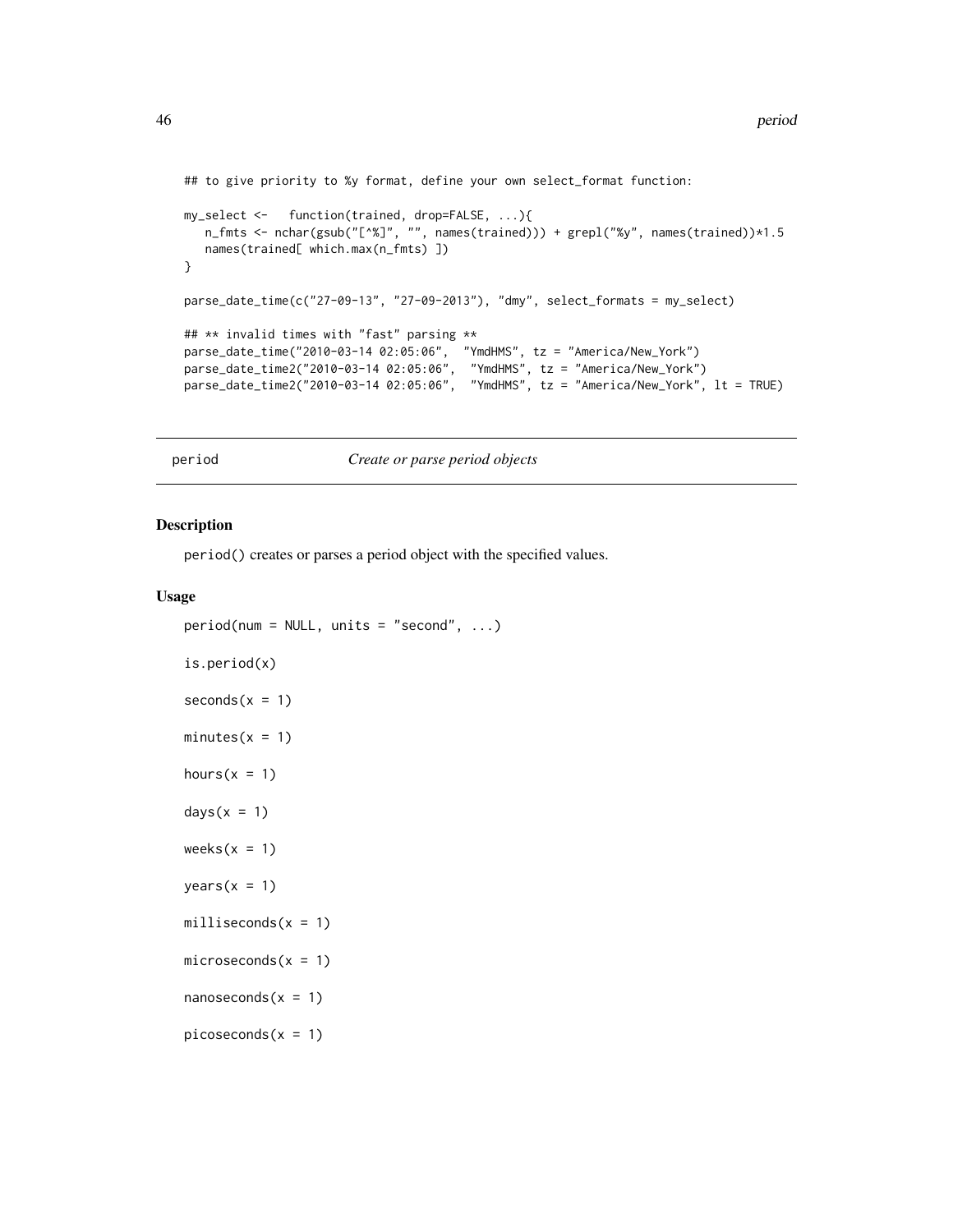#### period 47

```
## S3 method for class 'numeric'
months(x, abbreviate)
```
#### Arguments

| num        | a numeric or character vector. A character vector can specify periods in a conve-<br>nient shorthand format or ISO 8601 specification. All unambiguous name units<br>and abbreviations are supported, "m" stands for months, "M" for minutes unless<br>ISO 8601 "P" modifier is present (see examples). Fractional units are supported<br>but the fractional part is always converted to seconds. |
|------------|---------------------------------------------------------------------------------------------------------------------------------------------------------------------------------------------------------------------------------------------------------------------------------------------------------------------------------------------------------------------------------------------------|
| units      | a character vector that lists the type of units to be used. The units in units are<br>matched to the values in num according to their order. When num is character,<br>this argument is ignored.                                                                                                                                                                                                  |
| $\cdot$    | a list of time units to be included in the period and their amounts. Seconds,<br>minutes, hours, days, weeks, months, and years are supported. Normally only<br>one of num or  are present. If both are present, the periods are concatenated.                                                                                                                                                    |
| X          | Any R object for is periods and a numeric value of the number of units for<br>elementary constructors. With the exception of seconds(), x must be an integer.                                                                                                                                                                                                                                     |
| abbreviate | Ignored. For consistency with S3 generic in base namespace.                                                                                                                                                                                                                                                                                                                                       |

# **Details**

Within a Period object, time units do not have a fixed length (except for seconds) until they are added to a date-time. The length of each time unit will depend on the date-time to which it is added. For example, a year that begins on 2009-01-01 will be 365 days long. A year that begins on 2012- 01-01 will be 366 days long. When math is performed with a period object, each unit is applied separately. How the length of a period is distributed among its units is non-trivial. For example, when leap seconds occur 1 minute is longer than 60 seconds.

Periods track the change in the "clock time" between two date-times. They are measured in common time related units: years, months, days, hours, minutes, and seconds. Each unit except for seconds must be expressed in integer values.

Besides the main constructor and parser [period\(\)](#page-45-0), period objects can also be created with the specialized functions [years\(\)](#page-45-1), [months\(\)](#page-0-0), [weeks\(\)](#page-45-1), [days\(\)](#page-45-1), [hours\(\)](#page-45-1), [minutes\(\)](#page-45-1), and [seconds\(\)](#page-45-1). These objects can be added to and subtracted to date-times to create a user interface similar to object oriented programming.

Note: Arithmetic with periods can result in undefined behavior when non-existent dates are involved (such as February 29th in non-leap years). Please see [Period](#page-0-0) for more details and [%m+%](#page-69-0) and [add\\_with\\_rollback\(\)](#page-69-1) for alternative operations.

## Value

a period object

## See Also

[Period,](#page-0-0) [period\(\)](#page-45-0), [%m+%](#page-69-0), [add\\_with\\_rollback\(\)](#page-69-1)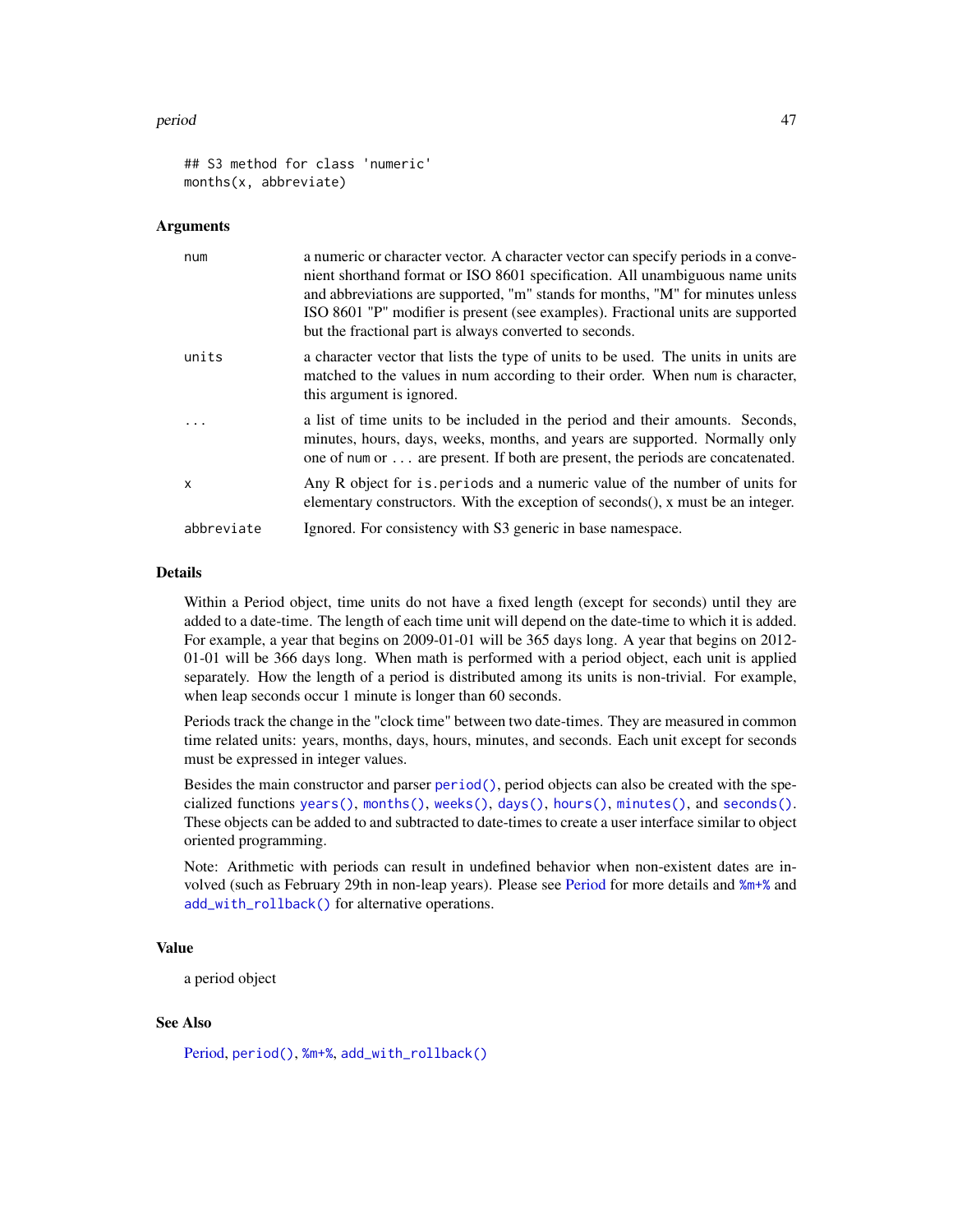```
### Separate period and units vectors
period(c(90, 5), c("second", "minute"))
# "5M 90S"
period(-1, "days")
period(c(3, 1, 2, 13, 1), c("second", "minute", "hour", "day", "week"))
period(c(1, -60), c("hour", "minute"))
period(0, "second")
### Units as arguments
period (second = 90, minute = 5)
period (day = -1)period(second = 3, minute = 1, hour = 2, day = 13, week = 1)
period(hour = 1, minute = -60)period(second = 0)
period(c(1, -60), c("hour", "minute"), hour = c(1, 2), minute = c(3, 4))### Lubridate style parsing
period("2M 1sec")
period("2hours 2minutes 1second")
period("2d 2H 2M 2S")
period("2days 2hours 2mins 2secs")
period("2 days, 2 hours, 2 mins, 2 secs")
# Missing numerals default to 1. Repeated units are added up.
duration("day day")
### ISO 8601 parsing
period("P10M23DT23H") # M stands for months
period("10DT10M") # M stands for minutes
period("P3Y6M4DT12H30M5S") # M for both minutes and months
period("P23DT60H 20min 100 sec") # mixing ISO and lubridate style parsing
### Comparison with characters (from v1.6.0)
duration("day 2 sec") > "day 1sec"
### Elementary Constructors
x <- ymd("2009-08-03")
x + days(1) + hours(6) + minutes(30)x + days(100) - hours(8)class(as.Date("2009-08-09") + days(1)) # retains Date classas.Date("2009-08-09") + hours(12)
class(as.Date("2009-08-09") + hours(12))
# converts to POSIXt class to accomodate time units
```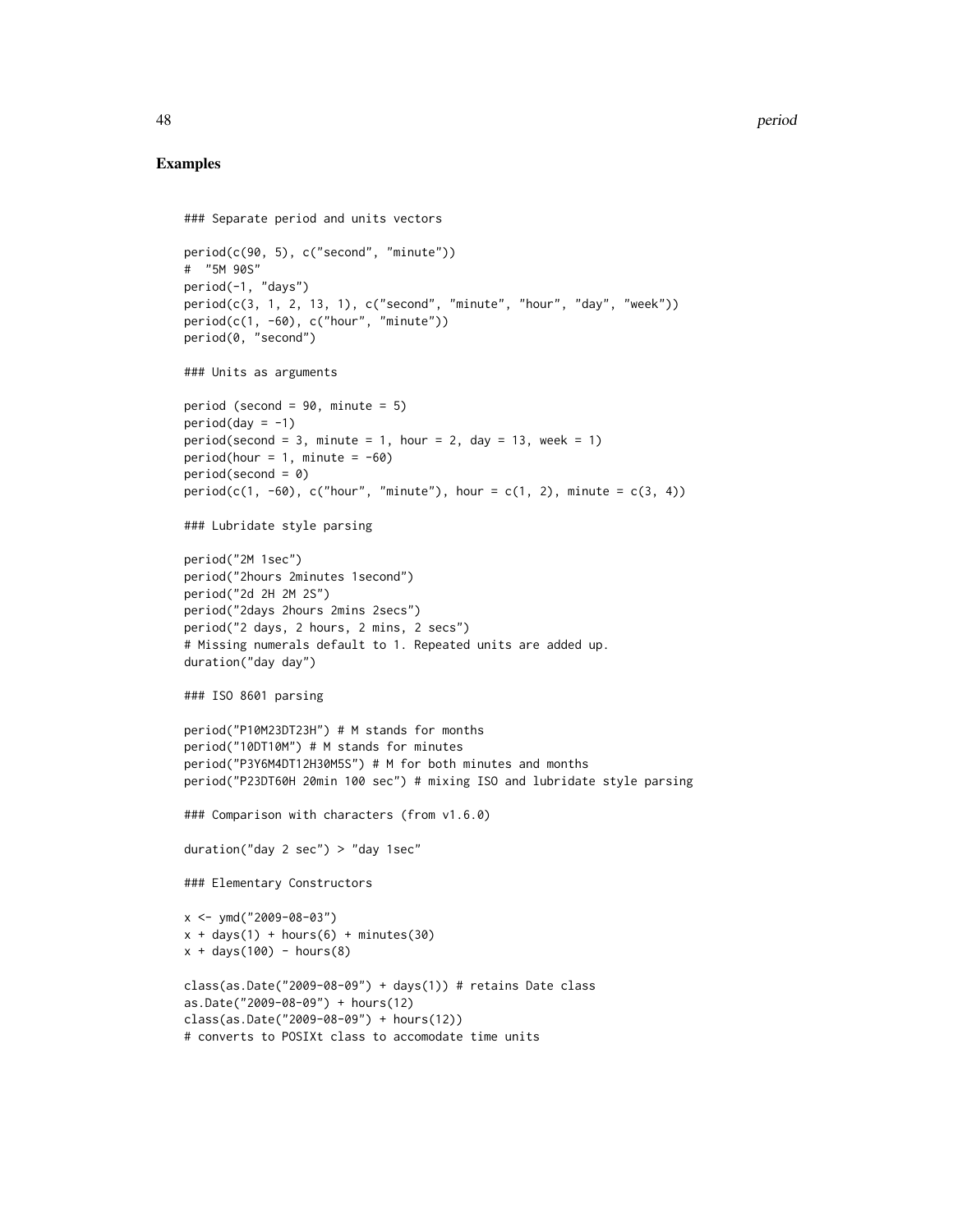# period\_to\_seconds 49

```
years(1) - months(7)c(1:3) * hours(1)hours(1:3)
# sequencing
y <- ymd(090101) # "2009-01-01 CST"
y + \text{months}(0:11)# compare DST handling to durations
boundary <- ymd_hms("2009-03-08 01:59:59", tz="America/Chicago")
boundary + days(1) # period
boundary + ddays(1) # duration
is.period(as.Date("2009-08-03")) # FALSE
is.period(period(months= 1, days = 15)) # TRUE
```
period\_to\_seconds *Contrive a period to/from a given number of seconds*

# Description

period\_to\_seconds() approximately converts a period to seconds assuming there are 365.25 days in a calendar year and 365.25/12 days in a month.

seconds\_to\_period() create a period that has the maximum number of non-zero elements (days, hours, minutes, seconds). This computation is exact because it doesn't involve years or months.

# Usage

```
period_to_seconds(x)
```
seconds\_to\_period(x)

# Arguments

x A numeric object. The number of seconds to coerce into a period.

# Value

A number (period) that roughly equates to the period (seconds) given.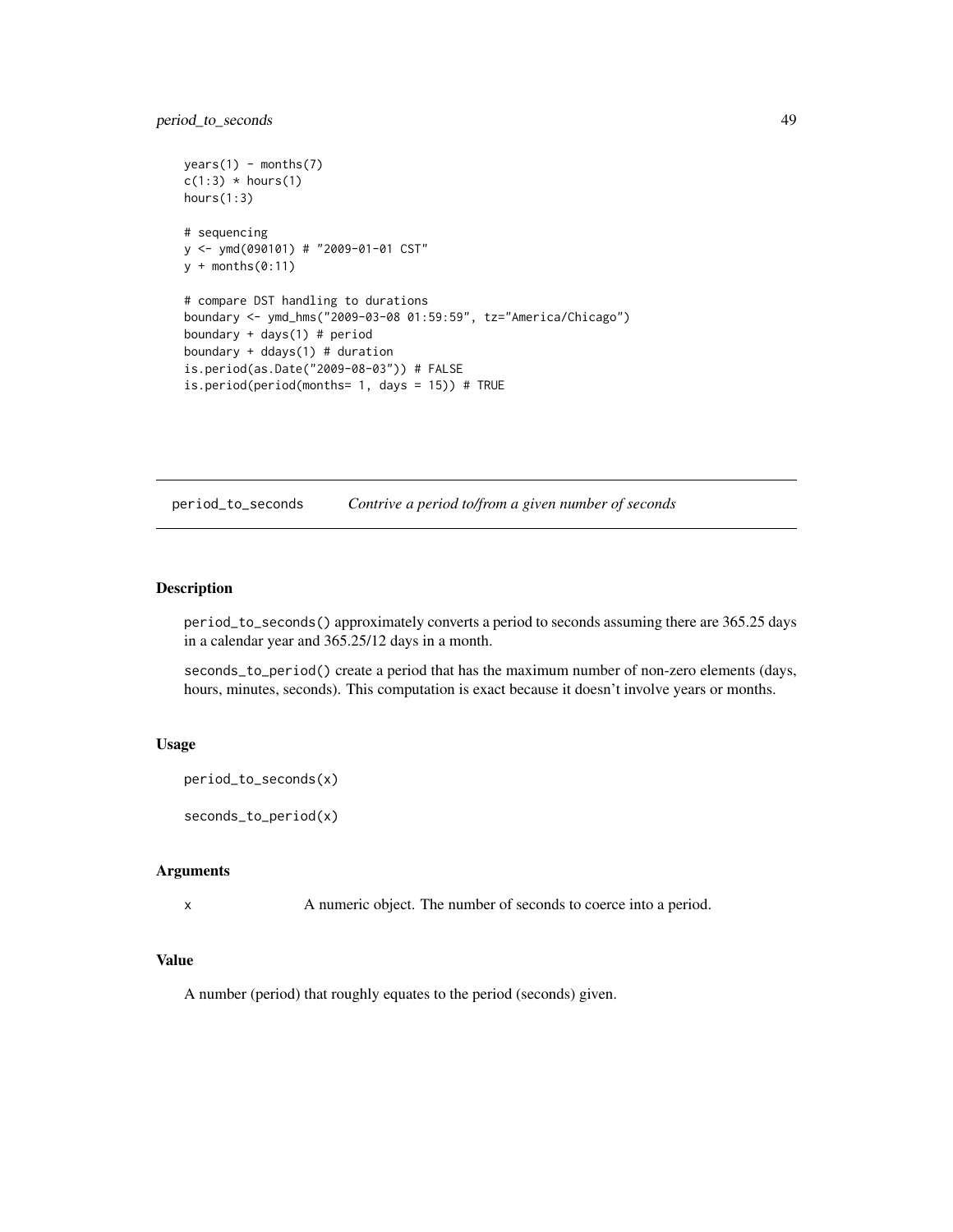pretty.dates indentifies which unit of time the sub-intervals should be measured in to provide approximately n breaks. It then chooses a "pretty" length for the sub-intervals and sets start and endpoints that 1) span the entire range of the data, and 2) allow the breaks to occur on important date-times (i.e. on the hour, on the first of the month, etc.)

#### Usage

pretty\_dates(x, n, ...)

## Arguments

| $\mathsf{x}$            | a vector of POSIXct, POSIXlt, Date, or chron date-time objects |
|-------------------------|----------------------------------------------------------------|
| n.                      | integer value of the desired number of breaks                  |
| $\cdot$ $\cdot$ $\cdot$ | additional arguments to pass to function                       |

#### Value

a vector of date-times that can be used as axis tick marks or bin breaks

## Examples

 $x \leq -$  seq.Date(as.Date("2009-08-02"), by = "year", length.out = 2) pretty\_dates(x, 12)

quarter *Get the fiscal quarter and semester of a date-time*

#### Description

Quarters divide the year into fourths. Semesters divide the year into halfs.

```
quarter(
  x,
  type = "quarter",
 fiscal_start = 1,
 with_year = identical(type, "year.quarter")
)
semester(x, with_year = FALSE)
```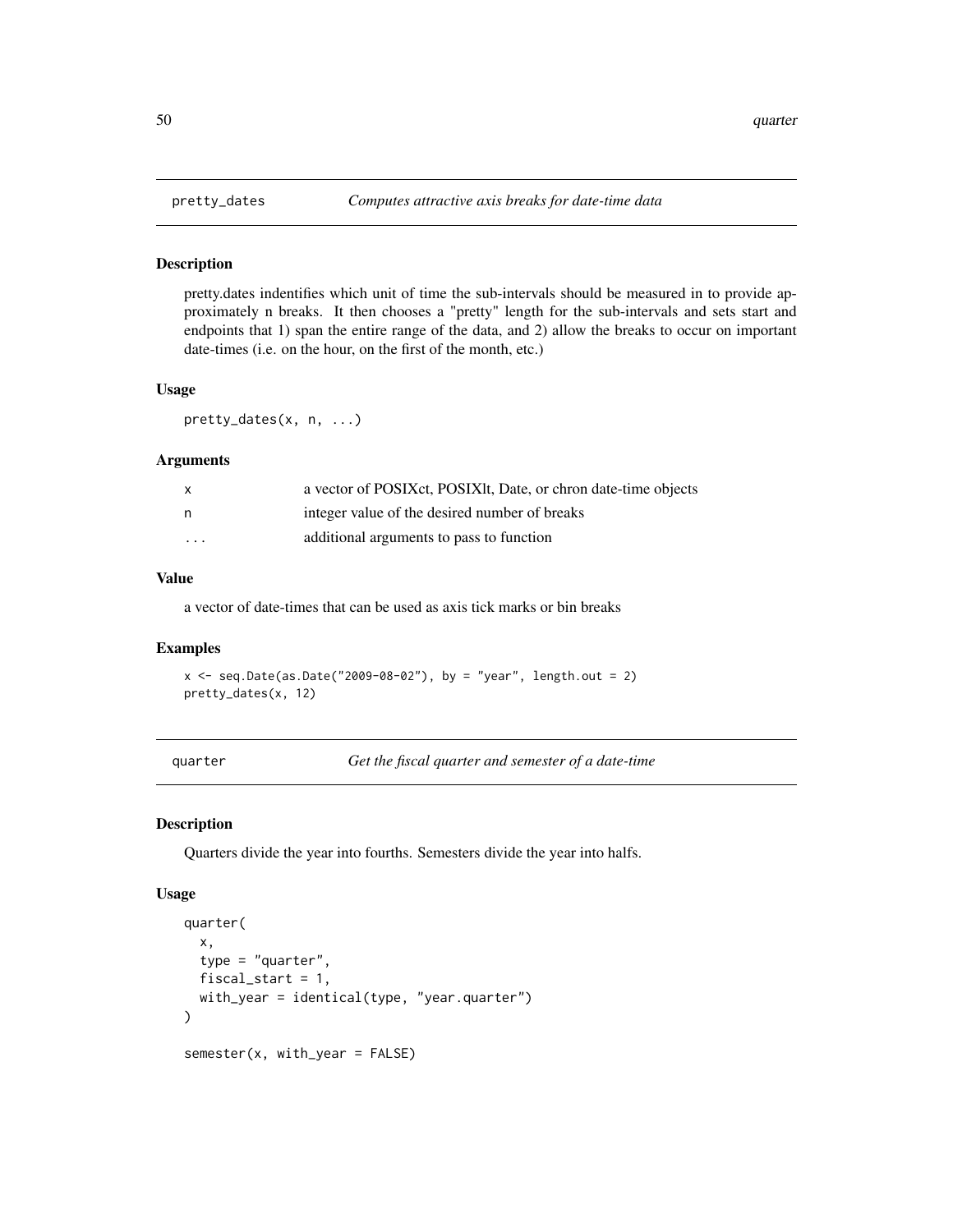#### rollbackward 51

### **Arguments**

| $\boldsymbol{\mathsf{x}}$ | a date-time object of class POSIXct, POSIXlt, Date, chron, yearmon, yearqtr,<br>zoo, zooreg, timeDate, xts, its, ti, jul, timeSeries, fts or anything else that can be<br>converted with as POSIXIt                                                       |
|---------------------------|-----------------------------------------------------------------------------------------------------------------------------------------------------------------------------------------------------------------------------------------------------------|
| type                      | the format to be returned for the quarter. Can be one one of "quarter" - return<br>numeric quarter (default), "year.quarter" return fractional numeric year.quarter,<br>"date_first" or "date_last" which return the date at the quarter's start end end. |
| fiscal_start              | numeric indicating the starting month of a fiscal year.                                                                                                                                                                                                   |
| with_year                 | logical indicating whether or not to include the quarter or semester's year (dep-<br>recated; use the type parameter instead).                                                                                                                            |

## Value

numeric or a vector of class POSIXct if type argument is date\_first or date\_last

## Examples

```
x <- ymd(c("2012-03-26", "2012-05-04", "2012-09-23", "2012-12-31"))
quarter(x)
quarter(x, type = "year.quarter")quarter(x, type = "year.quarter", fiscal_start = 11)
quarter(x, type = "date_first", fiscal_start = 11)quarter(x, type = "date_last", fiscal_start = 11)
semester(x)
semester(x, with_year = TRUE)
```
rollbackward *Roll backward or forward a date the previous, current or next month*

## <span id="page-50-0"></span>**Description**

rollbackward() changes a date to the last day of the previous month or to the first day of the month. rollforward() rolls to the last day of the current month or to the first day of the next month. Optionally, the new date can retain the same hour, minute, and second information. rollback() is a synonym for rollbackward().

```
rollbackward(dates, roll_to_first = FALSE, preserve_hms = TRUE)
rollback(dates, roll_to_first = FALSE, preserve_hms = TRUE)
rollforward(dates, roll_to_first = FALSE, preserve_hms = TRUE)
```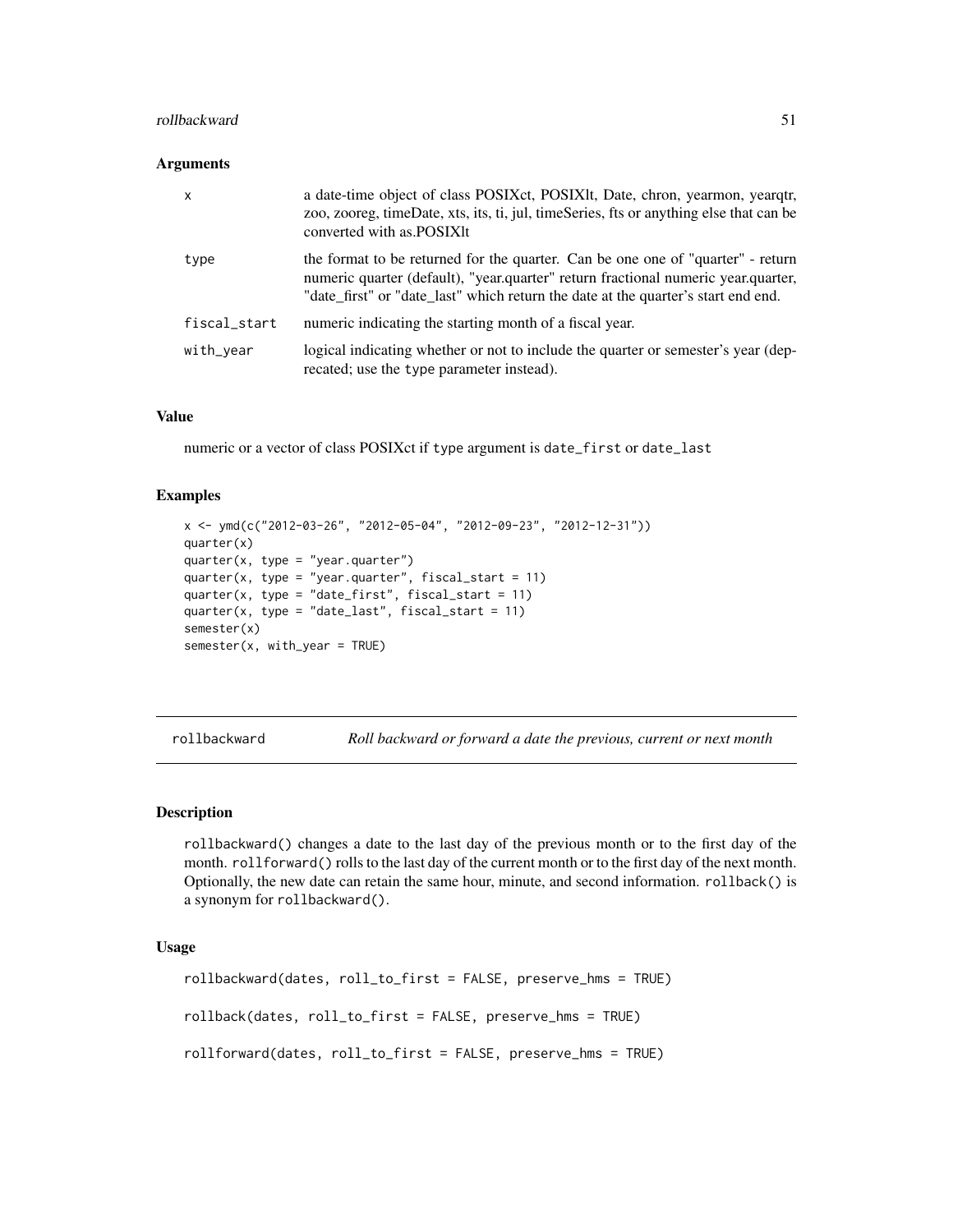#### **Arguments**

| dates        | A POSIX et, POSIX lt or Date class object.                                                               |
|--------------|----------------------------------------------------------------------------------------------------------|
|              | roll_to_first Rollback to the first day of the month instead of the last day of the month                |
| preserve hms | Retains the same hour, minute, and second information? If FALSE, the new date<br>will be at $00:00:00$ . |

## Value

A date-time object of class POSIXlt, POSIXct or Date, whose day has been adjusted to the last day of the previous month, or to the first day of the month.

#### Examples

```
date <- ymd("2010-03-03")
rollbackward(date)
dates \leq date + months(0:2)
rollbackward(dates)
date <- ymd_hms("2010-03-03 12:44:22")
rollbackward(date)
rollbackward(date, roll_to_first = TRUE)
rollbackward(date, preserve_hms = FALSE)
rollbackward(date, roll_to_first = TRUE, preserve_hms = FALSE)
```
round\_date *Round, floor and ceiling methods for date-time objects*

## **Description**

round\_date() takes a date-time object and time unit, and rounds it to the nearest value of the specified time unit. For rounding date-times which are exactly halfway between two consecutive units, the convention is to round up. Note that this is in line with the behavior of R's [base::round.POSIXt\(\)](#page-0-0) function but does not follow the convention of the base [base::round\(\)](#page-0-0) function which "rounds to the even digit", as per IEC 60559.

Rounding to the nearest unit or multiple of a unit is supported. All meaningful specifications in the English language are supported - secs, min, mins, 2 minutes, 3 years etc.

Rounding to fractional seconds is also supported. Please note that rounding to fractions smaller than 1 second can lead to large precision errors due to the floating point representation of the POSIXct objects. See examples.

floor\_date() takes a date-time object and rounds it down to the nearest boundary of the specified time unit.

ceiling\_date() takes a date-time object and rounds it up to the nearest boundary of the specified time unit.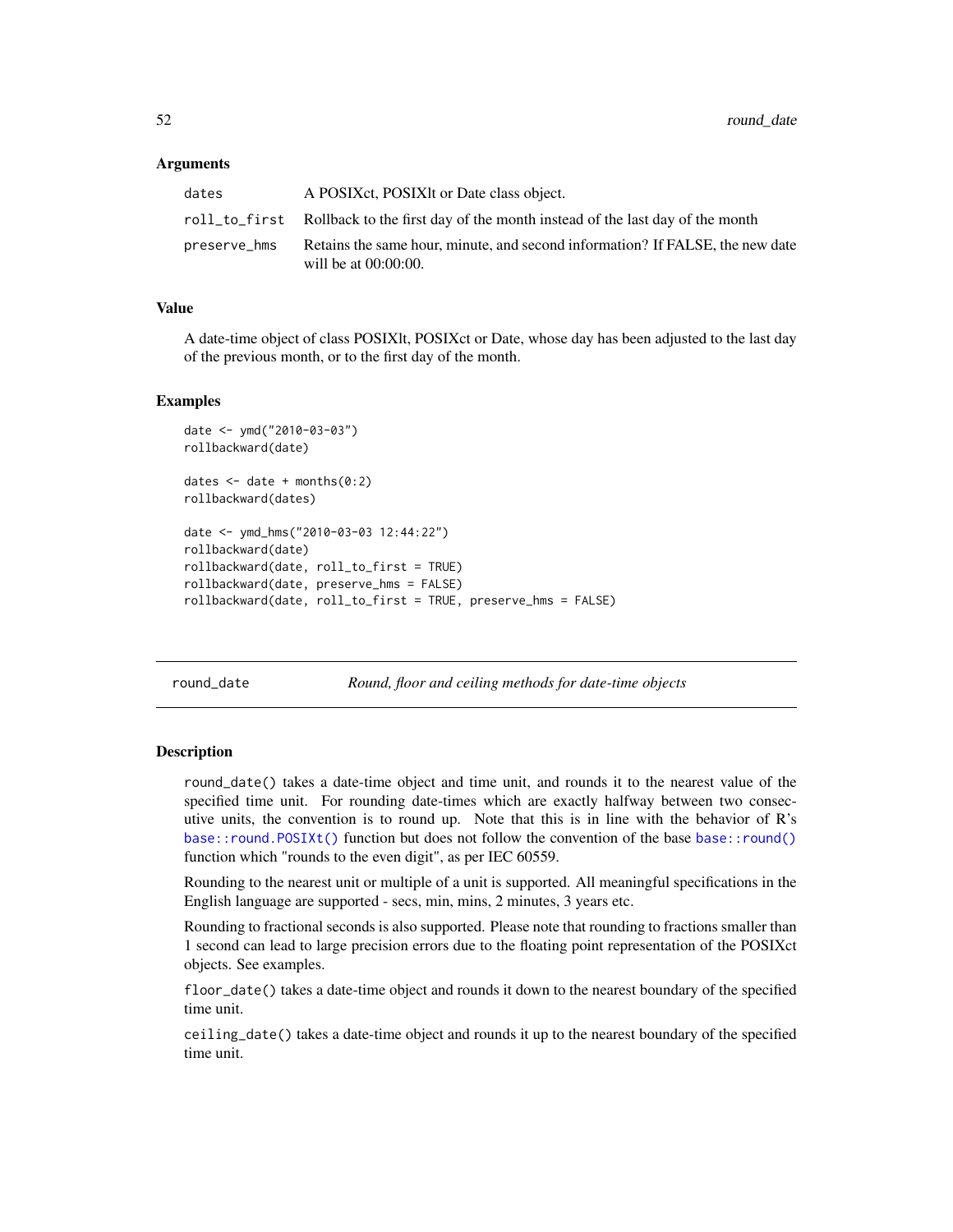# round\_date 53

# Usage

```
round_date(
 x,
 unit = "second",
 week_start = getOption("lubridate.week.start", 7)
\lambdafloor_date(
 x,
 unit = "seconds",
 week_start = getOption("lubridate.week.start", 7)
\lambdaceiling_date(
  x,
 unit = "seconds",
 change_on_boundary = NULL,
 week_start = getOption("lubridate.week.start", 7)
)
```
# Arguments

| X                  | a vector of date-time objects                                                                                                                                                                                                                                                                                                                                                                                      |
|--------------------|--------------------------------------------------------------------------------------------------------------------------------------------------------------------------------------------------------------------------------------------------------------------------------------------------------------------------------------------------------------------------------------------------------------------|
| unit               | a character string specifying a time unit or a multiple of a unit to be rounded<br>to. Valid base units are second, minute, hour, day, week, month, bimonth,<br>quarter, season, halfyear and year. Arbitrary unique English abbreviations<br>as in the period() constructor are allowed. Rounding to multiples of units<br>(except weeks) is supported.                                                           |
| week start         | when unit is week, specify the reference day. 7 represents Sunday and 1 repre-<br>sents Monday.                                                                                                                                                                                                                                                                                                                    |
| change_on_boundary |                                                                                                                                                                                                                                                                                                                                                                                                                    |
|                    | if this is NULL (the default), instants on the boundary remain unchanged, but<br>Date objects are rounded up to the next boundary. If this is TRUE, instants on<br>the boundary are rounded up to the next boundary. If this is FALSE, nothing on<br>the boundary is rounded up at all. This was the default for <b>lubridate</b> prior to<br>v1.6.0. See section Rounding Up Date Objects below for more details. |

# Details

In lubridate, functions that round date-time objects try to preserve the class of the input object whenever possible. This is done by first rounding to an instant, and then converting to the original class as per usual R conventions.

# Rounding Up Date Objects

By default, rounding up Date objects follows 3 steps:

1. Convert to an instant representing lower bound of the Date: 2000-01-01 –> 2000-01-01 00:00:00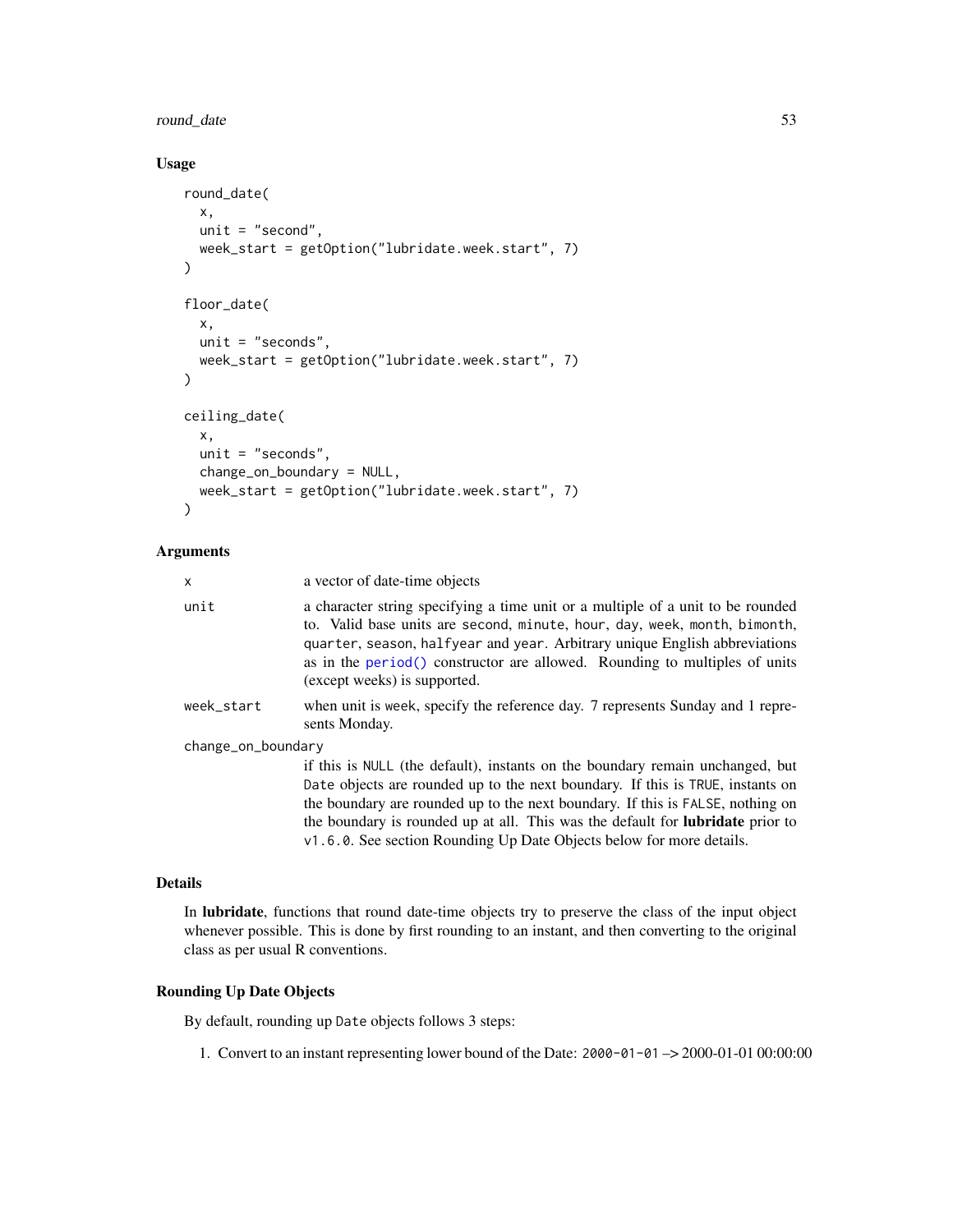2. Round up to the next closest rounding unit boundary. For example, if the rounding unit is month then next closest boundary of 2000-01-01 is 2000-02-01 00:00:00. The motivation for this is that the "partial" 2000-01-01 is conceptually an interval (2000- 01-01 00:00:00 – 2000-01-02 00:00:00) and the day hasn't started clocking yet at the exact boundary 00:00:00. Thus, it seems wrong to round a day to its lower boundary.

Behavior on the boundary can be changed by setting change\_on\_boundary to TRUE or FALSE.

3. If the rounding unit is smaller than a day, return the instant from step 2 (POSIXct), otherwise convert to and return a Date object.

#### See Also

[base::round\(\)](#page-0-0)

```
## print fractional seconds
options(digits.secs=6)
x <- ymd_hms("2009-08-03 12:01:59.23")
round_date(x, ".5s")
round_date(x, "sec")
round_date(x, "second")
round_date(x, "minute")
round_date(x, "5 mins")
round_date(x, "hour")
round_date(x, "2 hours")
round_date(x, "day")
round_date(x, "week")
round_date(x, "month")
round_date(x, "bimonth")
round_date(x, "quarter") == round_date(x, "3 months")
round_date(x, "halfyear")
round_date(x, "year")
x <- ymd_hms("2009-08-03 12:01:59.23")
floor_date(x, ".1s")
floor_date(x, "second")
floor_date(x, "minute")
floor_date(x, "hour")
floor_date(x, "day")
floor_date(x, "week")
floor_date(x, "month")
floor_date(x, "bimonth")
floor_date(x, "quarter")
floor_date(x, "season")
floor_date(x, "halfyear")
floor_date(x, "year")
x <- ymd_hms("2009-08-03 12:01:59.23")
ceiling_date(x, ".1 sec") # imprecise representation at 0.1 sec !!!
```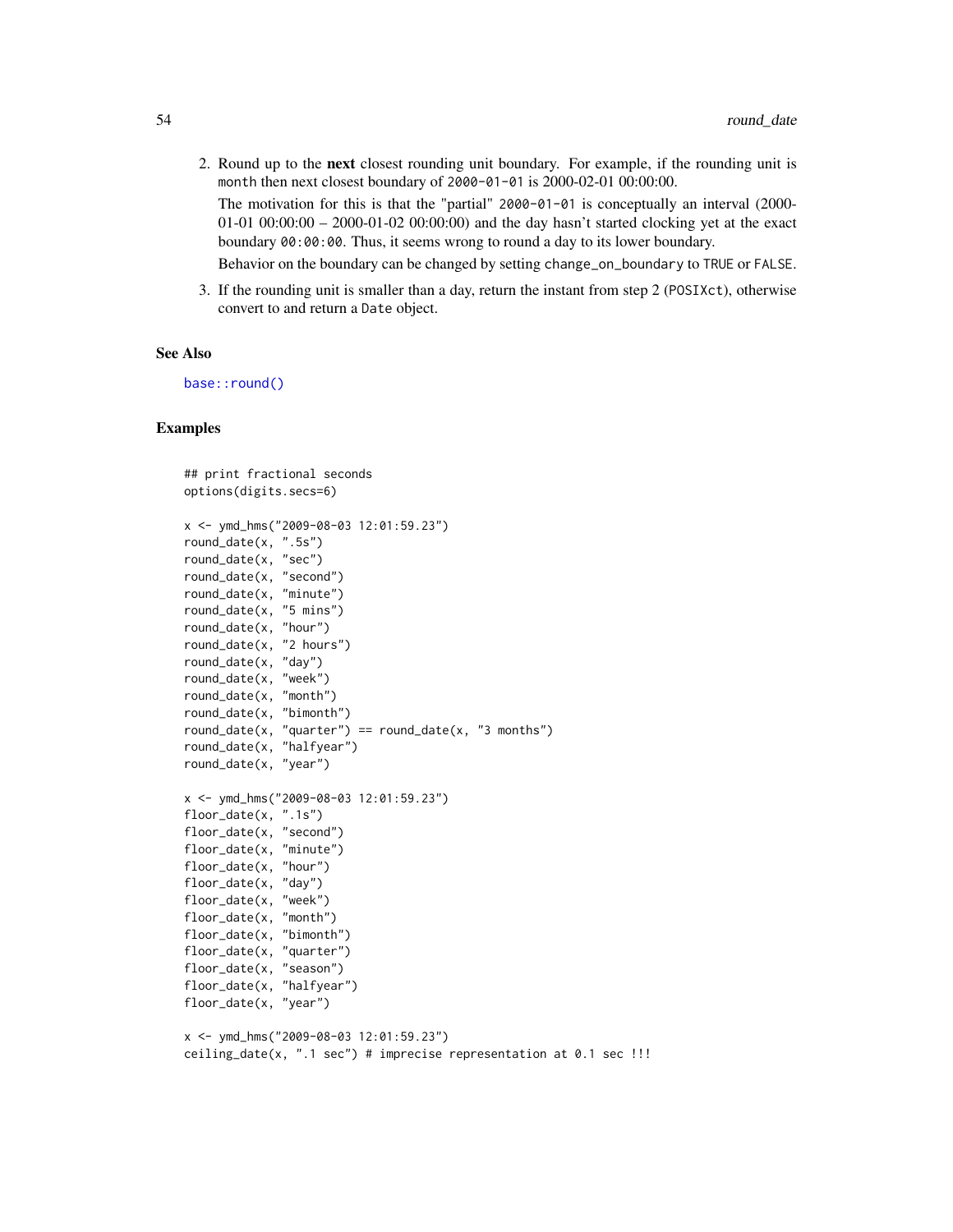second 55

```
ceiling_date(x, "second")
ceiling_date(x, "minute")
ceiling_date(x, "5 mins")
ceiling_date(x, "hour")
ceiling_date(x, "day")
ceiling_date(x, "week")
ceiling_date(x, "month")
ceiling_date(x, "bimonth") == ceiling_date(x, "2 months")
ceiling_date(x, "quarter")
ceiling_date(x, "season")
ceiling_date(x, "halfyear")
ceiling_date(x, "year")
## As of R 3.4.2 POSIXct printing of fractional numbers is wrong
as.POSIXct("2009-08-03 12:01:59.3") ## -> "2009-08-03 12:01:59.2 CEST"
ceiling_date(x, ".1 sec") ## -> "2009-08-03 12:01:59.2 CEST"
## behaviour of `change_on_boundary`
## As per default behaviour `NULL`, instants on the boundary remain the
## same but dates are rounded up
ceiling_date(ymd_hms("2000-01-01 00:00:00"), "month")
ceiling_date(ymd("2000-01-01"), "month")
## If 'TRUE', both instants and dates on the boundary are rounded up
ceiling_date(ymd_hms("2000-01-01 00:00:00"), "month", change_on_boundary = TRUE)
ceiling_date(ymd("2000-01-01"), "month")
## If `FALSE`, both instants and dates on the boundary remain the same
ceiling_date(ymd_hms("2000-01-01 00:00:00"), "month", change_on_boundary = FALSE)
ceiling_date(ymd("2000-01-01"), "month")
 x <- ymd_hms("2000-01-01 00:00:00")
 ceiling_date(x, "month")
 ceiling_date(x, "month", change_on_boundary = TRUE)
 ## For Date objects first day of the month is not on the
 ## "boundary". change_on_boundary applies to instants only.
 x <- ymd("2000-01-01")
 ceiling_date(x, "month")
 ceiling_date(x, "month", change_on_boundary = TRUE)
```
second *Get/set seconds component of a date-time*

#### Description

Date-time must be a POSIXct, POSIXlt, Date, Period, chron, yearmon, yearqtr, zoo, zooreg, time-Date, xts, its, ti, jul, timeSeries, and fts objects.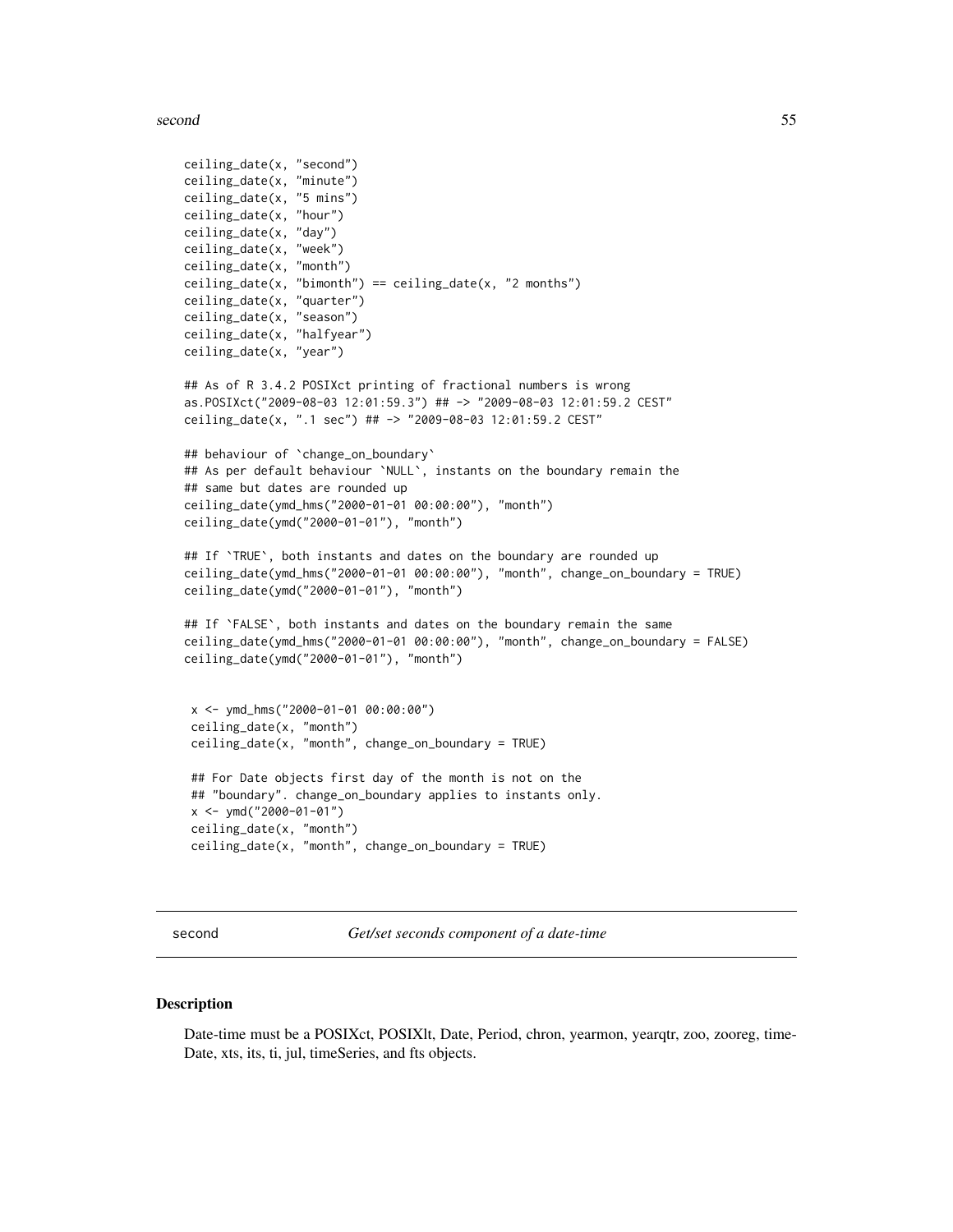56 stamps and the stamps of the stamps of the stamps of the stamps of the stamps of the stamps of the stamps of the stamps of the stamps of the stamps of the stamps of the stamps of the stamps of the stamps of the stamps o

## Usage

second(x)

 $second(x) < -$  value

# Arguments

| X     | a date-time object           |
|-------|------------------------------|
| value | numeric value to be assigned |

# Value

the seconds element of x as a decimal number

## Examples

```
x \le - ymd("2012-03-26")
second(x)
second(x) <- 1
second(x) < -61second(x) > 2
```
stamp *Format dates and times based on human-friendly templates*

# <span id="page-55-0"></span>Description

Stamps are just like [format\(\)](#page-0-0), but based on human-friendly templates like "Recorded at 10 am, September 2002" or "Meeting, Sunday May 1, 2000, at 10:20 pm".

```
stamp(
 x,
 orders = lubridate_formats,
 locale = Sys.getlocale("LC_TIME"),
 quiet = FALSE
)
stamp_date(x, locale = Sys.getlocale("LC_TIME"), quiet = FALSE)
stamp_time(x, locale = Sys.getlocale("LC_TIME"), quiet = FALSE)
```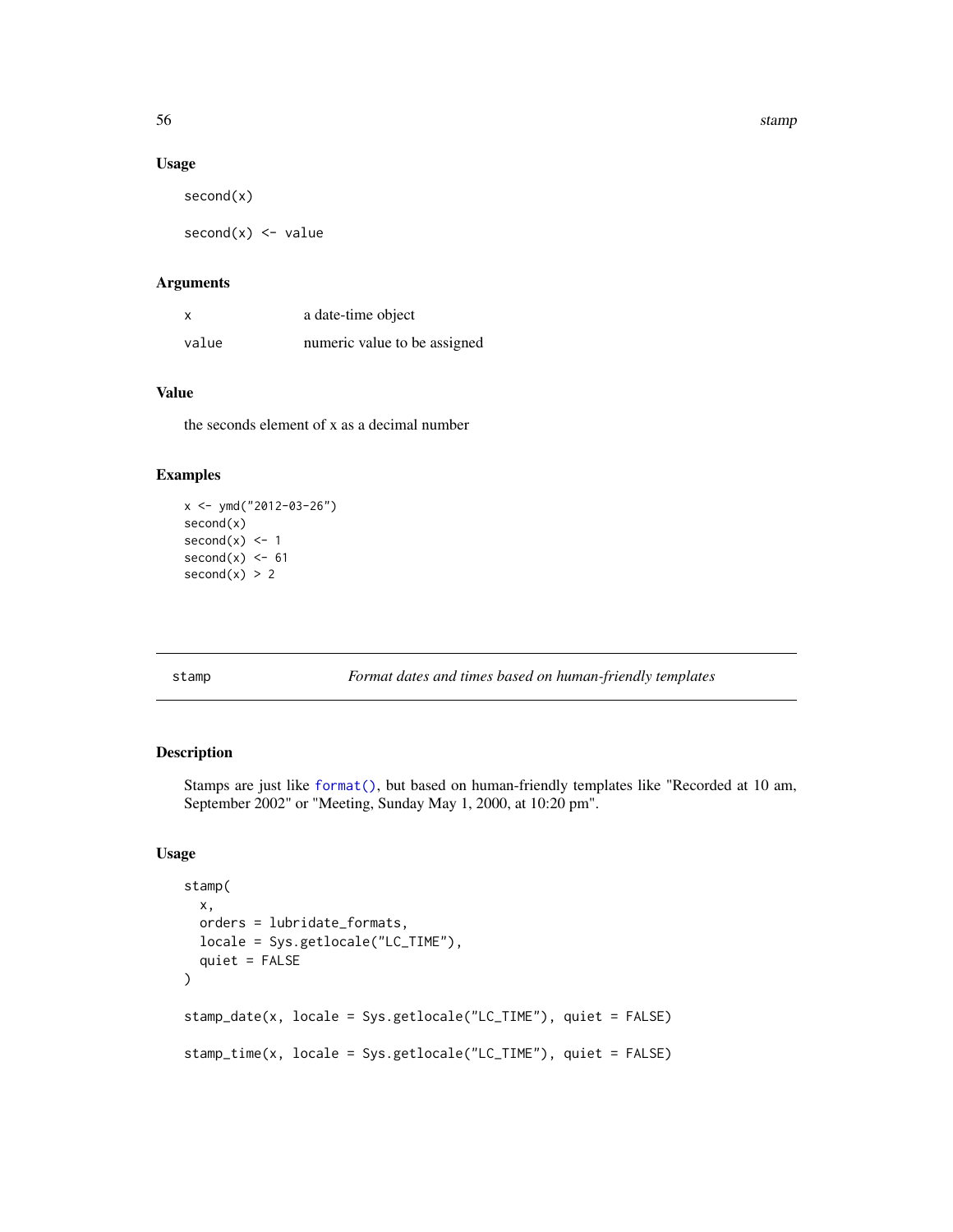#### stamp 57

## Arguments

| $\mathsf{x}$ | a character vector of templates.                                                                                                                                                     |
|--------------|--------------------------------------------------------------------------------------------------------------------------------------------------------------------------------------|
| orders       | orders are sequences of formatting characters which might be used for disam-<br>biguation. For example "ymd hms", "aym" etc. See guess_formats() for a list<br>of available formats. |
| locale       | locale in which x is encoded. On Linux-like systems use locale $-a$ in the ter-<br>minal to list available locales.                                                                  |
| quiet        | whether to output informative messages.                                                                                                                                              |

## Details

stamp() is a stamping function date-time templates mainly, though it correctly handles all date and time formats as long as they are unambiguous. stamp\_date(), and stamp\_time() are the specialized stamps for dates and times (MHS). These function might be useful when the input template is unambiguous and matches both a time and a date format.

Lubridate tries hard to guess the formats, but often a given format can be interpreted in multiple ways. One way to deal with such cases is to provide unambiguous formats like 22/05/81 instead of 10/05/81 for d/m/y format. Another way is to use a more specialized [stamp\\_date](#page-55-0) and [stamp\\_time](#page-55-0). The core function stamp() prioritizes longer date-time formats.

If  $x$  is a vector of values **lubridate** will choose the format which "fits"  $x$  the best. Note that longer formats are preferred. If you have "22:23:00 PM" then "HMSp" format will be given priority to shorter "HMS" order which also fits the supplied string.

Finally, you can give desired format order directly as orders argument.

### Value

a function to be applied on a vector of dates

# See Also

[guess\\_formats\(\)](#page-22-0), [parse\\_date\\_time\(\)](#page-40-0), [strptime\(\)](#page-0-0)

```
D \le - ymd("2010-04-05") - days(1:5)
stamp("March 1, 1999")(D)
sf <- stamp("Created on Sunday, Jan 1, 1999 3:34 pm")
sf(D)
stamp("Jan 01")(D)
stamp("Sunday, May 1, 2000", locale = "C")(D)
stamp("Sun Aug 5")(D) #=> "Sun Aug 04" "Sat Aug 04" "Fri Aug 04" "Thu Aug 04" "Wed Aug 03"
stamp("12/31/99")(D) #=> "06/09/11"
stamp("Sunday, May 1, 2000 22:10", locale = "C")(D)
stamp("2013-01-01T06:00:00Z")(D)
stamp("2013-01-01T00:00:00-06")(D)
stamp("2013-01-01T00:00:00-08:00")(force_tz(D, "America/Chicago"))
```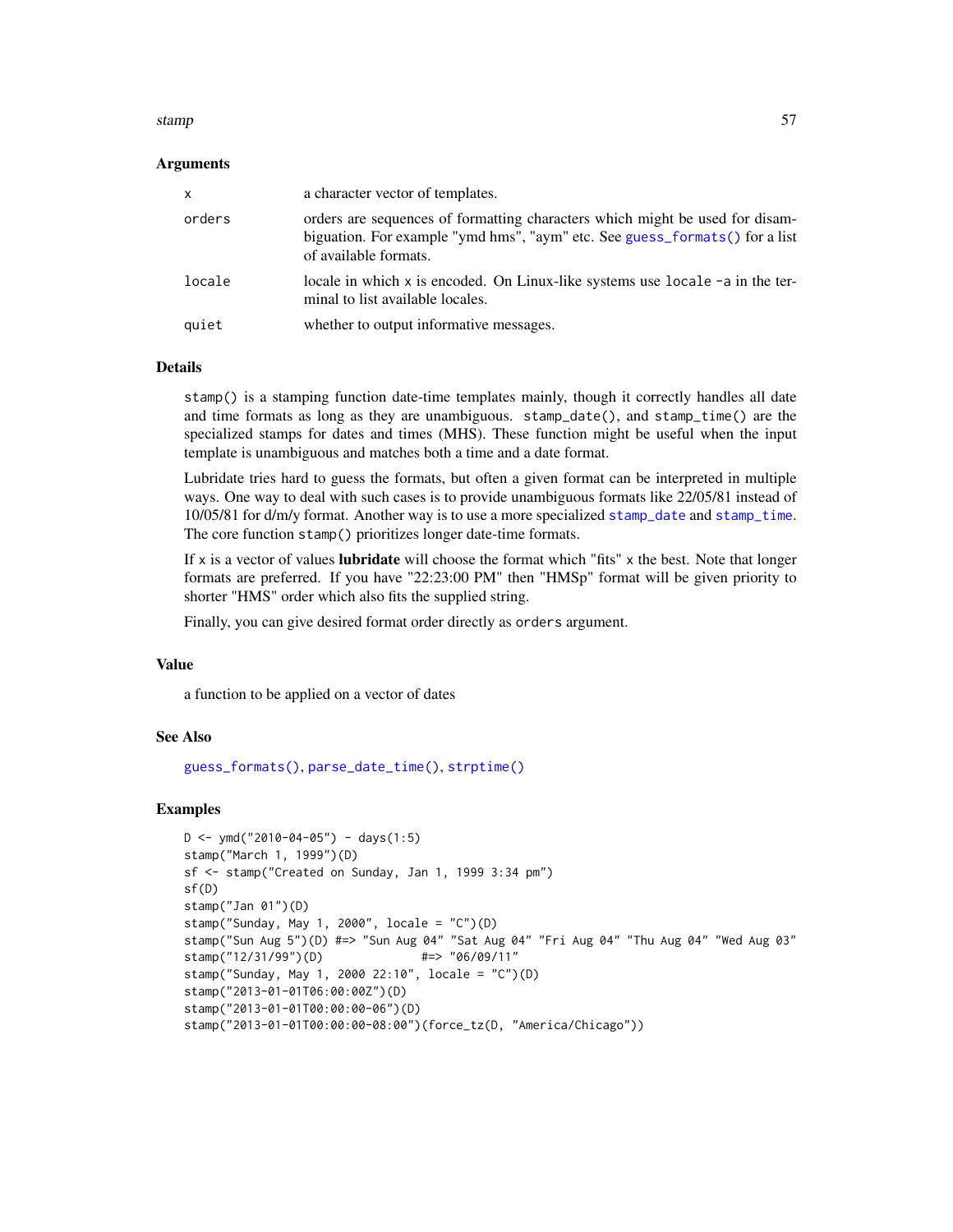<span id="page-57-0"></span>A time span can be measured in three ways: as a duration, an interval, or a period.

- [durations](#page-16-0) record the exact number of seconds in a time span. They measure the exact passage of time but do not always align with human measurements like hours, months and years.
- [periods](#page-45-0) record the change in the clock time between two date-times. They are measured in human units: years, months, days, hours, minutes, and seconds.
- [intervals](#page-28-0) are time spans bound by two real date-times. Intervals can be accurately converted to periods and durations.

# Examples

```
duration(3690, "seconds")
period(3690, "seconds")
period(second = 30, minute = 1, hour = 1)
interval(ymd_hms("2009-08-09 13:01:30"), ymd_hms("2009-08-09 12:00:00"))
date <- ymd_hms("2009-03-08 01:59:59") # DST boundary
date + days(1)
date + ddays(1)
date2 <- ymd_hms("2000-02-29 12:00:00")
date2 + years(1)
# self corrects to next real day
date3 <- ymd_hms("2009-01-31 01:00:00")
date3 + c(0:11) * months(1)
span <- date2 %--% date #creates interval
date <- ymd_hms("2009-01-01 00:00:00")
date + years(1)
date - days(3) + hours(6)date + 3 * seconds(10)
months(6) + days(1)
```
time\_length *Compute the exact length of a time span*

## Description

Compute the exact length of a time span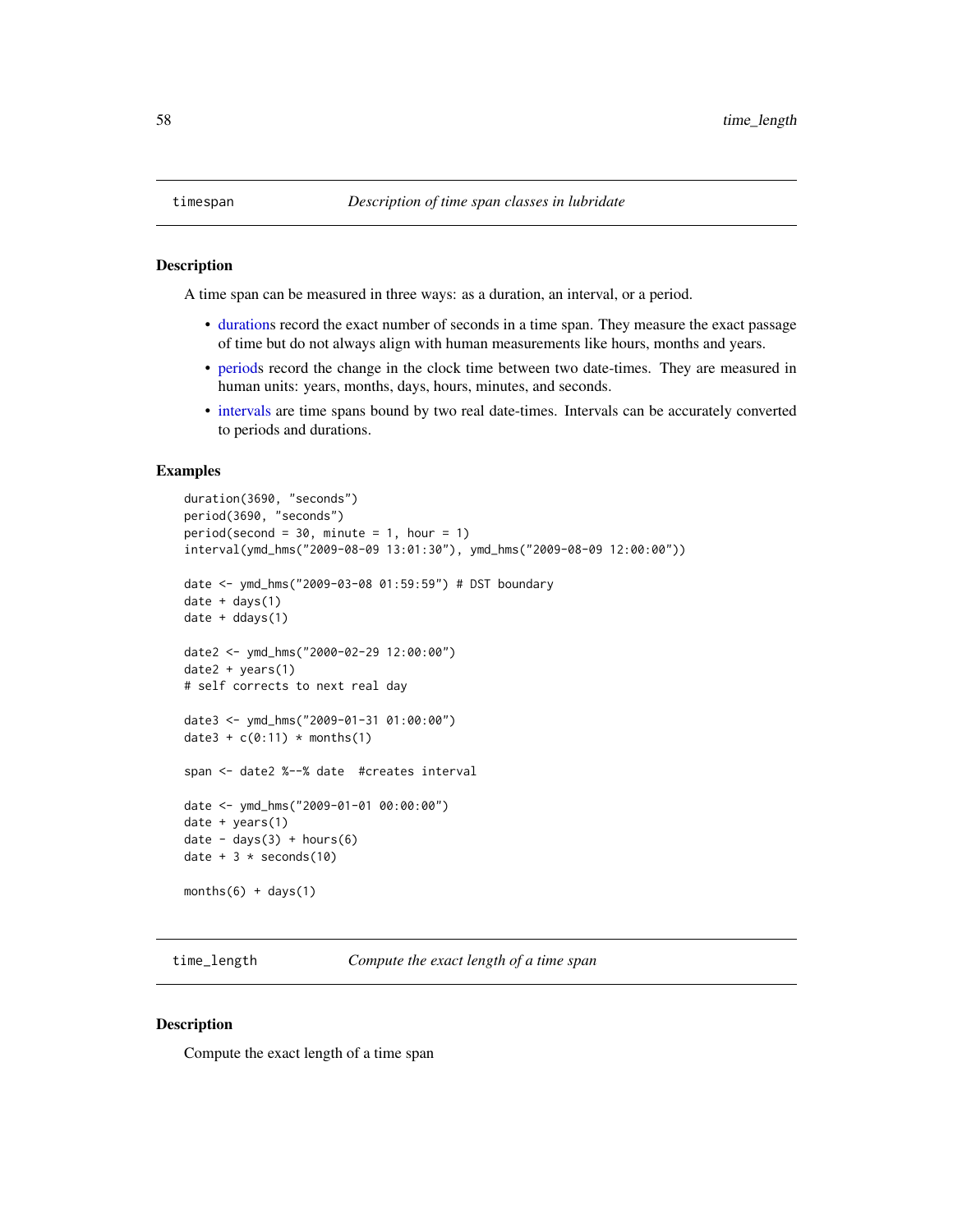# time\_length 59

## Usage

```
time_length(x, unit = "second")
```

```
## S4 method for signature 'Interval'
time_length(x, unit = "second")
```
## Arguments

|      | a duration, period, difftime or interval                 |
|------|----------------------------------------------------------|
| unit | a character string that specifies with time units to use |

# Details

When x is an [Interval](#page-28-1) object and unit are years or months, time\_length() takes into account the fact that all months and years don't have the same number of days.

When x is a [Duration,](#page-18-0) [Period](#page-0-0) or [difftime\(\)](#page-0-0) object, length in months or years is based on their most common lengths in seconds (see [timespan\(\)](#page-57-0)).

# Value

the length of the interval in the specified unit. A negative number connotes a negative interval or duration

## See Also

# [timespan\(\)](#page-57-0)

# Examples

```
int <- interval(ymd("1980-01-01"), ymd("2014-09-18"))
time_length(int, "week")
# Exact age
```

```
time_length(int, "year")
```
# Age at last anniversary trunc(time\_length(int, "year"))

```
# Example of difference between intervals and durations
int <- interval(ymd("1900-01-01"), ymd("1999-12-31"))
time_length(int, "year")
time_length(as.duration(int), "year")
```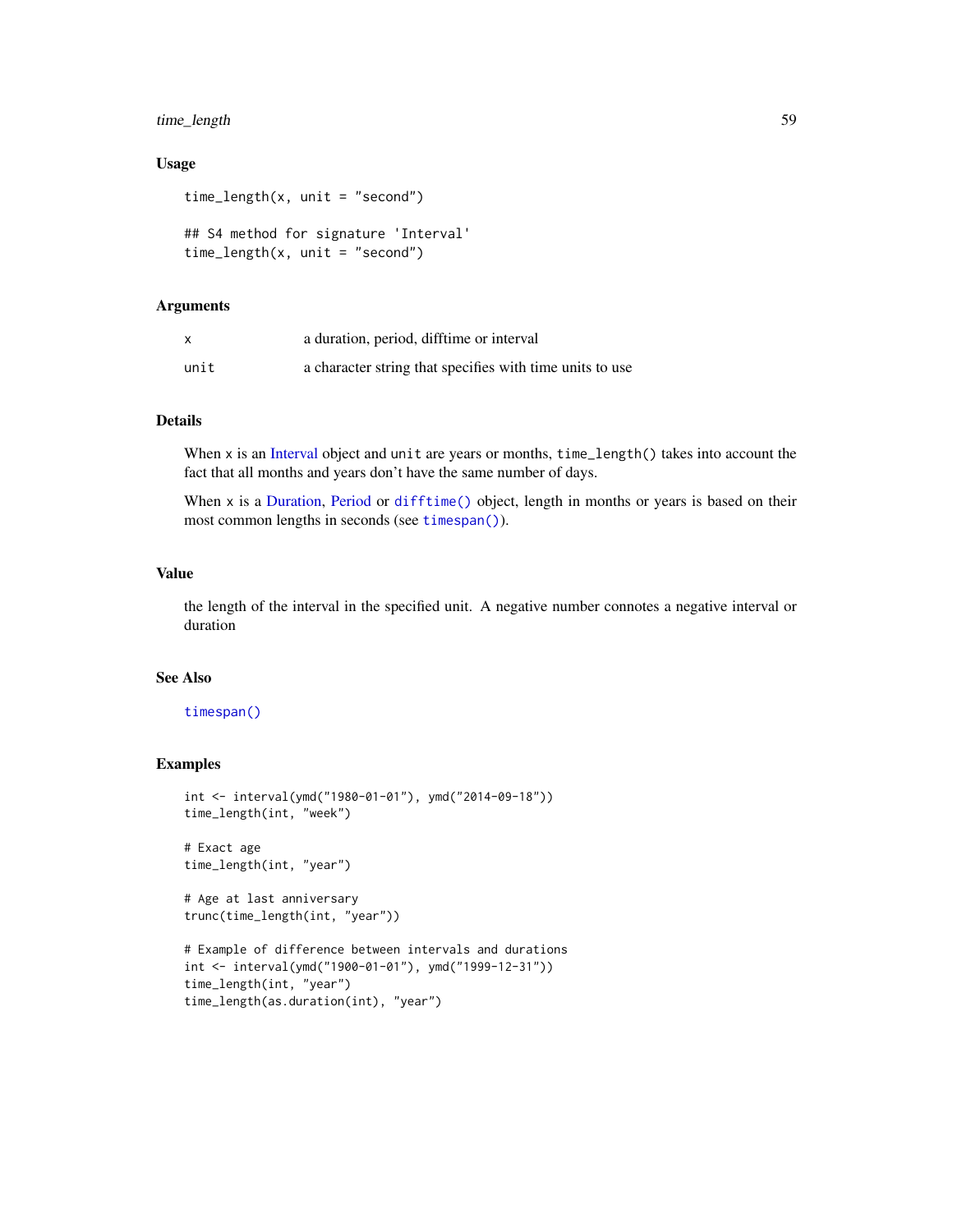Conveniently get and set the time zone of a date-time.  $tz$  is an alias for force<sub>tz</sub>(), which preserves the local time, creating a different instant in time. Use [with\\_tz\(\)](#page-61-0) if you want keep the instant the same, but change the printed representation.

## Usage

 $tz(x)$  $tz(x)$  <- value

## Arguments

| $\mathsf{x}$ | A date-time vector, usually of class POSIXct or POSIX1t. |
|--------------|----------------------------------------------------------|
| value        | New value of time zone.                                  |

## Value

A character vector of length 1. An empty string ("") represents your current time zone. For backward compatibility, the time zone of a date, NA, or character vector is "UTC".

## Valid time zones

Time zones are stored in system specific database, so are not guaranteed to be the same on every system (however, they are usually pretty similar unless your system is very out of date). You can see a complete list with [OlsonNames\(\)](#page-0-0).

## See Also

See [DateTimeClasses](#page-0-0) for a description of the underlying tzone attribute..

```
x \le -y \le -y md_hms("2012-03-26 10:10:00", tz = "UTC")
tz(x)# Note that setting tz() preserved the clock time, which implies
# that the actual instant in time is changing
tz(y) <- "Pacific/Auckland"
y
x - y# This is the same as force_tz()
force_tz(x, "Pacific/Auckland")
```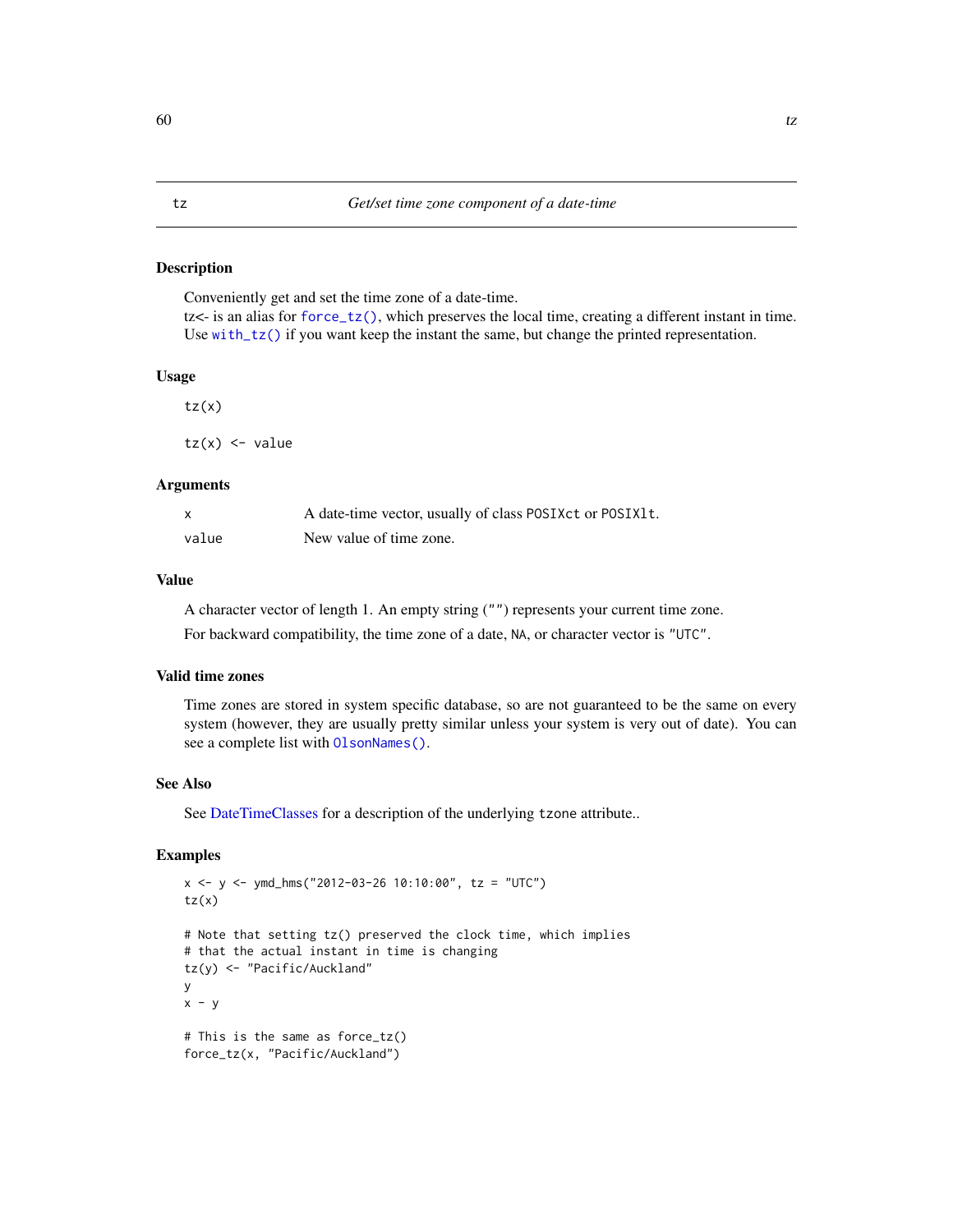$wee$ k 61

```
# Use with_tz() if you want to change the time zone, leave
# the instant in time the same
with_tz(x, "Pacific/Auckland")
```
#### week *Get/set weeks component of a date-time*

# Description

week() returns the number of complete seven day periods that have occurred between the date and January 1st, plus one.

isoweek() returns the week as it would appear in the ISO 8601 system, which uses a reoccurring leap week.

epiweek() is the US CDC version of epidemiological week. It follows same rules as isoweek() but starts on Sunday. In other parts of the world the convention is to start epidemiological weeks on Monday, which is the same as isoweek.

### Usage

week(x)

 $week(x) < - value$ isoweek(x) epiweek(x)

## **Arguments**

| $\mathsf{X}$ | a date-time object. Must be a POSIXct, POSIXIt, Date, chron, yearmon, yearqtr, |
|--------------|--------------------------------------------------------------------------------|
|              | zoo, zooreg, timeDate, xts, its, ti, jul, timeSeries, or fts object.           |
| value        | a numeric object                                                               |

## Value

the weeks element of x as an integer number

## References

[https://en.wikipedia.org/wiki/ISO\\_week\\_date](https://en.wikipedia.org/wiki/ISO_week_date)

## See Also

[isoyear\(\)](#page-62-0)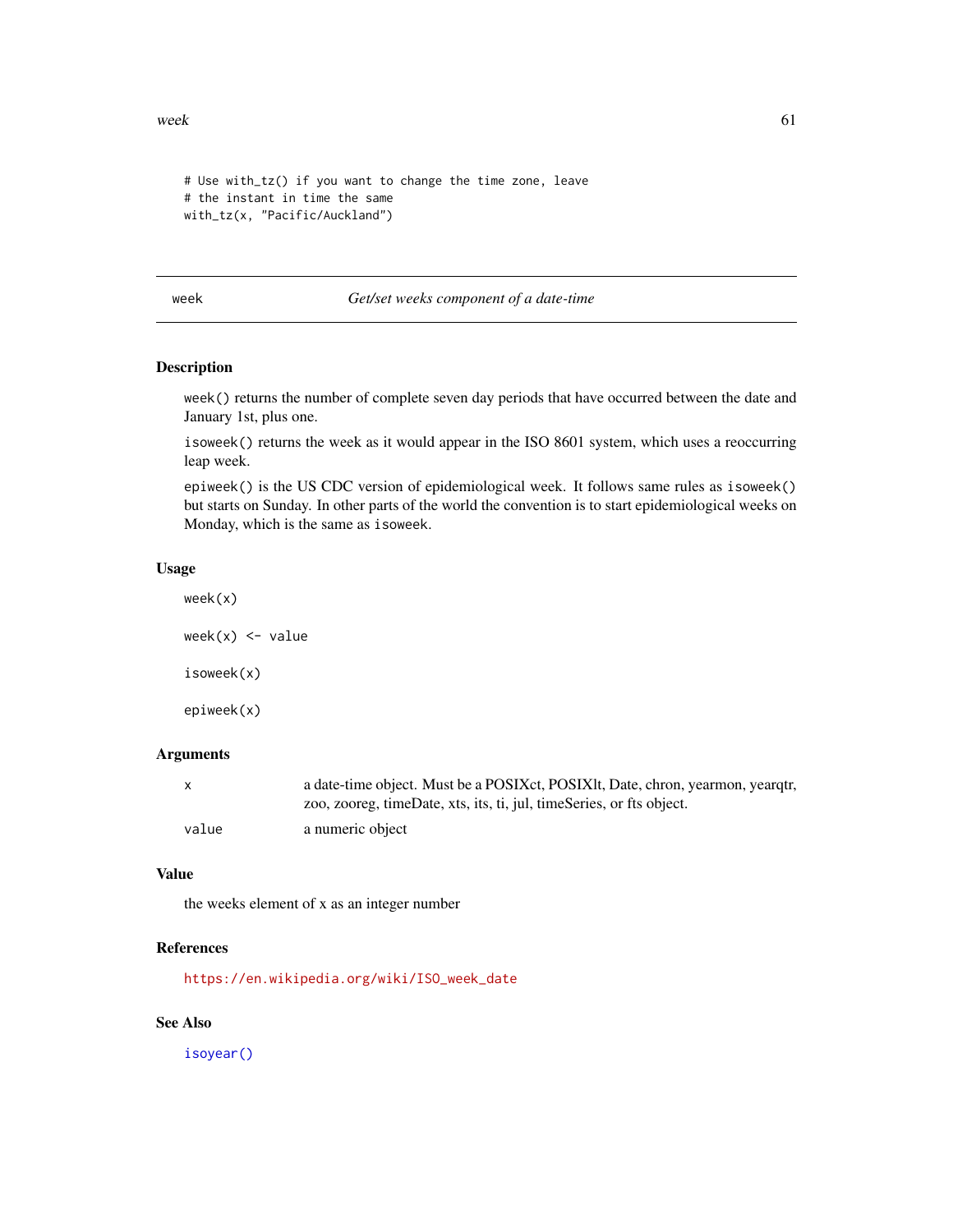# Examples

```
x <- ymd("2012-03-26")
week(x)
week(x) <- 1
week(x) <- 54
week(x) > 3
```
with\_tz *Get date-time in a different time zone*

# Description

with\_tz returns a date-time as it would appear in a different time zone. The actual moment of time measured does not change, just the time zone it is measured in. with\_tz defaults to the Universal Coordinated time zone (UTC) when an unrecognized time zone is inputted. See [Sys.timezone\(\)](#page-0-0) for more information on how R recognizes time zones.

# Usage

with\_tz(time, tzone = "")

## Arguments

| time  | a POSIX et, POSIX lt, Date, chron date-time object or a data. frame object. When<br>a data.frame all POSIXt elements of a data.frame are processed with with _tz()<br>and new data frame is returned. |
|-------|-------------------------------------------------------------------------------------------------------------------------------------------------------------------------------------------------------|
| tzone | a character string containing the time zone to convert to. R must recognize the<br>name contained in the string as a time zone on your system.                                                        |

## Value

a POSIXct object in the updated time zone

## See Also

[force\\_tz\(\)](#page-20-0)

```
x <- ymd_hms("2009-08-07 00:00:01", tz = "America/New_York")
with_tz(x, "GMT")
```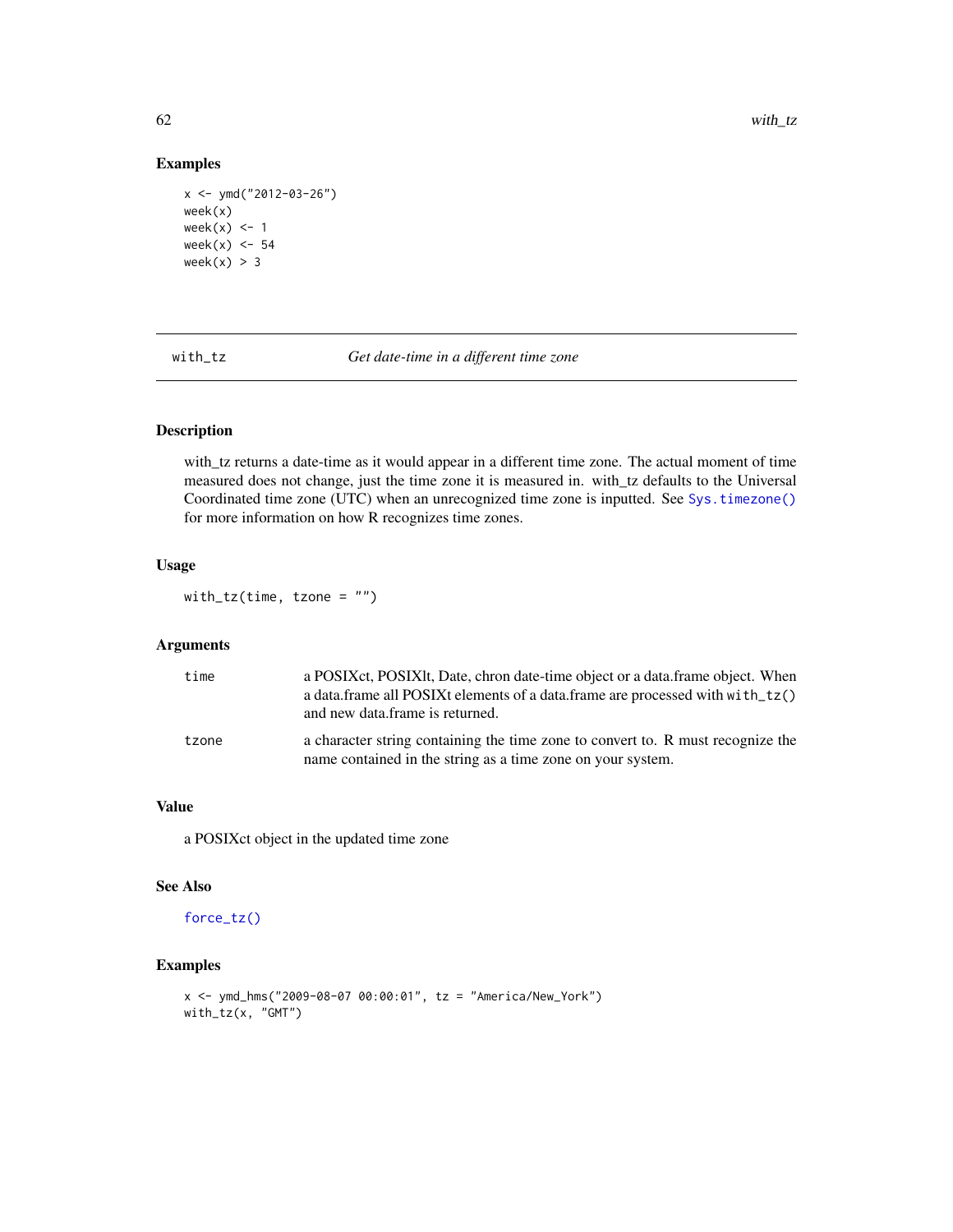<span id="page-62-0"></span>

Date-time must be a POSIXct, POSIXlt, Date, Period or any other object convertible to POSIXlt.

isoyear() returns years according to the ISO 8601 week calendar.

epiyear() returns years according to the epidemilogical week calendars.

# Usage

year(x) year(x) <- value isoyear(x) epiyear(x)

# Arguments

| X     | a date-time object |
|-------|--------------------|
| value | a numeric object   |

# Details

year does not yet support years before 0 C.E.

# Value

the years element of x as a decimal number

# References

[https://en.wikipedia.org/wiki/ISO\\_week\\_date](https://en.wikipedia.org/wiki/ISO_week_date)

```
x <- ymd("2012-03-26")
year(x)
year(x) <- 2001
year(x) > 1995
```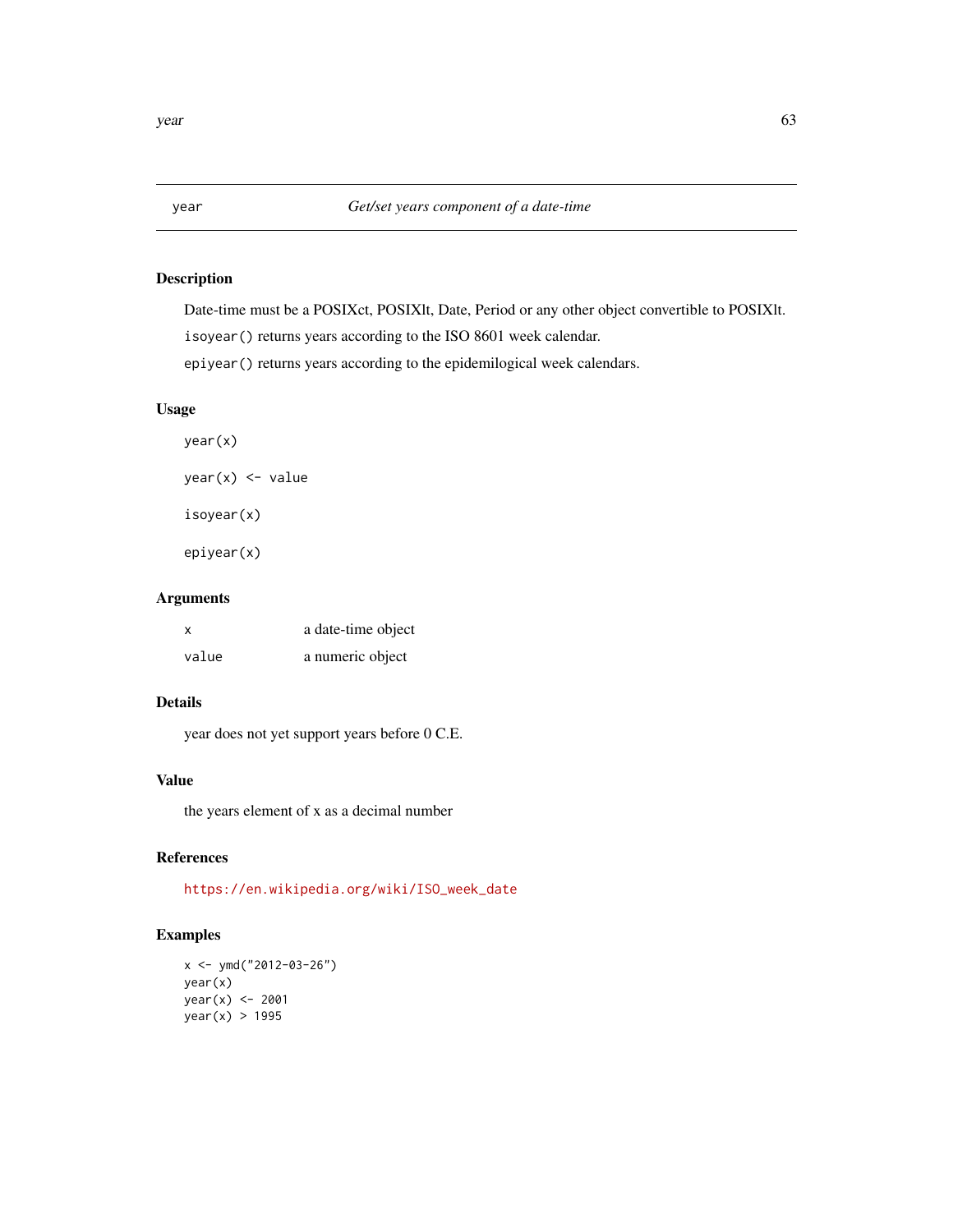<span id="page-63-0"></span>Transforms dates stored in character and numeric vectors to Date or POSIXct objects (see tz argument). These functions recognize arbitrary non-digit separators as well as no separator. As long as the order of formats is correct, these functions will parse dates correctly even when the input vectors contain differently formatted dates. See examples.

```
ymd(
  ...,
  quiet = FALSE,
  tz = NULL,locale = Sys.getlocale("LC_TIME"),
  truncated = 0\lambdaydm(
  ...,
  quiet = FALSE,tz = NULL,locale = Sys.getlocale("LC_TIME"),
  truncated = \theta)
mdy(
  ...,
 quiet = FALSE,tz = NULL,locale = Sys.getlocale("LC_TIME"),
  truncated = 0\mathcal{E}myd(
  ...,
 quiet = FALSE,
  tz = NULL,locale = Sys.getlocale("LC_TIME"),
  truncated = \theta)
dmy(
  ...,
 quiet = FALSE,
```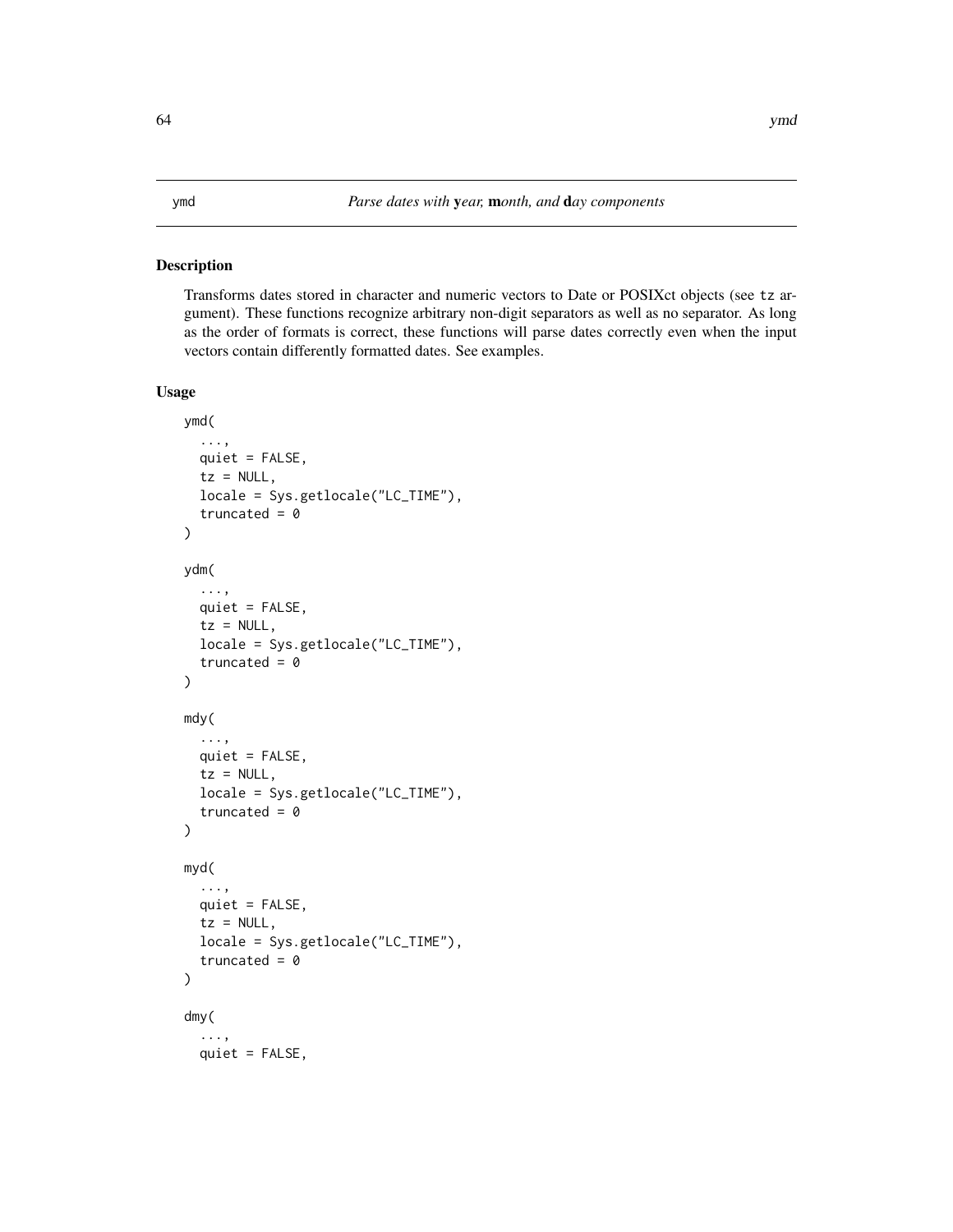```
tz = NULL,locale = Sys.getlocale("LC_TIME"),
  truncated = \theta\lambdadym(
  ...,
  quiet = FALSE,
  tz = NULL,locale = Sys.getlocale("LC_TIME"),
  truncated = \theta)
yq(..., quite = FALSE, tz = NULL, locale = Sys.get locale("LC_TIME"))ym(..., quiet = FALSE, tz = NULL, locale = Sys.getlocale("LC_TIME"))
my(..., quite = FALSE, tz = NULL, locale = Sys.get locale("LC_TIME"))
```
#### Arguments

| $\cdot \cdot \cdot$ | a character or numeric vector of suspected dates                                                                               |
|---------------------|--------------------------------------------------------------------------------------------------------------------------------|
| quiet               | logical. If TRUE, function evaluates without displaying customary messages.                                                    |
| tz                  | Time zone indicator. If NULL (default), a Date object is returned. Otherwise a<br>POSIX ct with time zone attribute set to tz. |
| locale              | locale to be used, see locales. On Linux systems you can use system ("locale"<br>-a") to list all the installed locales.       |
| truncated           | integer. Number of formats that can be truncated.                                                                              |

### Details

In case of heterogeneous date formats, the ymd() family guesses formats based on a subset of the input vector. If the input vector contains many missing values or non-date strings, the subset might not contain meaningful dates and the date-time format won't be guessed resulting in All formats failed to parse error. In such cases please see [parse\\_date\\_time\(\)](#page-40-0) for a more flexible parsing interface.

If the truncated parameter is non-zero, the ymd() functions also check for truncated formats. For example, ymd() with truncated = 2 will also parse incomplete dates like 2012-06 and 2012.

NOTE: The ymd() family of functions is based on parse\_date\_time() and thus directly drop to the internal C parser for numeric months, but uses [base::strptime\(\)](#page-0-0) for alphabetic months. This implies that some of base:: strptime()'s limitations are inherited by **lubridate**'s parser. For example, truncated formats (like  $\%Y-\%b$ ) will not be parsed. Numeric truncated formats (like %Y-%m) are handled correctly by **lubridate**'s C parser.

As of version 1.3.0, **lubridate**'s parse functions no longer return a message that displays which format they used to parse their input. You can change this by setting the lubridate.verbose option to TRUE with options(lubridate.verbose = TRUE).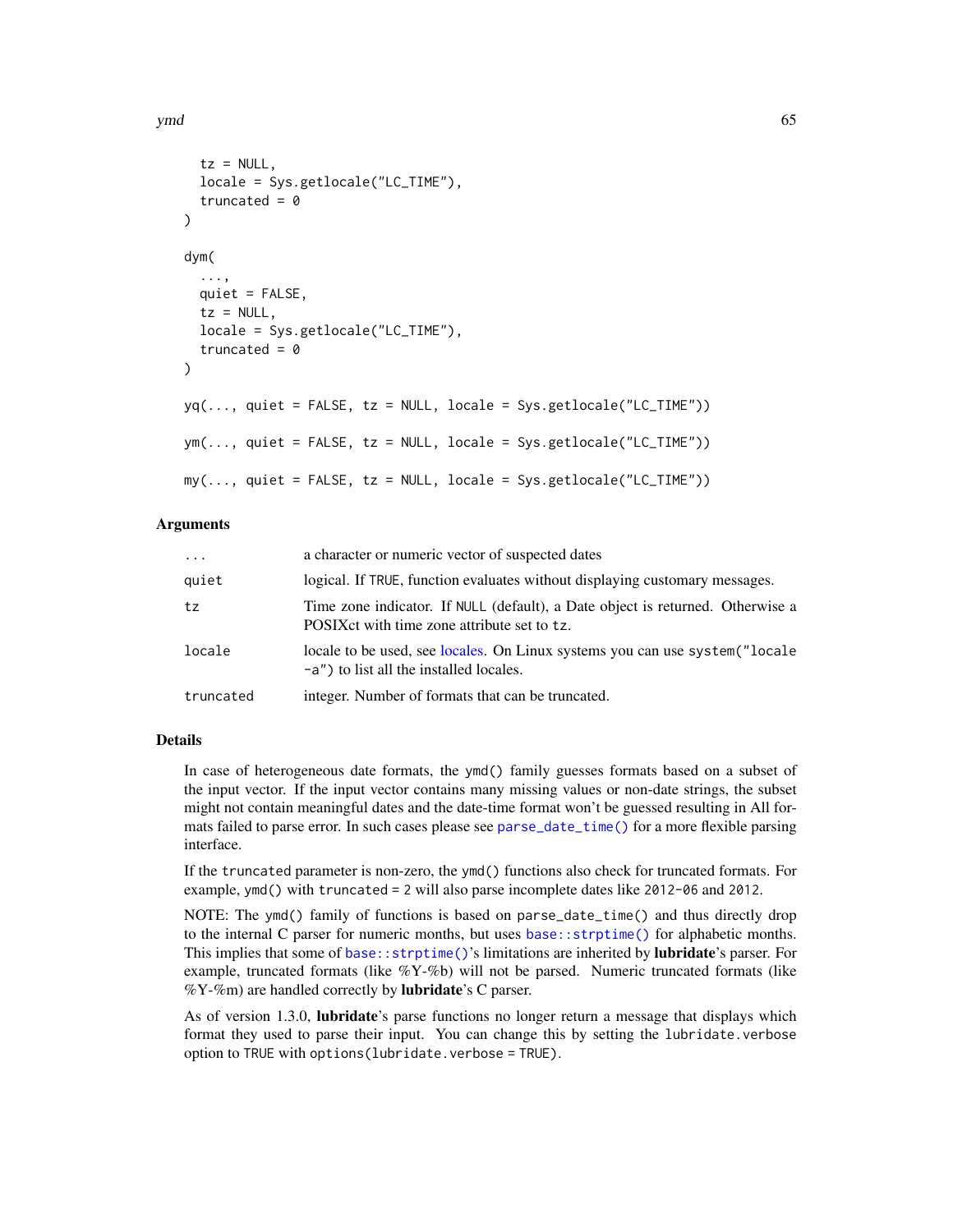a vector of class POSIXct if tz argument is non-NULL or Date if tz is NULL (default)

# See Also

[parse\\_date\\_time\(\)](#page-40-0) for an even more flexible low level mechanism.

## Examples

```
x <- c("09-01-01", "09-01-02", "09-01-03")
vmd(x)x <- c("2009-01-01", "2009-01-02", "2009-01-03")
ymd(x)ymd(090101, 90102)
now() > ymd(20090101)
## TRUE
dmy(010210)
mdy(010210)
yq('2014.2')
## heterogeneous formats in a single vector:
x <- c(20090101, "2009-01-02", "2009 01 03", "2009-1-4",
       "2009-1, 5", "Created on 2009 1 6", "200901 !!! 07")
ymd(x)
## What lubridate might not handle:
## Extremely weird cases when one of the separators is "" and some of the
## formats are not in double digits might not be parsed correctly:
## Not run: ymd("201002-01", "201002-1", "20102-1")
dmy("0312-2010", "312-2010")
## End(Not run)
```
<span id="page-65-0"></span>ymd\_hms *Parse date-times with* y*ear,* m*onth, and* d*ay,* h*our,* m*inute, and* s*econd components.*

#### Description

Transform dates stored as character or numeric vectors to POSIXct objects. The ymd\_hms() family of functions recognizes all non-alphanumeric separators (with the exception of "." if frac = TRUE) and correctly handles heterogeneous date-time representations. For more flexibility in treatment of heterogeneous formats, see low level parser [parse\\_date\\_time\(\)](#page-40-0).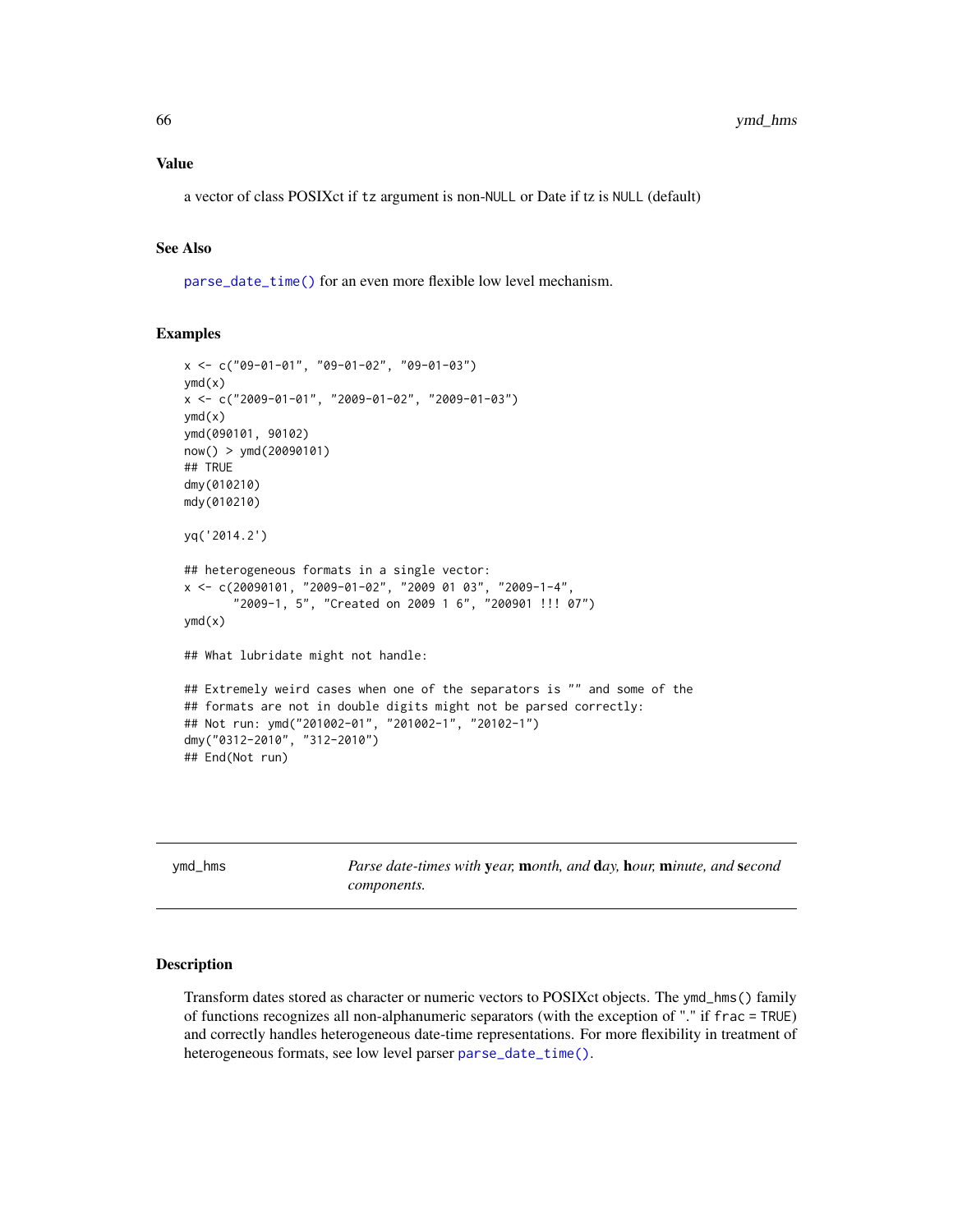## ymd\_hms 67

```
ymd_hms(
  ...,
  quiet = FALSE,
  tz = "UTC",locale = Sys.getlocale("LC_TIME"),
  truncated = \theta\mathcal{L}ymd_hm(
  ...,
  quiet = FALSE,
  tz = "UTC",locale = Sys.getlocale("LC_TIME"),
  truncated = \theta\mathcal{L}ymd_h(
  ...,
  quiet = FALSE,
  tz = "UTC",locale = Sys.getlocale("LC_TIME"),
  truncated = 0\mathcal{L}dmy_hms(
  ...,
  quiet = FALSE,
  tz = "UTC",locale = Sys.getlocale("LC_TIME"),
  truncated = \theta)
dmy_hm(
  ...,
  quiet = FALSE,
  tz = "UTC",locale = Sys.getlocale("LC_TIME"),
  truncated = \theta)
dmy_h(
  ...,
  quiet = FALSE,
  tz = "UTC",locale = Sys.getlocale("LC_TIME"),
  truncated = \theta\mathcal{L}
```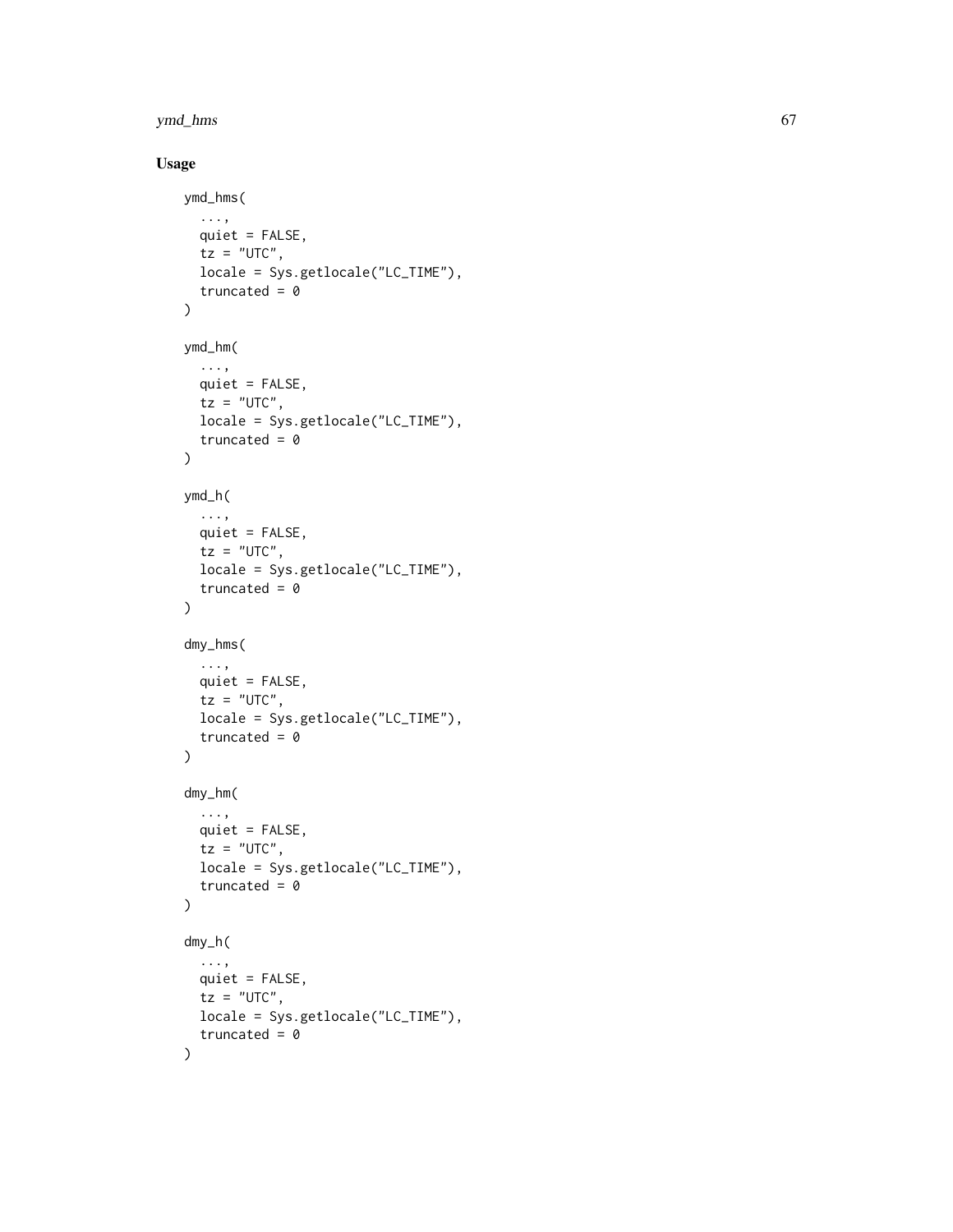```
mdy_hms(
  ...,
 quiet = FALSE,
 tz = "UTC",locale = Sys.getlocale("LC_TIME"),
 truncated = \theta\mathcal{L}mdy_hm(
  ...,
 quiet = FALSE,
 tz = "UTC",locale = Sys.getlocale("LC_TIME"),
 truncated = 0\mathcal{L}mdy_h(
 ...,
 quiet = FALSE,
 tz = "UTC",locale = Sys.getlocale("LC_TIME"),
 truncated = 0)
ydm_hms(
  ...,
 quiet = FALSE,
 tz = "UTC",locale = Sys.getlocale("LC_TIME"),
  truncated = \theta)
ydm_hm(
 ...,
 quiet = FALSE,
 tz = "UTC",locale = Sys.getlocale("LC_TIME"),
  truncated = \theta\mathcal{L}ydm_h(
  ...,
 quiet = FALSE,tz = "UTC",locale = Sys.getlocale("LC_TIME"),
  truncated = 0\mathcal{L}
```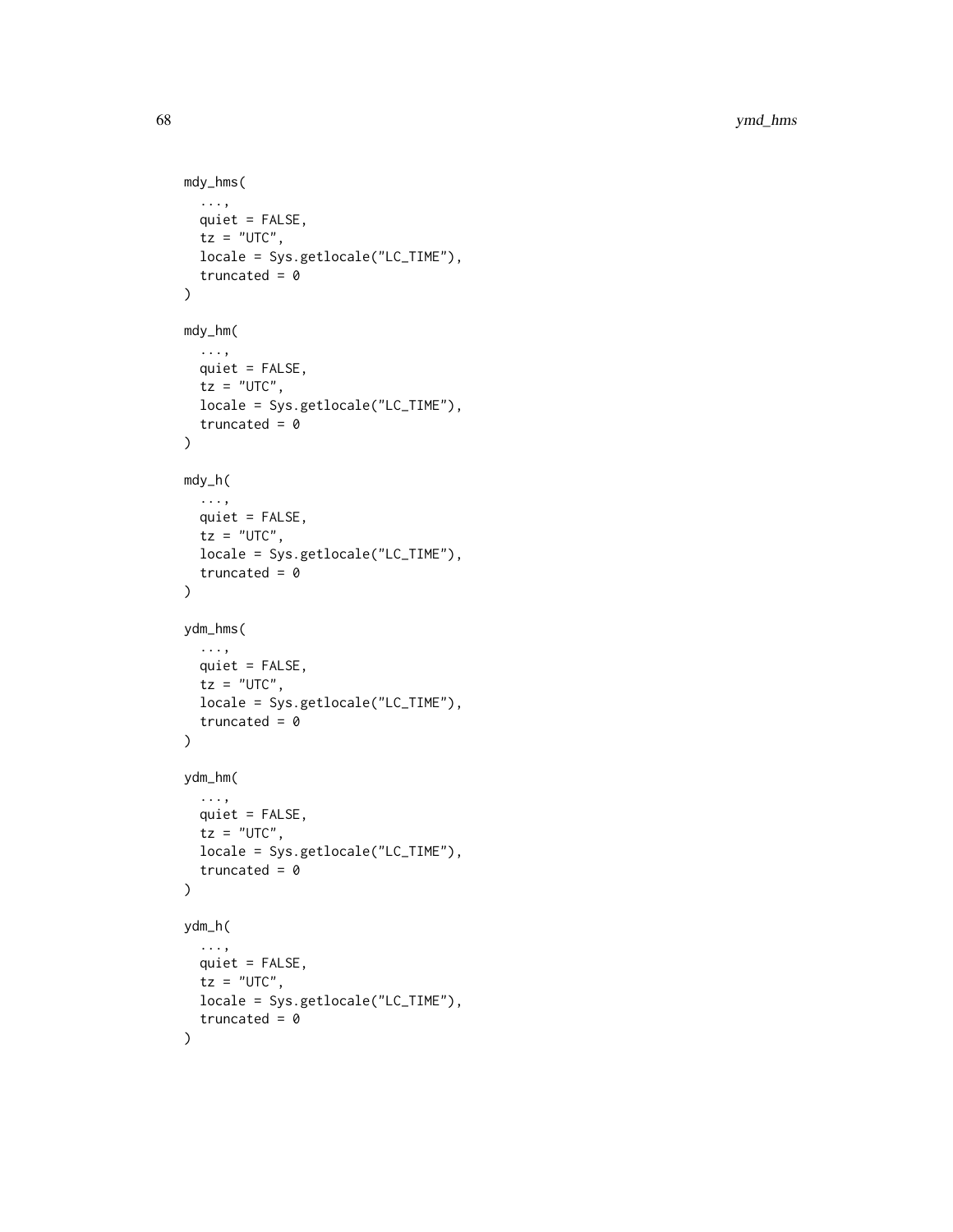#### ymd\_hms 69

### Arguments

| $\cdots$  | a character vector of dates in year, month, day, hour, minute, second format                                                                     |
|-----------|--------------------------------------------------------------------------------------------------------------------------------------------------|
| quiet     | logical. If TRUE, function evaluates without displaying customary messages.                                                                      |
| tz        | a character string that specifies which time zone to parse the date with. The<br>string must be a time zone that is recognized by the user's OS. |
| locale    | locale to be used, see locales. On Linux systems you can use system ("locale"<br>-a") to list all the installed locales.                         |
| truncated | integer, indicating how many formats can be missing. See details.                                                                                |

## **Details**

The ymd\_hms() functions automatically assign the Universal Coordinated Time Zone (UTC) to the parsed date. This time zone can be changed with [force\\_tz\(\)](#page-20-0).

The most common type of irregularity in date-time data is the truncation due to rounding or unavailability of the time stamp. If the truncated parameter is non-zero, the ymd\_hms() functions also check for truncated formats. For example, ymd\_hms() with truncated = 3 will also parse incomplete dates like 2012-06-01 12:23, 2012-06-01 12 and 2012-06-01. NOTE: The ymd() family of functions is based on [base::strptime\(\)](#page-0-0) which currently fails to parse  $\%y$ -%m formats.

In case of heterogeneous date formats the ymd\_hms() family guesses formats based on a subset of the input vector. If the input vector contains many missing values or non-date strings, the subset might not contain meaningful dates and the date-time format won't be guessed resulting in All formats failed to parse error. In such cases please see [parse\\_date\\_time\(\)](#page-40-0) for a more flexible parsing interface.

As of version 1.3.0, **lubridate**'s parse functions no longer return a message that displays which format they used to parse their input. You can change this by setting the lubridate.verbose option to TRUE with options(lubridate.verbose = TRUE).

## Value

a vector of [POSIXct](#page-31-0) date-time objects

## See Also

- $ymd($ ), [hms\(\)](#page-38-0)
- [parse\\_date\\_time\(\)](#page-40-0) for the underlying mechanism

```
x <- c("2010-04-14-04-35-59", "2010-04-01-12-00-00")
ymd_hms(x)
x <- c("2011-12-31 12:59:59", "2010-01-01 12:00:00")
ymd_hms(x)
## ** heterogeneous formats **
```

```
x <- c(20100101120101, "2009-01-02 12-01-02", "2009.01.03 12:01:03",
```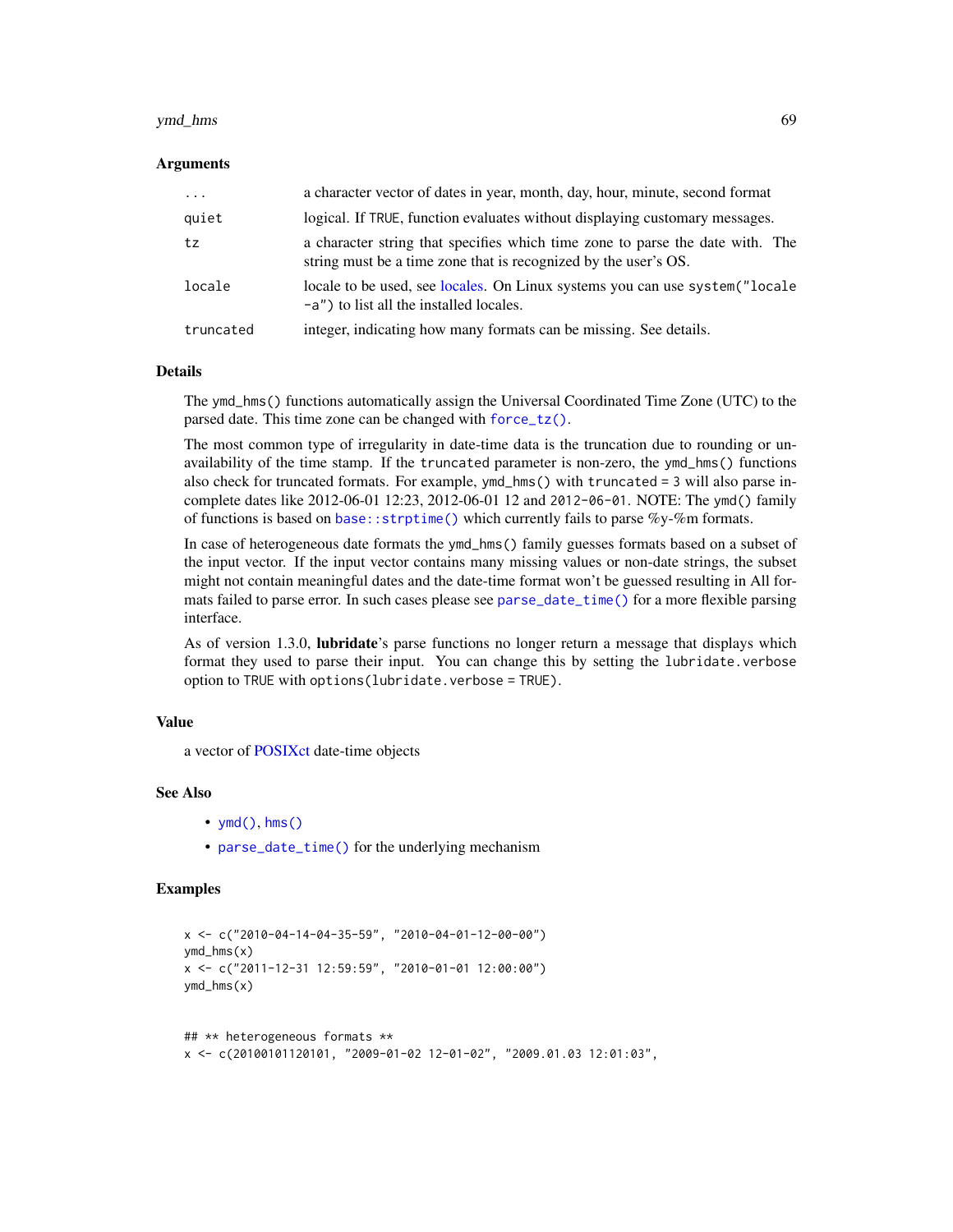```
"2009-1-4 12-1-4",
       "2009-1, 5 12:1, 5",
       "200901-08 1201-08",
       "2009 arbitrary 1 non-decimal 6 chars 12 in between 1 !!! 6",
      "OR collapsed formats: 20090107 120107 (as long as prefixed with zeros)",
      "Automatic wday, Thu, detection, 10-01-10 10:01:10 and p format: AM",
      "Created on 10-01-11 at 10:01:11 PM")
ymd_hms(x)
## ** fractional seconds **
op <- options(digits.secs=3)
dmy_hms("20/2/06 11:16:16.683")
options(op)
## ** different formats for ISO8601 timezone offset **
ymd_hms(c("2013-01-24 19:39:07.880-0600",
"2013-01-24 19:39:07.880", "2013-01-24 19:39:07.880-06:00",
"2013-01-24 19:39:07.880-06", "2013-01-24 19:39:07.880Z"))
## ** internationalization **
## Not run:
x_RO <- "Ma 2012 august 14 11:28:30 "
 ymd_hms(x_RO, locale = "ro_RO.utf8")
## End(Not run)
## ** truncated time-dates **
x <- c("2011-12-31 12:59:59", "2010-01-01 12:11", "2010-01-01 12", "2010-01-01")
ymd_hms(x, truncated = 3)x <- c("2011-12-31 12:59", "2010-01-01 12", "2010-01-01")
ymd_hm(x, truncated = 2)
## ** What lubridate might not handle **
## Extremely weird cases when one of the separators is "" and some of the
## formats are not in double digits might not be parsed correctly:
## Not run:
ymd_hm("20100201 07-01", "20100201 07-1", "20100201 7-01")
## End(Not run)
```
<span id="page-69-0"></span>

%m+% *Add and subtract months to a date without exceeding the last day of the new month*

#### <span id="page-69-1"></span>Description

Adding months frustrates basic arithmetic because consecutive months have different lengths. With other elements, it is helpful for arithmetic to perform automatic roll over. For example, 12:00:00 + 61 seconds becomes 12:01:01. However, people often prefer that this behavior NOT occur with months. For example, we sometimes want January  $31 + 1$  month = February 28 and not March 3. %m+% performs this type of arithmetic. Date %m+% months(n) always returns a date in the nth month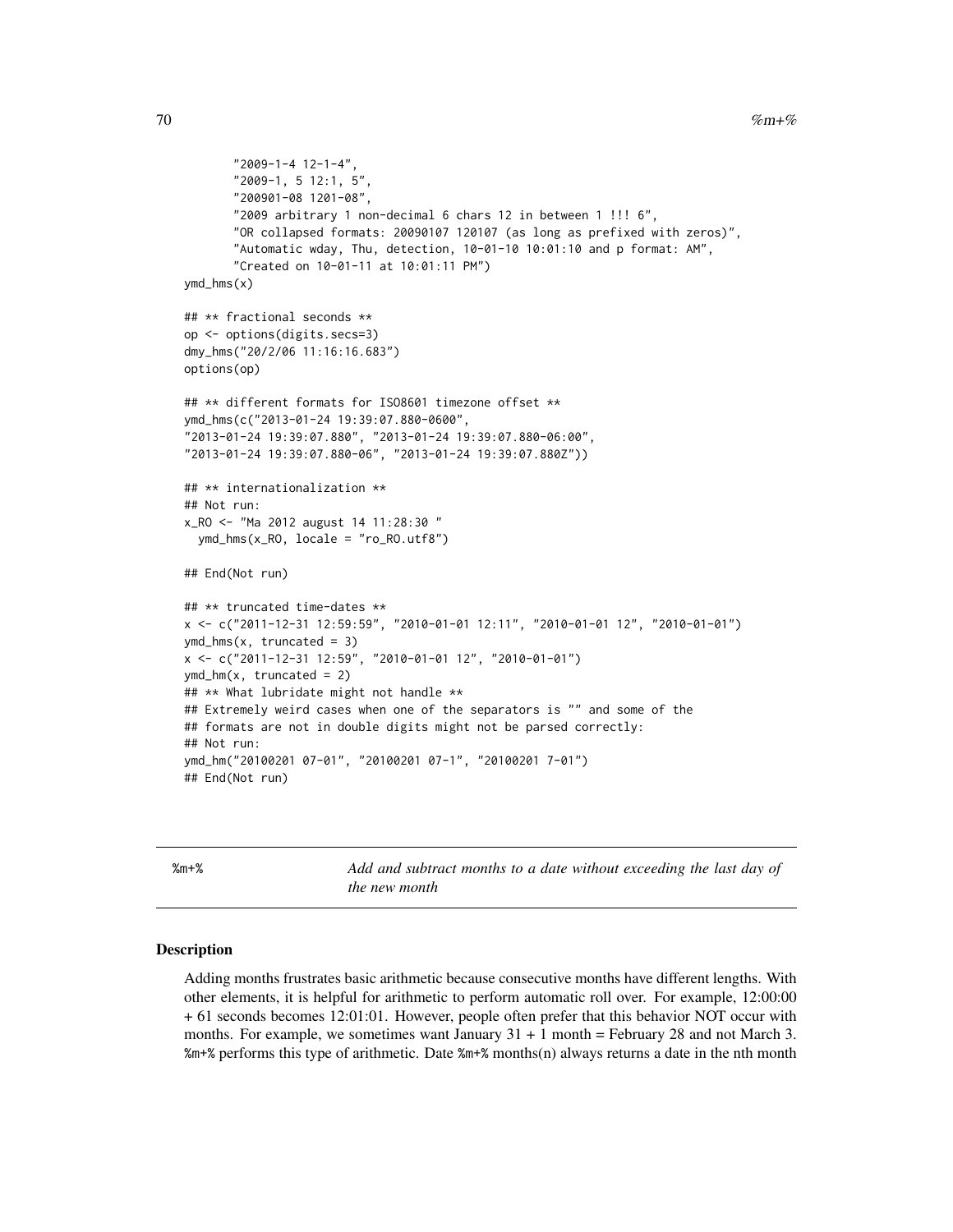#### $\%$ m+% 71

after Date. If the new date would usually spill over into the  $n + 1$ th month,  $m + 2$  will return the last day of the nth month ( $rollback()$ ). Date  $\text{\%m-}\%$  months(n) always returns a date in the nth month before Date.

## Usage

```
e1 %m+% e2
```

```
add_with_rollback(e1, e2, roll_to_first = FALSE, preserve_hms = TRUE)
```
# Arguments

| e1             | A period or a date-time object of class POSIXIt, POSIX et or Date.                                                                               |
|----------------|--------------------------------------------------------------------------------------------------------------------------------------------------|
| e <sub>2</sub> | A period or a date-time object of class POSIXIt, POSIX or Date. Note that<br>one of e1 and e2 must be a period and the other a date-time object. |
| roll_to_first  | rollback to the first day of the month instead of the last day of the previous<br>month (passed to $rollback()$ )                                |
| preserve_hms   | retains the same hour, minute, and second information? If FALSE, the new date<br>will be at $00:00:00$ (passed to $rollback()$ )                 |

## Details

%m+% and %m-% handle periods with components less than a month by first adding/subtracting months and then performing usual arithmetics with smaller units.

%m+% and %m-% should be used with caution as they are not one-to-one operations and results for either will be sensitive to the order of operations.

#### Value

A date-time object of class POSIXlt, POSIXct or Date

```
jan <- ymd_hms("2010-01-31 03:04:05")
jan + months(1:3) # Feb 31 and April 31 returned as NA
# NA "2010-03-31 03:04:05 UTC" NA
jan %m+% months(1:3) # No rollover
leap <- ymd("2012-02-29")
"2012-02-29 UTC"
leap %m+% years(1)
leap %m+% years(-1)
leap %m-% years(1)
x <- ymd_hms("2019-01-29 01:02:03")
add_with_rollback(x, months(1))
add_with_rollback(x, months(1), preserve_hms = FALSE)
add_with_rollback(x, months(1), roll_to_first = TRUE)
add_with_rollback(x, months(1), roll_to_first = TRUE, preserve_hms = FALSE)
```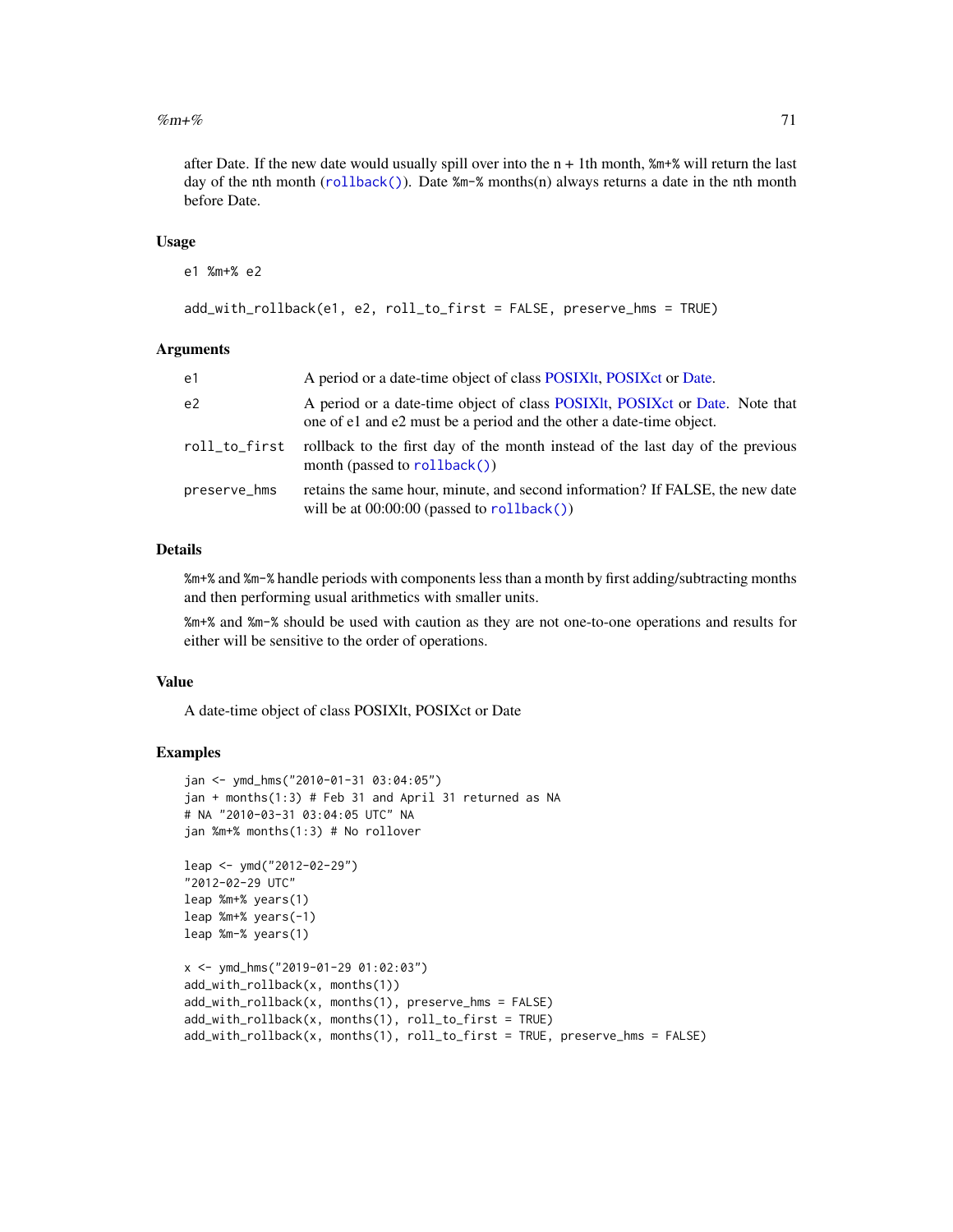Check whether a lies within the interval b, inclusive of the endpoints.

## Usage

a %within% b

## Arguments

| a  | An interval or date-time object.                                                                                                                                                                                                                                         |
|----|--------------------------------------------------------------------------------------------------------------------------------------------------------------------------------------------------------------------------------------------------------------------------|
| b. | Either an interval vector, or a list of intervals.                                                                                                                                                                                                                       |
|    | If b is an interval (or interval vector) it is recycled to the same length as a. If<br>b is a list of intervals, a is checked if it falls within <i>any</i> of the intervals, i.e.<br>a %within% list(int1, int2) is equivalent to a %within% int1   a %within%<br>int2. |

## Value

A logical vector.

```
int <- interval(ymd("2001-01-01"), ymd("2002-01-01"))
int2 <- interval(ymd("2001-06-01"), ymd("2002-01-01"))
```

```
ymd("2001-05-03") %within% int # TRUE
int2 %within% int # TRUE
ymd("1999-01-01") %within% int # FALSE
```

```
## recycling (carefully note the difference between using a vector of
## intervals and list of intervals for the second argument)
dates <- ymd(c("2014-12-20", "2014-12-30", "2015-01-01", "2015-01-03"))
blackout_vector <- c(interval(ymd("2014-12-30"), ymd("2014-12-31")),
              interval(ymd("2014-12-30"), ymd("2015-01-03")))
dates %within% blackout_vector
```

```
## within ANY of the intervals of a list
dates <- ymd(c("2014-12-20", "2014-12-30", "2015-01-01", "2015-01-03"))
blackout_list<- list(interval(ymd("2014-12-30"), ymd("2014-12-31")),
                interval(ymd("2014-12-30"), ymd("2015-01-03")))
dates %within% blackout_list
```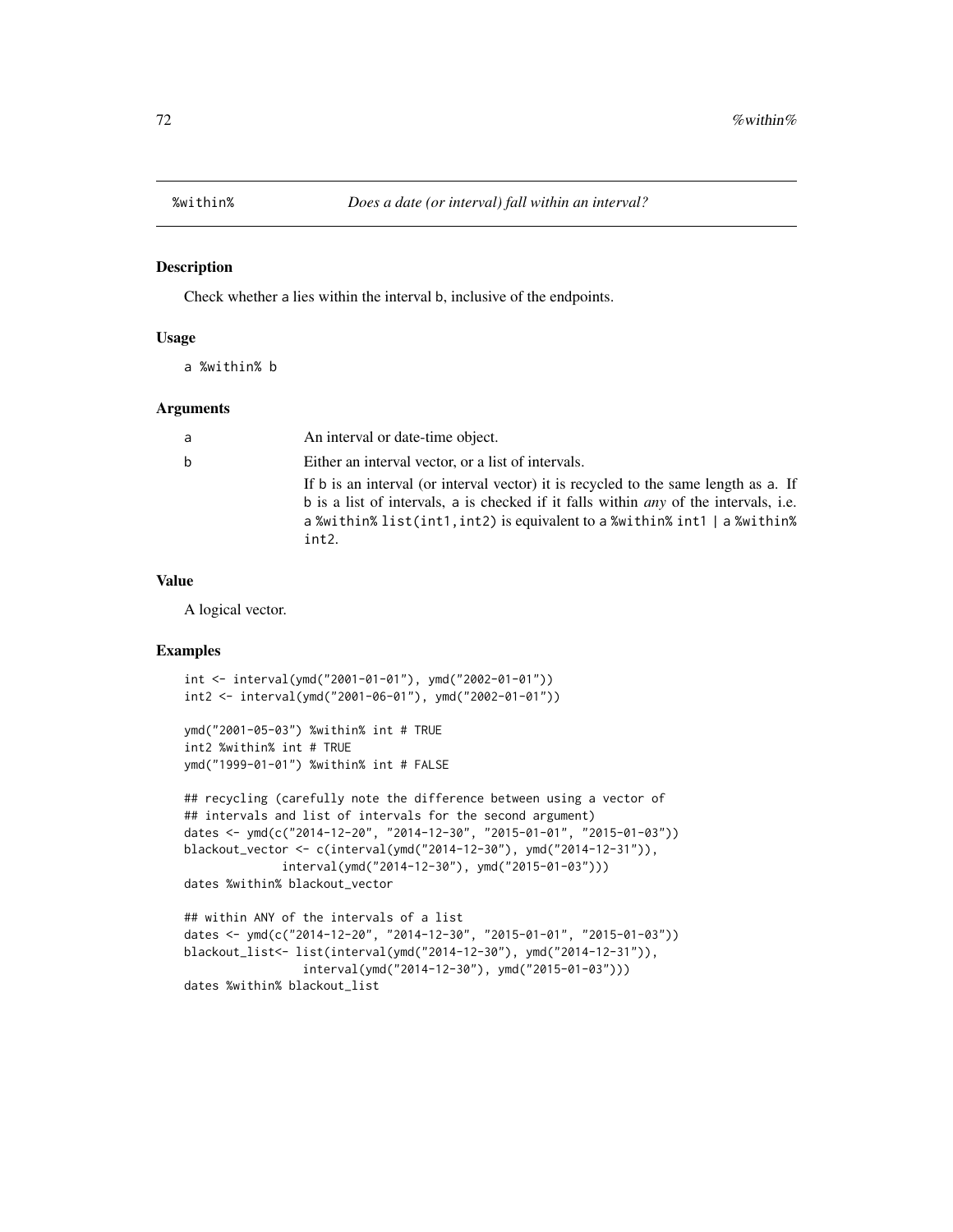# Index

∗ POSIXt ymd\_hms, [66](#page-65-0) ∗ chron am, [4](#page-3-0) as.duration, [4](#page-3-0) as.interval, [5](#page-4-0) as.period, [6](#page-5-0) date, [11](#page-10-0) date\_decimal, [13](#page-12-0) DateTimeUpdate, [12](#page-11-0) day, [13](#page-12-0) decimal\_date, [15](#page-14-0) dst, [16](#page-15-0) duration, [17](#page-16-0) force\_tz, [21](#page-20-0) hour, [25](#page-24-0) is.Date, [29](#page-28-0) is.difftime, [30](#page-29-0) is.instant, [31](#page-30-0) is.POSIXt, [32](#page-31-0) is.timespan, [33](#page-32-0) leap\_year, [34](#page-33-0) make\_difftime, [36](#page-35-0) minute, [37](#page-36-0) month, [38](#page-37-0) now, [40](#page-39-0) origin, [40](#page-39-0) parse\_date\_time, [41](#page-40-0) period, [46](#page-45-0) pretty\_dates, [50](#page-49-0) round\_date, [52](#page-51-0) second, [55](#page-54-0) time\_length, [58](#page-57-0) timespan, [58](#page-57-0) tz, [60](#page-59-0) week, [61](#page-60-0) with\_tz,  $62$ year, [63](#page-62-0) ymd, [64](#page-63-0)

∗ classes as.duration, [4](#page-3-0) as.interval, [5](#page-4-0) as.period, [6](#page-5-0) duration, [17](#page-16-0) make\_difftime, [36](#page-35-0) period, [46](#page-45-0) timespan, [58](#page-57-0) ∗ datasets is.Date, [29](#page-28-0) is.POSIXt, [32](#page-31-0) ∗ data lakers, [33](#page-32-0) origin, [40](#page-39-0) ∗ dplot pretty\_dates, [50](#page-49-0) ∗ logic is.Date, [29](#page-28-0) is.difftime, [30](#page-29-0) is.instant, [31](#page-30-0) is.POSIXt, [32](#page-31-0) is.timespan, [33](#page-32-0) leap\_year, [34](#page-33-0) ∗ manip as.duration, [4](#page-3-0) as.interval, [5](#page-4-0) as.period, [6](#page-5-0) date, [11](#page-10-0) date\_decimal, [13](#page-12-0) DateTimeUpdate, [12](#page-11-0) day, [13](#page-12-0) decimal\_date, [15](#page-14-0) force\_tz, [21](#page-20-0) hour, [25](#page-24-0) minute, [37](#page-36-0) month, [38](#page-37-0) round\_date, [52](#page-51-0) second, [55](#page-54-0) tz, [60](#page-59-0)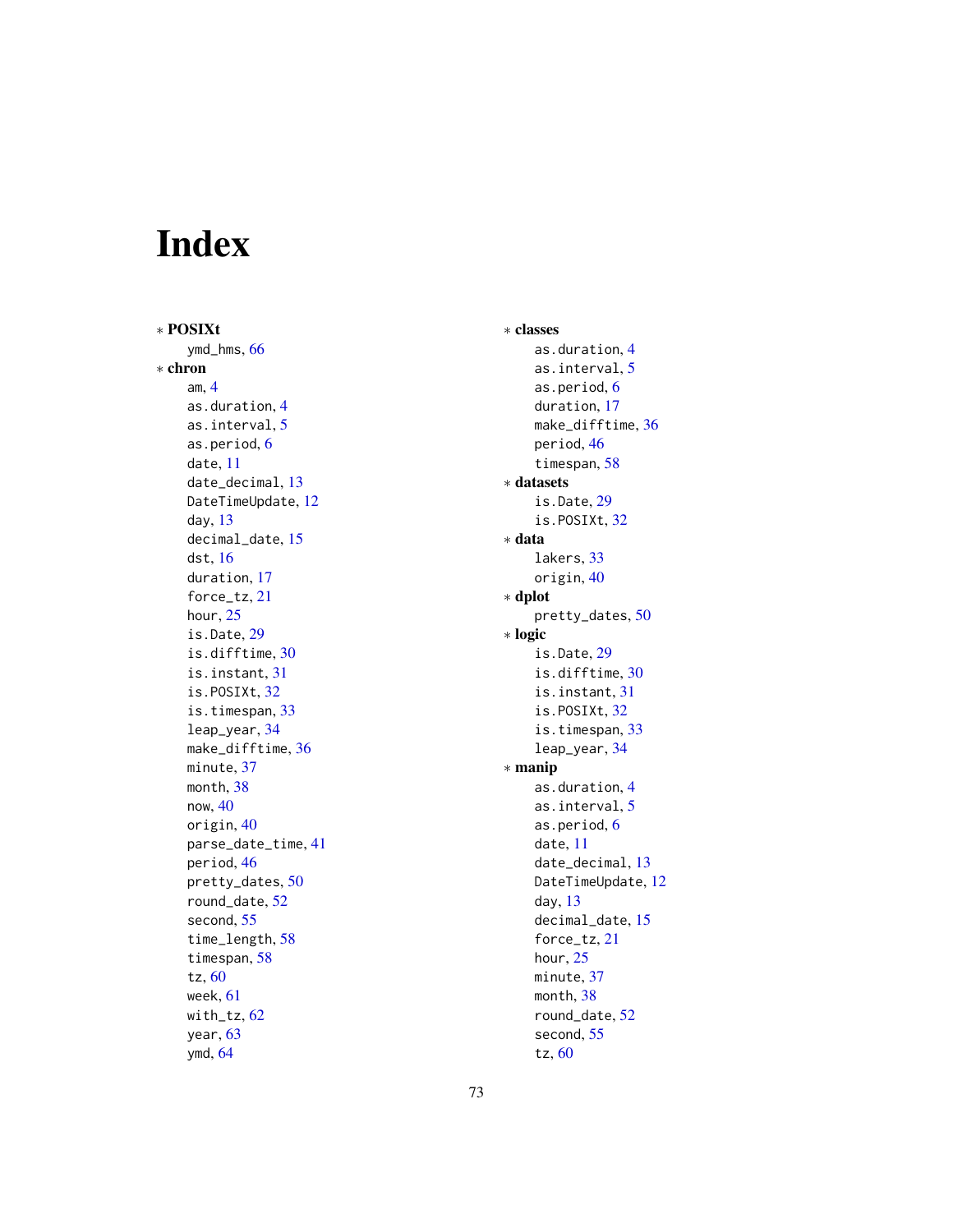```
week, 61
    with_tz,62year, 63
∗ math
    time_length, 58
∗ methods
    as.duration, 4
    as.interval, 5
    as.period, 6
    date, 11
    date_decimal, 13
    day, 13
    decimal_date, 15
    dst, 16
    hour, 25
    minute, 37
    month, 38
    second, 55
    time_length, 58
    tz, 60
    year, 63
∗ parse
    ymd_hms, 66
∗ period
    ms, 39
    time_length, 58
∗ utilities
    date, 11
    day, 13
    dst, 16
    hour, 25
    minute, 37
    month, 38
    now, 40
    pretty_dates, 50
    second, 55
    tz, 60
    week, 61
    year, 63
%--% (interval), 26
%m+%,ANY,ANY-method (%m+%), 70
%m+%,ANY,Duration-method (%m+%), 70
%m+%,ANY,Interval-method (%m+%), 70
%m+%,ANY,Period-method (%m+%), 70
%m+%,Duration,ANY-method (%m+%), 70
%m+%,Interval,ANY-method (%m+%), 70
%m+%,Period,ANY-method (%m+%), 70
%m-% (%m+%), 70
```

```
%m-%,ANY,ANY-method (%m+%), 70
%m-%,ANY,Duration-method (%m+%), 70
%m-%,ANY,Interval-method (%m+%), 70
%m-%,ANY,Period-method (%m+%), 70
%m-%,Duration,ANY-method (%m+%), 70
%m-%,Interval,ANY-method (%m+%), 70
%m-%,Period,ANY-method (%m+%), 70
%within%,ANY,Interval-method
        (%within%), 72
%within%,Date,list-method (%within%), 72
%within%,Interval,Interval-method
        (%within%), 72
%within%,POSIXt,list-method (%within%),
        72
%m+%, 47, 70
%within%, 28, 72
add_with_rollback (%m+%), 70
add_with_rollback(), 47
am, 4
as.Date(), 9
as.difftime(), 34
as.duration, 4
as.duration(), 6, 18, 27, 36
as.duration,character-method
        (as.duration), 4
as.duration,difftime-method
        (as.duration), 4
as.duration,Duration-method
        (as.duration), 4
as.duration,Interval-method
        (as.duration), 4
as.duration,logical-method
        (as.duration), 4
as.duration,numeric-method
        (as.duration), 4
as.duration,Period-method
        (as.duration), 4
as.interval, 5
as.interval(), 5, 7, 28
as.interval,difftime-method
        (as.interval), 5
as.interval,Duration-method
        (as.interval), 5
as.interval,Interval-method
        (as.interval), 5
as.interval,logical-method
        (as.interval), 5
```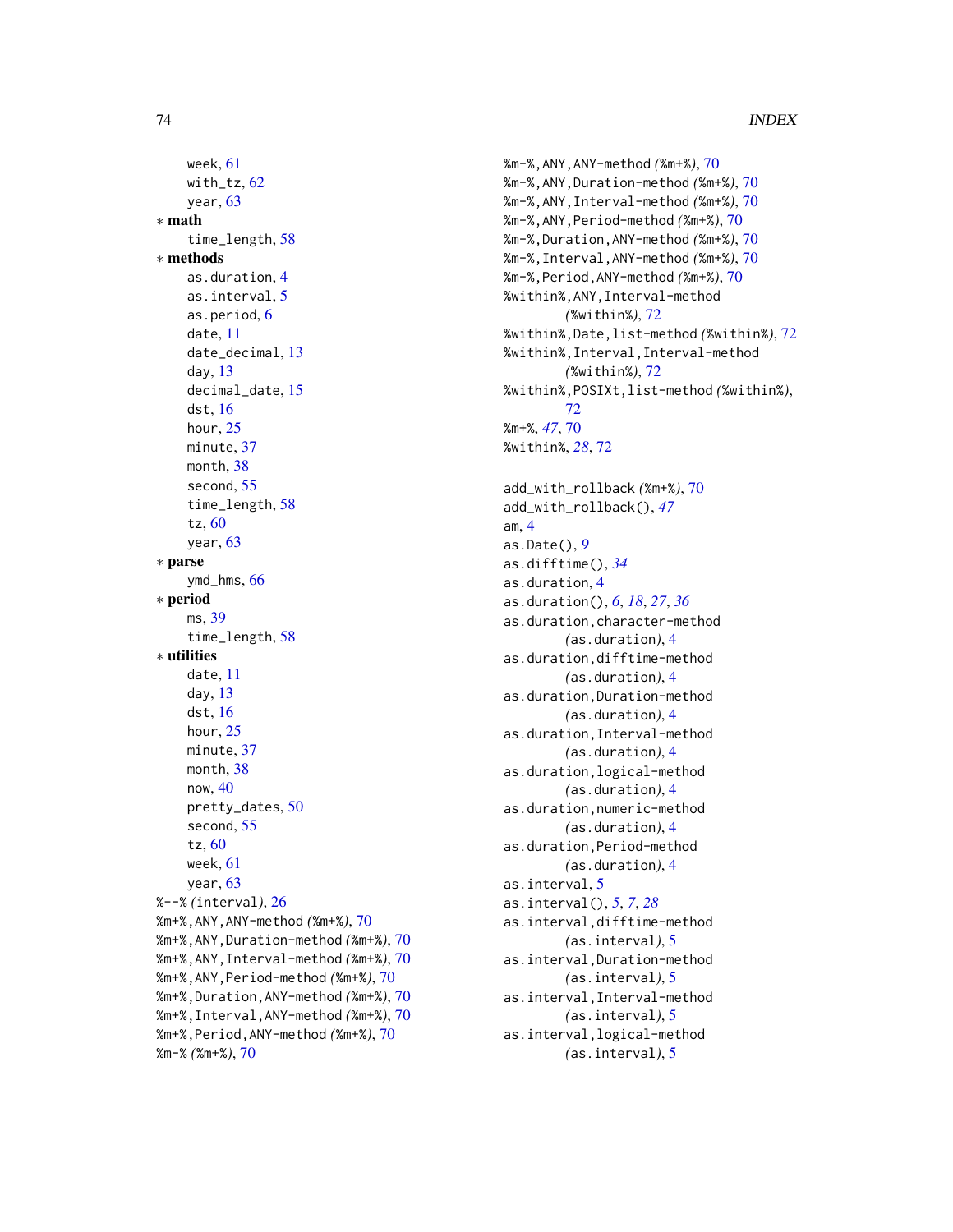## INDEX 75

```
as.interval,numeric-method
        (as.interval), 5
as.interval,Period-method
        (as.interval), 5
as.interval,POSIXt-method
        (as.interval), 5
as.period, 6
as.period(), 6, 27
as.period,character-method (as.period),
        6
as.period,difftime-method (as.period), 6
as.period,Duration-method (as.period), 6
as.period,Interval-method (as.period), 6
as.period,logical-method (as.period), 6
as.period,numeric-method (as.period), 6
as.period,Period-method (as.period), 6
as.POSIXct(), 9
as_date, 8
as_date,ANY-method (as_date), 8
as_date,character-method (as_date), 8
as_date,numeric-method (as_date), 8
as_date,POSIXt-method (as_date), 8
as_datetime (as_date), 8
as_datetime,ANY-method (as_date), 8
as_datetime,character-method (as_date),
        8
as_datetime,Date-method (as_date), 8
as_datetime,numeric-method (as_date), 8
as_datetime,POSIXt-method (as_date), 8
base::as.POSIXct(), 42
base::ISOdate(), 35
base::ISOdatetime(), 35
base::round(), 52, 54
base::round.POSIXt(), 52
base::strptime(), 41–44, 65, 69
ceiling_date (round_date), 52
character(), 29, 32
cyclic_encoding, 10
Date, 9, 71
Date (is.Date), 29
date, 11
Date(), 29
date<- (date), 11
date_decimal, 13
DateTimeClasses, 60
DateTimeUpdate, 12
```
day, [13](#page-12-0) day<- *(*day*)*, [13](#page-12-0) days *(*period*)*, [46](#page-45-0) days(), *[47](#page-46-0)* days\_in\_month, [15](#page-14-0) ddays *(*duration*)*, [17](#page-16-0) ddays(), *[18](#page-17-0)* decimal\_date, [15](#page-14-0) dhours *(*duration*)*, [17](#page-16-0) diff(), *[26](#page-25-0)* difftime(), *[59](#page-58-0)* dmicroseconds *(*duration*)*, [17](#page-16-0) dmilliseconds *(*duration*)*, [17](#page-16-0) dminutes *(*duration*)*, [17](#page-16-0) dminutes(), *[18](#page-17-0)* dmonths *(*duration*)*, [17](#page-16-0) dmy *(*ymd*)*, [64](#page-63-0) dmy\_h *(*ymd\_hms*)*, [66](#page-65-0) dmy\_hm *(*ymd\_hms*)*, [66](#page-65-0) dmy\_hms *(*ymd\_hms*)*, [66](#page-65-0) dnanoseconds *(*duration*)*, [17](#page-16-0) double(), *[29](#page-28-0)*, *[32](#page-31-0)* dpicoseconds *(*duration*)*, [17](#page-16-0) dseconds *(*duration*)*, [17](#page-16-0) dseconds(), *[18](#page-17-0)* dst, [16](#page-15-0) Duration, *[5](#page-4-0)*, *[7](#page-6-0)*, *[18](#page-17-0)*, *[29](#page-28-0)*, *[59](#page-58-0)* duration, [17,](#page-16-0) *[58](#page-57-0)* duration(), *[5](#page-4-0)*, *[36](#page-35-0)* Duration-class, [19](#page-18-0) durations *(*Duration-class*)*, [19](#page-18-0) dweeks *(*duration*)*, [17](#page-16-0) dweeks(), *[18](#page-17-0)* dyears *(*duration*)*, [17](#page-16-0) dym *(*ymd*)*, [64](#page-63-0) epiweek *(*week*)*, [61](#page-60-0) epiyear *(*year*)*, [63](#page-62-0) fast\_strptime *(*parse\_date\_time*)*, [41](#page-40-0) fit\_to\_timeline, [20](#page-19-0) fit\_to\_timeline(), *[44](#page-43-0)* floor\_date, *[10](#page-9-0)* floor\_date *(*round\_date*)*, [52](#page-51-0) force\_tz, [21](#page-20-0) force\_tz(), *[60](#page-59-0)*, *[62](#page-61-0)*, *[69](#page-68-0)*

force\_tzs *(*force\_tz*)*, [21](#page-20-0)

format(), *[56](#page-55-0)* format\_ISO8601, [23](#page-22-0)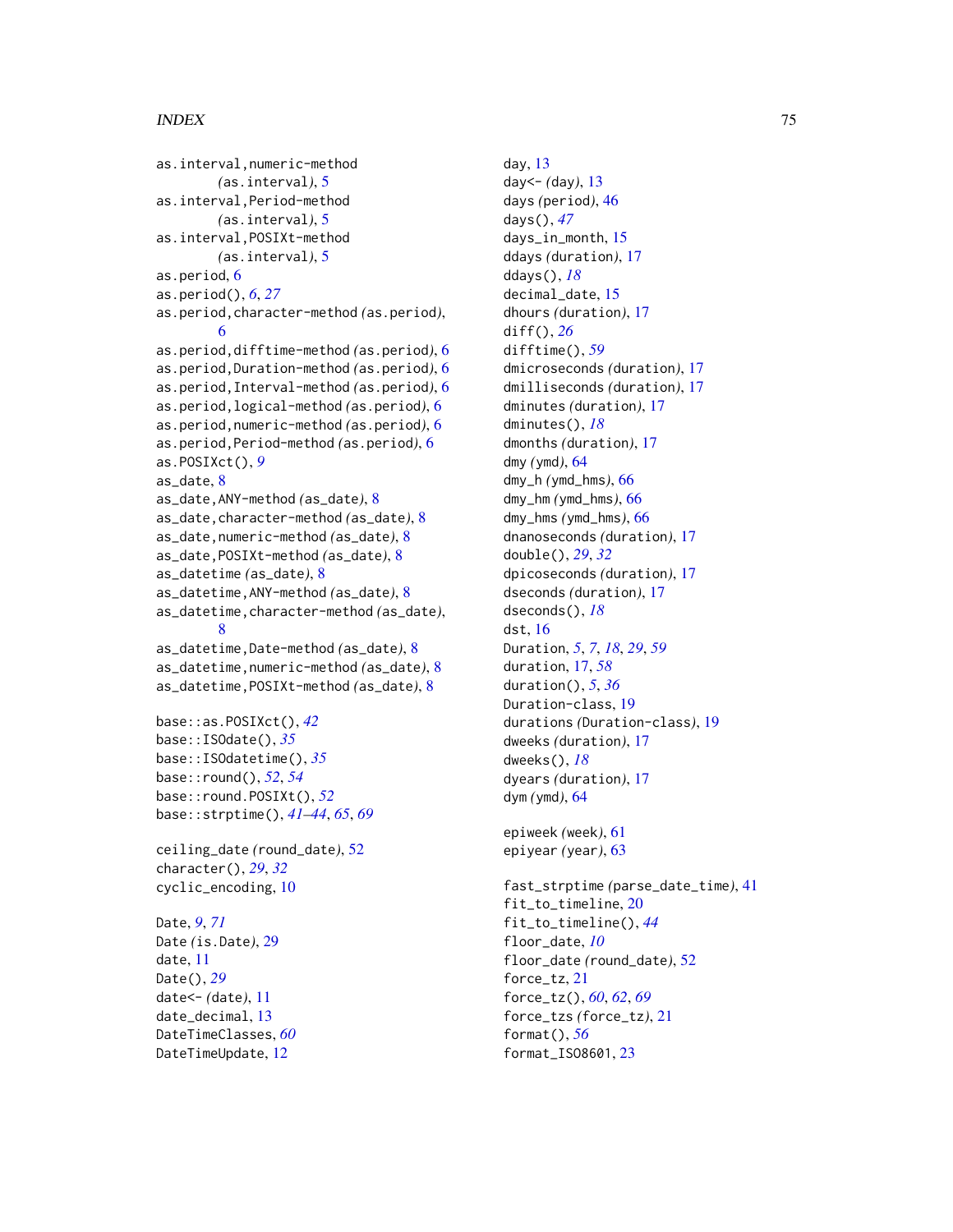# 76 INDEX

format\_ISO8601,Date-method *(*format\_ISO8601*)*, [23](#page-22-0) format\_ISO8601,Duration-method *(*format\_ISO8601*)*, [23](#page-22-0) format\_ISO8601,Interval-method *(*format\_ISO8601*)*, [23](#page-22-0) format\_ISO8601,Period-method *(*format\_ISO8601*)*, [23](#page-22-0) format\_ISO8601,POSIXt-method *(*format\_ISO8601*)*, [23](#page-22-0)

guess\_formats , [23](#page-22-0) guess\_formats() , *[57](#page-56-0)*

hm *(*ms *)* , [39](#page-38-0) hm() , *[39](#page-38-0)* hms *(*ms *)* , [39](#page-38-0) hms() , *[69](#page-68-0)* hour, [25](#page-24-0) hour<- *(*hour *)* , [25](#page-24-0) hours *(*period *)* , [46](#page-45-0) hours() , *[47](#page-46-0)*

instant *(*is.instant *)* , [31](#page-30-0) instants *(*is.instant *)* , [31](#page-30-0) int\_aligns *(*interval *)* , [26](#page-25-0) int\_diff *(*interval *)* , [26](#page-25-0) int\_end *(*interval *)* , [26](#page-25-0) int\_end<- *(*interval *)* , [26](#page-25-0) int\_flip *(*interval *)* , [26](#page-25-0) int\_length *(*interval *)* , [26](#page-25-0) int\_overlaps *(*interval *)* , [26](#page-25-0) int\_shift *(*interval *)* , [26](#page-25-0) int\_standardize *(*interval *)* , [26](#page-25-0) int\_start *(*interval *)* , [26](#page-25-0) int\_start<- *(*interval *)* , [26](#page-25-0) Interval , *[26](#page-25-0)[–28](#page-27-0)* , *[59](#page-58-0)* interval , [26](#page-25-0) interval() , *[6](#page-5-0)* Interval-class , [29](#page-28-0) intervals , *[58](#page-57-0)* intervals *(*Interval-class *)* , [29](#page-28-0) is.Date , [29](#page-28-0) is.Date() , *[31](#page-30-0) , [32](#page-31-0)* is.difftime , [30](#page-29-0) is.difftime() , *[33](#page-32-0)* is.duration *(*duration *)* , [17](#page-16-0) is.duration() , *[33](#page-32-0)* is.instant , [31](#page-30-0)

is.instant() , *[30](#page-29-0)* , *[32](#page-31-0) , [33](#page-32-0)* is.interval *(*interval *)* , [26](#page-25-0) is.interval() , *[30](#page-29-0)* , *[33](#page-32-0)* is.period *(*period *)* , [46](#page-45-0) is.period() , *[30](#page-29-0)* , *[33](#page-32-0)* is.POSIXct *(*is.POSIXt *)* , [32](#page-31-0) is.POSIXlt *(*is.POSIXt *)* , [32](#page-31-0) is.POSIXt , [32](#page-31-0) is.POSIXt() , *[30](#page-29-0) , [31](#page-30-0)* is.timepoint *(*is.instant *)* , [31](#page-30-0) is.timespan , [33](#page-32-0) is.timespan() , *[30](#page-29-0)[–32](#page-31-0)* isoweek *(*week *)* , [61](#page-60-0) isoyear *(*year *)* , [63](#page-62-0) isoyear() , *[61](#page-60-0)* lakers , [33](#page-32-0) leap\_year , [34](#page-33-0) local\_time , [34](#page-33-0) local\_time() , *[22](#page-21-0)* locales , *[42](#page-41-0)* , *[65](#page-64-0)* , *[69](#page-68-0)* m+ *(*%m+% *)* , [70](#page-69-0) m- *(*%m+% *)* , [70](#page-69-0) make\_date *(*make\_datetime *)* , [35](#page-34-0) make\_datetime, [35](#page-34-0) make\_difftime, [36](#page-35-0) mday *(*day *)* , [13](#page-12-0) mday<- *(*day *)* , [13](#page-12-0) mdy *(*ymd *)* , [64](#page-63-0) mdy\_h *(*ymd\_hms *)* , [66](#page-65-0) mdy\_hm *(*ymd\_hms *)* , [66](#page-65-0) mdy\_hms *(*ymd\_hms *)* , [66](#page-65-0) microseconds *(*period *)* , [46](#page-45-0) milliseconds *(*period *)* , [46](#page-45-0) minute, [37](#page-36-0) minute<- *(*minute *)* , [37](#page-36-0) minutes *(*period *)* , [46](#page-45-0) minutes() , *[47](#page-46-0)* month, [38](#page-37-0) month<- *(*month *)* , [38](#page-37-0) months() , *[47](#page-46-0)* months.numeric *(*period *)* , [46](#page-45-0) ms , [39](#page-38-0) ms() , *[39](#page-38-0)* my *(*ymd *)* , [64](#page-63-0) myd *(*ymd *)* , [64](#page-63-0)

NA\_Date\_ *(*is.Date *)* , [29](#page-28-0)